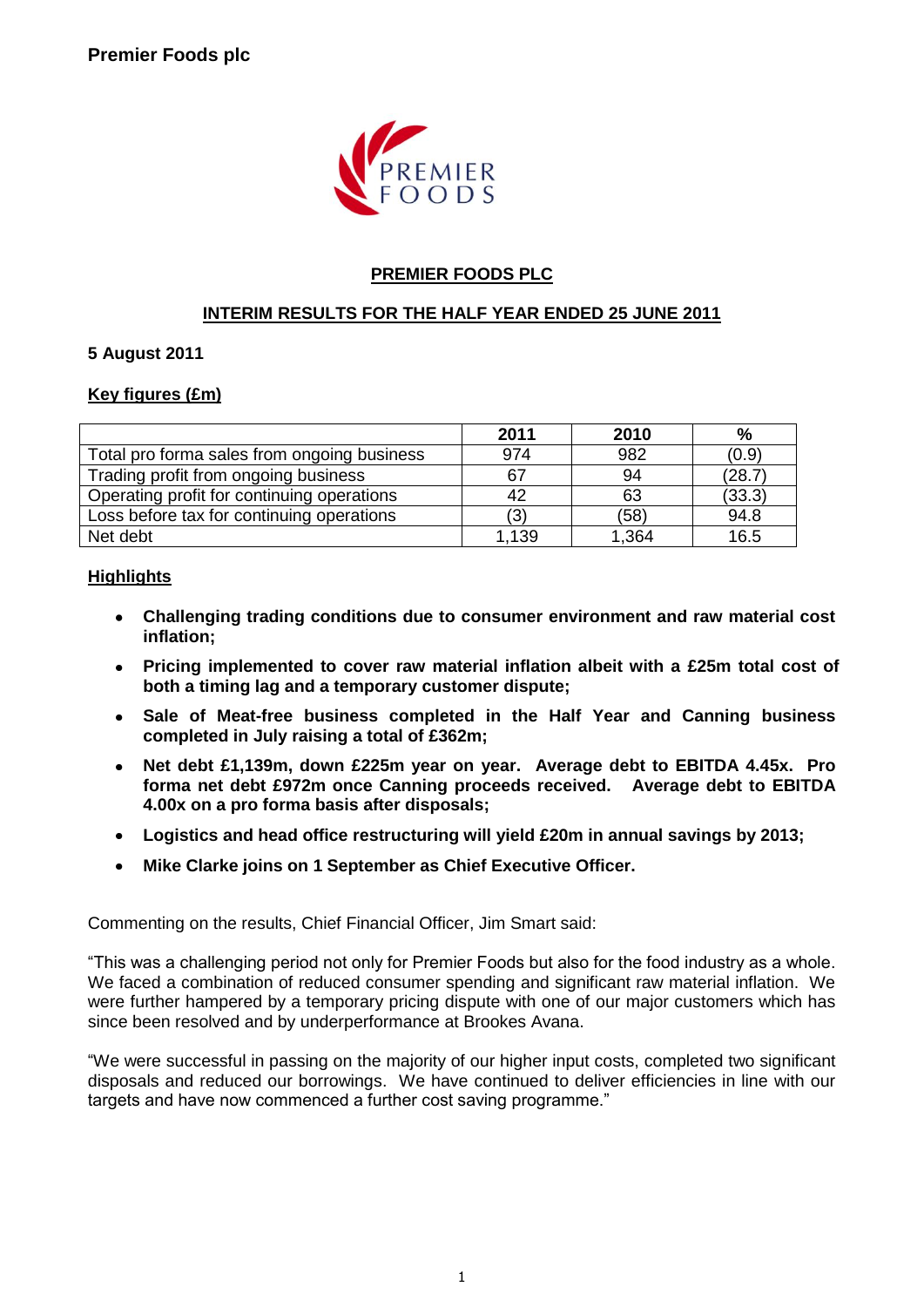### **For further information, please contact:**

**Premier Foods plc https://web/2015/2016/2016** 444 (0) 1727 815 850

Jim Smart, Chief Financial Officer Richard Godden, Head of Investor Relations

**Maitland** +44 (0) 20 7379 5151

Neil Bennett Brian Hudspith Emma Burdett

A presentation to analysts and investors will take place on Friday 5 August 2011 at 9.00am at City Presentation Centre, 4 Chiswell Street, London, EC1Y 4UP. The presentation will also be webcast at www.premierfoods.co.uk.

- 1. The accounting period is from 1 January 2011 to 25 June 2011. The comparative is based on 1 January 2010 to 26 June 2010. The 2011 period thus contains one fewer trading day. In order to present consistent information, we also present pro forma sales information for the 6 months to 30 June.
- 2. In the interests of clarity the results of the Group excluding the Meat-free and Canning businesses are shown as Ongoing Business. In the financial information the results of the Meat-free business are shown as discontinued operations and the results of the Canning business are included within continuing operations within the Grocery segment.
- 3. Trading profit is defined as operating profit before exceptional items, amortisation of intangible assets, the revaluation of foreign exchange and other derivative contracts under IAS 39 and pension credits or charges in relation to the difference between expected return on pension assets, administration costs and interest costs on pension liabilities.
- 4. Pro forma adjusted profit after tax is defined as trading profit less pro forma net regular interest payable less a notional tax charge at 26.0% (2010: 28.0%).
- 5. Pro forma net regular interest is defined as net interest after excluding non-cash items, namely exceptional write-off of financing costs, accelerated amortisation of debt issuance costs, fair value adjustments on interest rate financial instruments and the unwind of the discount on provisions, adjusted to show the effect as if the disposals of the Meat-free and canning businesses had happened on 1 January 2010.
- 6. Pro forma adjusted EPS is defined as pro forma adjusted profit divided by the weighted average number of ordinary shares of the Company.
- 7. Net debt is defined as net borrowings less obligations due under finance leases.
- 8. Comparatives have been restated to reflect the classification of the Meat-free business as a discontinued operation.

### *Notes for editors*

*Premier Foods is the UK's largest food producer, which manufactures, sells and distributes a wide range of branded and retailer branded foods. We supply a broad range of customers including the major multiple retailers, wholesalers, foodservice providers and other food manufacturers. Premier Foods owns iconic British brands such as Hovis, Mr Kipling, Batchelor's, Bisto, Ambrosia, Sharwood's, Branston, Oxo, Hartley's and many more. The business employs around 14,000 people and operates from nearly 60 sites across the UK and Ireland.*

For high resolution images, please go to [www.premierfoods.co.uk/media/image-gallery/](http://www.premierfoods.co.uk/media/image-gallery/)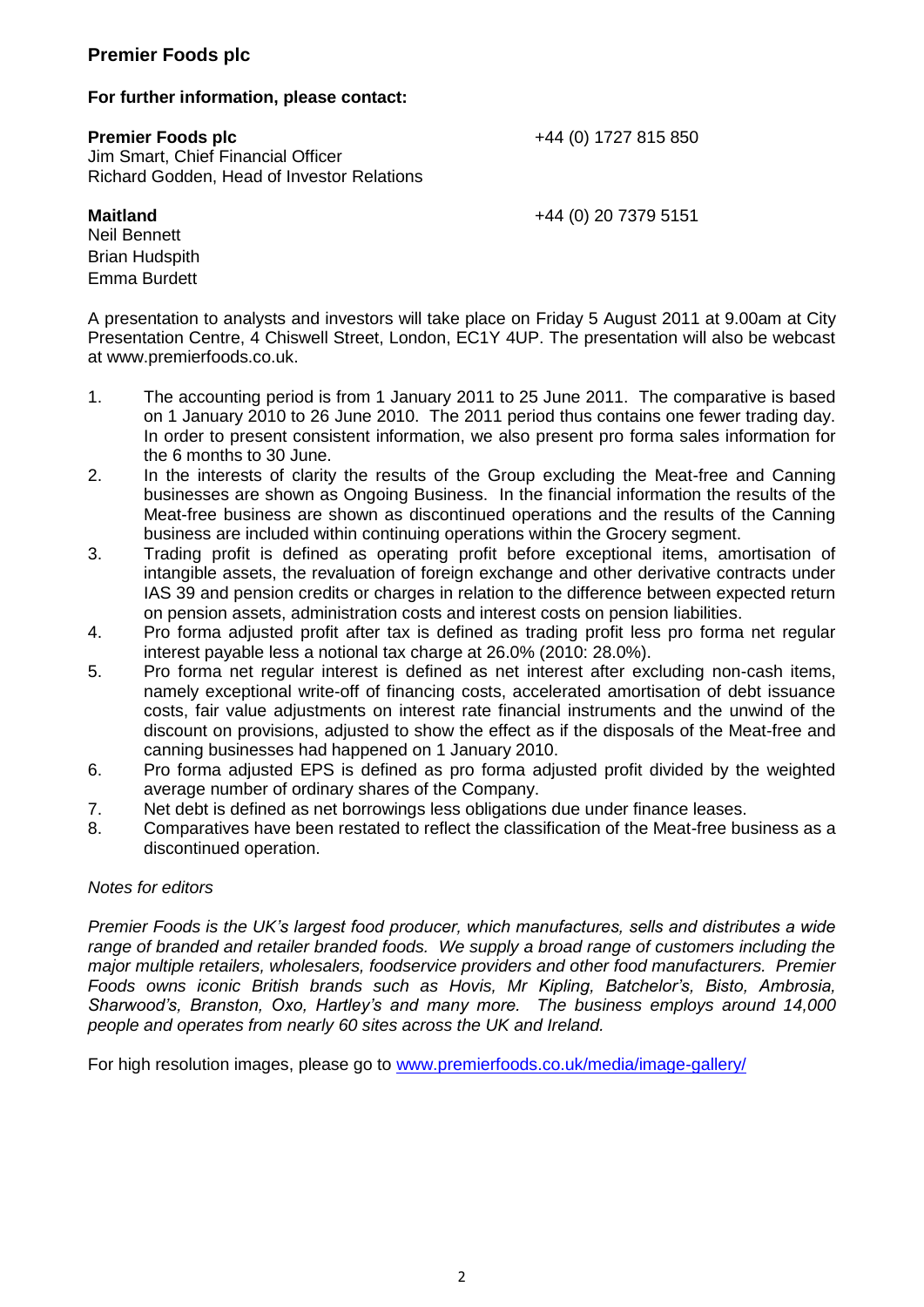## **OPERATING AND FINANCIAL REVIEW**

## **Introduction**

The accounting period being reported is for 1 January 2011 to 25 June 2011 versus 1 January 2010 to 26 June 2010. Hence the 2011 consolidated interim financial information contains one fewer trading day. In the interest of consistency, pro forma information on sales is also included on a 1 January to 30 June basis. Full details are shown in the appendices. Profit and loss analyses are based on the statutory reporting period. Sales analyses use the pro forma basis.

In the statutory accounts, the Meat-free business is treated as Discontinued and the Canning business, as it was not a separate operating segment, is reported within the Grocery segment as continuing. In the interests of clarity, the results of the Group excluding both Meat-free and Canning businesses are shown as Ongoing Business. A full reconciliation is provided in the appendices. In summary the Group"s P&L is as follows:

|                                                             | 2011 H1        | 2010 H1        | 11 <sub>v</sub> 10<br>% |
|-------------------------------------------------------------|----------------|----------------|-------------------------|
|                                                             |                |                |                         |
| Ongoing business trading profit                             | 67             | 94             | (28.7)                  |
| Canning trading profit                                      | $\overline{7}$ | 11             | (36.4)                  |
| <b>Continuing operations trading profit</b>                 | 74             | 105            | (29.5)                  |
| Non trading items including Amortisation<br>and Derivatives | (32)           | (42)           | 23.8                    |
| <b>Operating profit for continuing</b>                      | 42             | 63             | (33.3)                  |
| operations                                                  |                |                |                         |
| Net regular interest                                        | (59)           | (77)           | 23.4                    |
| Other interest                                              | (1)            | (1)            |                         |
| Fair value movement on interest rate                        | 15             | (43)           | 134.9                   |
| financial instruments                                       |                |                |                         |
| Loss before taxation for continuing                         | (3)            | (58)           | 94.8                    |
| operations                                                  |                |                |                         |
| Taxation                                                    | 5              | 15             | 66.7                    |
| Profit/(loss) after taxation for continuing                 | $\overline{2}$ | (43)           | 104.7                   |
| operations                                                  |                |                |                         |
| Meat free profit                                            |                | 4              |                         |
| Loss on sale of operations                                  | (14)           | $\blacksquare$ |                         |
| <b>Taxation on Meat-free</b>                                |                | (1)            |                         |
| Loss attributable to shareholders                           | (12)           | (40)           | 70.0                    |

All figures in this statement relate to the Ongoing Business unless otherwise stated.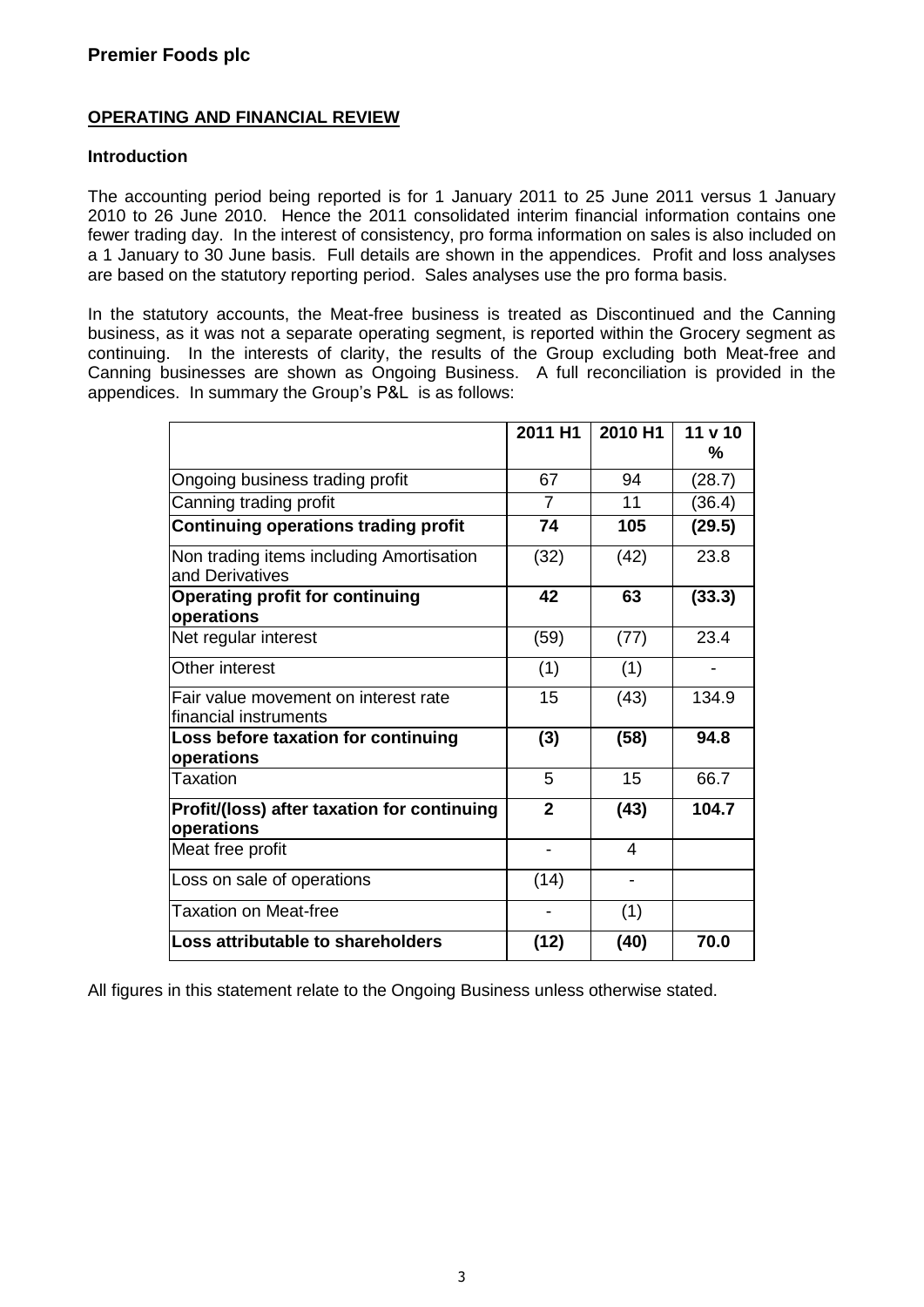## **Summary**

|                                                                | 2011 H1 | 2010 H1 | 11 <sub>v</sub> 10<br>% |
|----------------------------------------------------------------|---------|---------|-------------------------|
| Ongoing sales - statutory period (£m)                          | 946     | 960     | (1.5)                   |
| Pro forma branded sales (£m)                                   | 632     | 652     | (3.2)                   |
| Pro forma ongoing sales (£m)                                   | 974     | 982     | (0.9)                   |
| Branded market share – volume (%)                              | 32.5    | 33.3    | $(0.8)$ pp              |
| Branded market share – value (%)                               | 30.9    | 32.4    | $(1.5)$ pp              |
| Trading profit (£m)                                            | 67      | 94      | (28.7)                  |
| Pro forma adjusted profit before tax -<br>ongoing business(£m) | 13      | 23      | (43.5)                  |
| Pro forma adjusted EPS - ongoing<br>business (pence)           | 0.4     | 0.7     | (42.9)                  |
| Recurring cash flow from ongoing business<br>$(\text{Em})$     | (38)    | (13)    | (192.3)                 |
| EBITDA (rolling 12 months) – total group                       | 323     | 354     | (8.8)                   |
| Net debt (£m)                                                  | 1,139   | 1,364   | 16.5                    |
| Average debt (rolling 12 months)                               | 1,438   | 1,607   | 10.5                    |

## **Trading Profit**

|                       | 2011 H1<br>£m | 2010 H1<br>£m | 11 v 10 %  |
|-----------------------|---------------|---------------|------------|
| <b>Sales</b>          | 946           | 960           | (1.5)      |
| Cost of sales         | (674)         | (647)         | (4.2)      |
| <b>Gross profit</b>   | 272           | 313           | (13.1)     |
| Gross margin %        | 28.8          | 32.6          | $(3.8)$ pp |
| Operating expenses    | (205)         | (219)         | 6.4        |
| <b>Trading profit</b> | 67            | 94            | (28.7)     |

Trading profit declined by 28.7% to £67m. Trading profit was affected by four major factors:

First, commodity costs increased by 14% year on year; equivalent to a £150m increase in costs in a full year. Although we have successfully repriced our products to reflect this, there was an inevitable time lag before the prices took effect, which led to a one-off cost of £15m in Q1.

Second, in addition, as a direct result of our successful repricing exercise, one of our major customers delisted a significant number of our Grocery lines. This cost Premier Foods around £10m in Q2 but the issue has now been fully resolved and the affected lines have been relisted.

Third, there was an unprecedented decline year on year in our markets, with both the Grocery and Bread markets falling by 4%, due to the depressed consumer environment exacerbated by unseasonably warm weather. The consequent decline in volumes reduced profit in both the Grocery and Hovis businesses.

Fourth, Brookes Avana recorded an £11m decline in profit year on year in the first half. This includes a £4m charge for restructuring in relation to asset write offs and redundancy costs following the decision from Marks and Spencer to remove a significant pie contract in stages over the next year.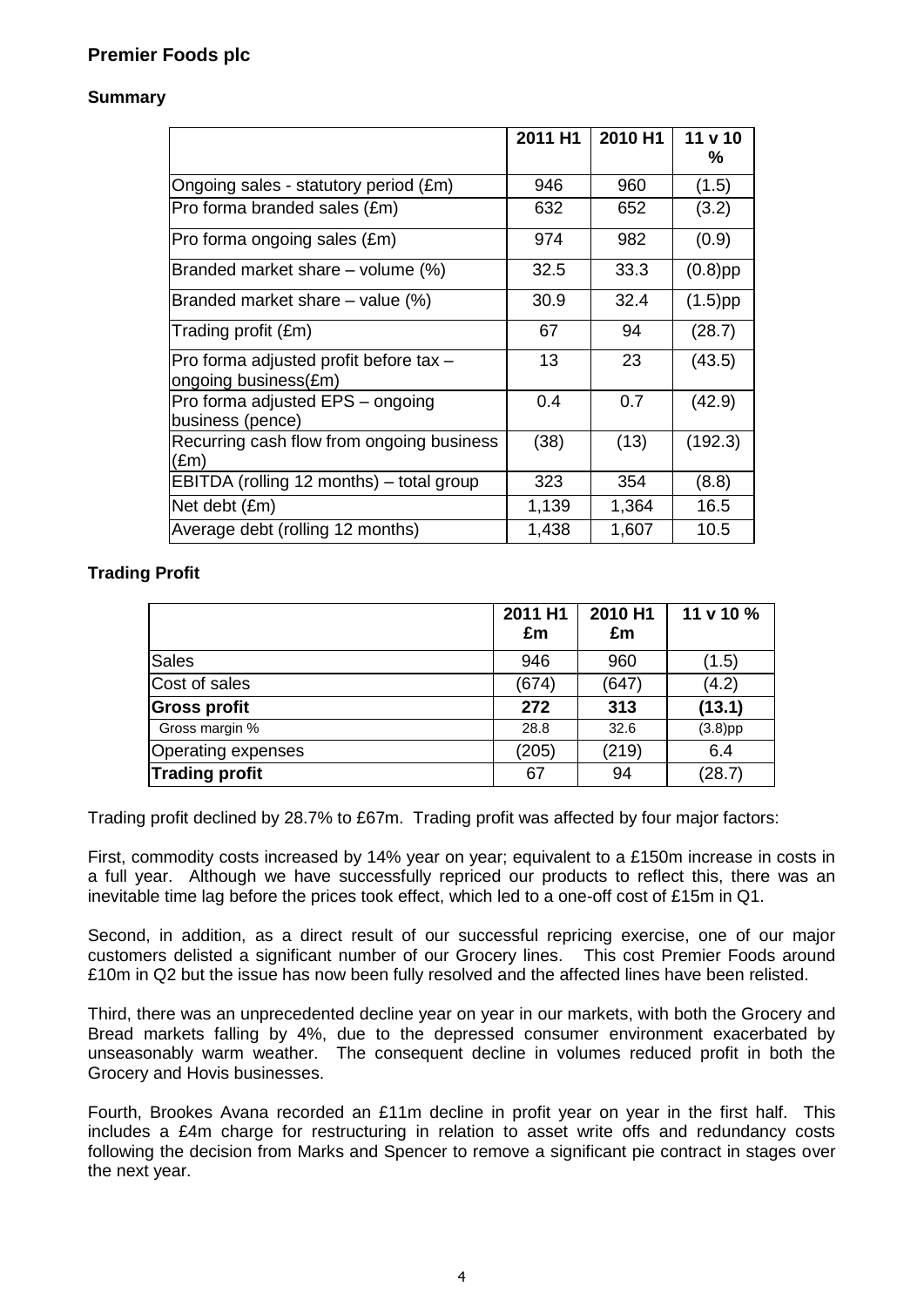In total, the year on year decline in profit caused by these factors weighed more heavily on the earlier months of the first half. Margins in Q2 improved as the new prices came into effect and as our extensive cost efficiency programmes yielded positive results. As a consequence, Q2 saw a substantial improvement in trading results over Q1. Q2 also contained £14m of one-off decline associated with the customer issue and the Brookes Avana restructuring charge. Therefore, we have an improving trend as we move into the second half.

The above factors were mitigated by a  $£11m$  credit from a reduction in pension liabilities consequent on the closure of the pension schemes.

## **Sales (Pro Forma Basis)**

|                         | 2011 H1<br>£m | £m   | 2010 H1 11 v 10 % |
|-------------------------|---------------|------|-------------------|
| <b>Branded</b>          | 632           | 652  | (3.2)             |
| Non branded             | 342           | 330  | 3.8               |
| <b>Total sales</b>      | 974           | 982  | (0.9)             |
| Total branded sales (%) | 64.9          | 66.4 | $(1.5)$ pp        |

Total sales in the first half declined by 0.9% of which volumes were down 4.9% with price and mix contributing 4.0%. Branded sales in the Half Year were down 3.2% at £632m and now represent 64.9% of total sales, down from 66.4% on 2010 H1.

In total, our promotional spend in H1 was down 2% on that spent in H1 of 2010. During this period, the promotional intensity in the market as a whole has increased by around 5%. We intend to increase our promotional spend in H2 to increase volumes.

Sales were adversely affected by a temporary dispute with a major customer which is now resolved.

Sales from new products introduced over the last two years were 5.7% of branded sales (2010: 6.0%) with good contributions from Hovis Hearty Oats, Loyd Grossman for One and Ambrosia puds.

| <b>Branded Sales - Pro forma</b> | 2011 H1<br>£m | 2010 H1<br>£m | 11 <sub>v</sub> 10<br><b>Sales</b><br>℅ | 11 <sub>v</sub> 10<br><b>Volume</b><br>% |
|----------------------------------|---------------|---------------|-----------------------------------------|------------------------------------------|
| <b>Hovis</b>                     | 182           | 174           | 5.0                                     |                                          |
| Mr Kipling                       | 59            | 62            | (4.5)                                   |                                          |
| Ambrosia                         | 38            | 39            | (3.8)                                   |                                          |
| Sharwood's                       | 32            | 32            | (0.6)                                   |                                          |
| Hartley's                        | 28            | 27            | 2.7                                     |                                          |
| Loyd Grossman                    | 15            | 21            | (29.6)                                  |                                          |
| Sub total - Drive brands         | 354           | 355           | (0.4)                                   | (5.0)                                    |
| Batchelor's                      | 45            | 50            | (10.6)                                  |                                          |
| <b>Bisto</b>                     | 36            | 38            | (3.9)                                   |                                          |
| Branston                         | 16            | 19            | (14.9)                                  |                                          |
| Cadbury Cakes                    | 30            | 27            | 9.8                                     |                                          |
| Oxo                              | 14            | 18            | (22.3)                                  |                                          |
| Sub total - Core brands          | 141           | 152           | (7.2)                                   | (9.5)                                    |
| Defend brands                    | 137           | 145           | (5.9)                                   | (8.8)                                    |
| Total branded                    | 632           | 652           | (3.2)                                   | (6.4)                                    |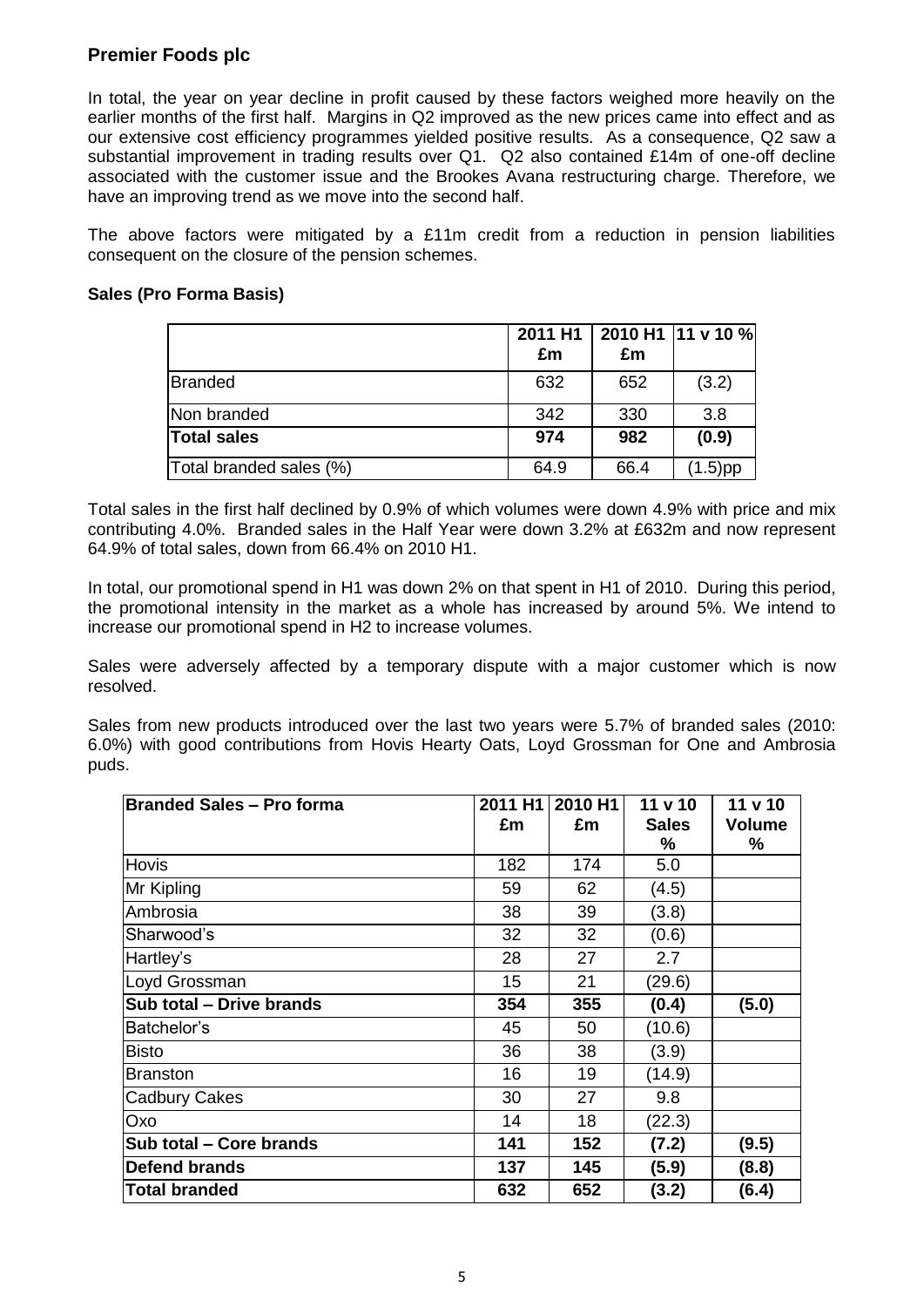## **Drive Brands**

The Group saw a decrease in Drive brand sales of 0.4% in H1. In volume, sales of Drive brands were down 5.0%. Within this, Hovis volumes were down 2.7% in a market down 4.5%. Other brand volumes were down 10.6%. In this period, market volumes in the categories were down 4.2%.

Ambrosia, Sharwood"s and Loyd Grossman sales were particularly affected by the customer dispute. Loyd Grossman and Mr Kipling sales in other customers were also affected by lower promotional spend.

## **Core Brands**

Core brands fell by 7.2%. Volumes were down 9.5%. Market volumes fell 2.9% in these categories. Cadbury Cakes benefited from new products and good promotions. Batchelors, Oxo and Branston sales were particularly affected by the customer dispute. Batchelors was also affected by competitor promotions and product launches.

## **Defend Brands**

Defend brand sales declined by 5.9%. Sales volumes were down 8.8% against a market fall of 3.6%. The main declines were in Homepride sauces as a result of the customer dispute and Lyons cake owing to a loss of distribution. Saxa volumes were lower as a result of warmer weather in January 2011 versus severe snowfall in January 2010.

### **Non-Branded**

| Non-Branded Sales - Pro forma |     | 2011 H1 2010 H1 11 v 10 |       |
|-------------------------------|-----|-------------------------|-------|
|                               | £m  | £m                      | ℅     |
| Grocery                       | 91  | 97                      | (6.3) |
| <b>Hovis</b>                  | 158 | 144                     | 10.5  |
| Brookes Avana                 | 93  | 89                      | 3.9   |
| Total                         | 342 | 330                     | 3.8   |

Non-branded sales comprise retailer brand and business to business products including milling. In total, sales revenue was up 3.8%.

The Grocery business saw a reduction in non branded sales of 6.3% due to market decline and contract losses of table sauces and jellies.

In Hovis, the increase in non branded sales revenue was 10.5%. Baking revenue was down 9.0% reflecting market declines and some own label contract losses. Milling revenue was up 31.3%. Volume was up 1.0% with price inflation contributing the remainder.

In Brookes Avana, sales increased by 3.9% as a result of volumes up 5.6%. Better pricing was offset by mix of contracts.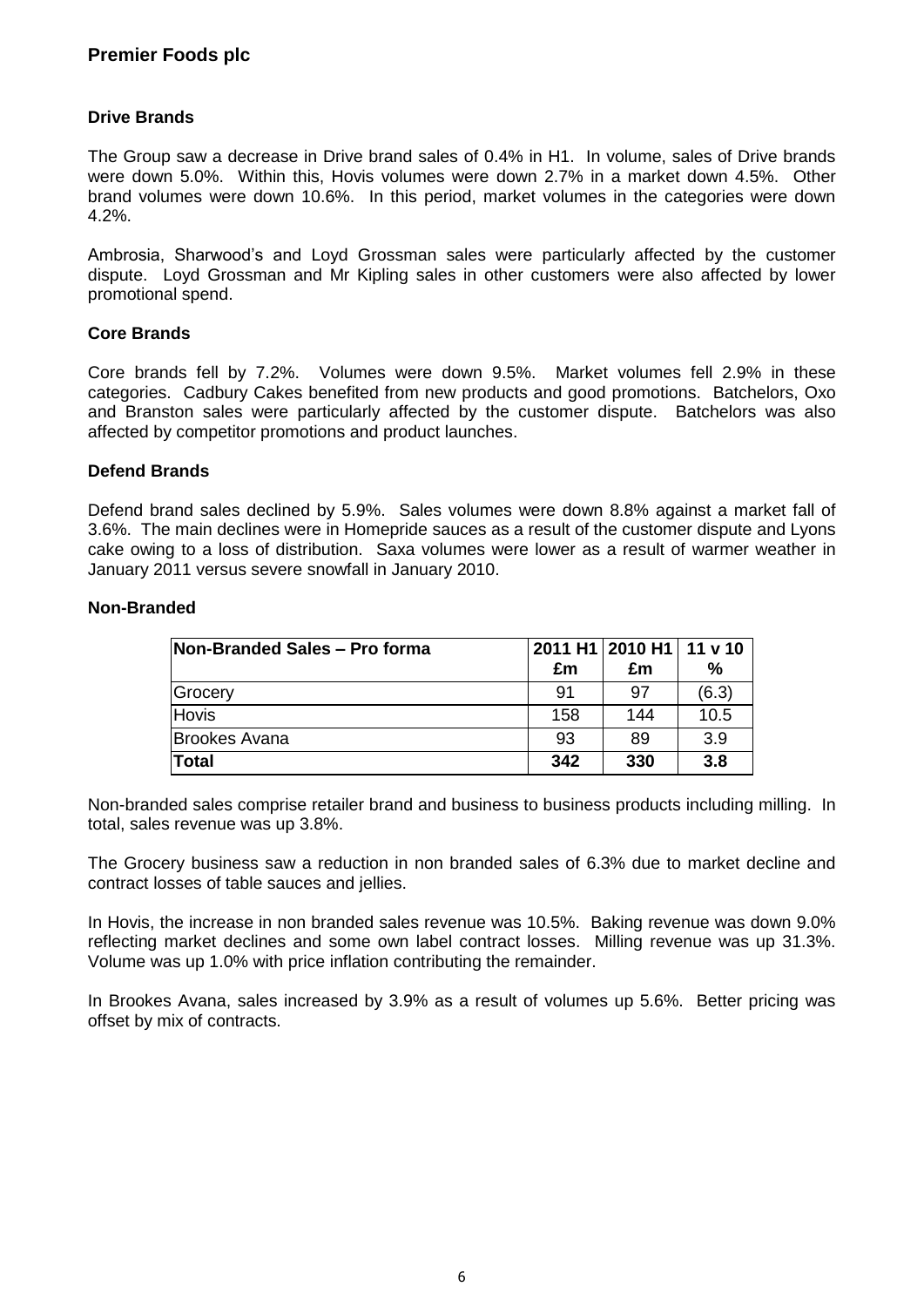## **Gross Profit**

|                                                                  | 2011 H1 | 2010 H1 | 11 v 10 %  |
|------------------------------------------------------------------|---------|---------|------------|
| Gross profit (£m)                                                | 272     | 313     | (13.1)     |
| Gross margin %                                                   | 28.8    | 32.6    | $(3.8)$ pp |
| Gross margin movement (bp):                                      |         |         |            |
| Effect of pricing recovering cash margin                         | (190)   |         |            |
| Branded product mix, manufacturing<br>efficiency and procurement | (20)    |         |            |
| Commodity costs, pricing and promotions                          | (170    |         |            |
| Total change (bp)                                                | (380)   |         |            |

Gross margin fell by 380bp in H1 to 28.8%.

Price recovery aimed to recover the cash cost of the commodity inflation. This has the effect of leaving gross profit unchanged but increases turnover hence depressing the reported percentage margin. This inflationary effect is equivalent to 190bp.

Lower manufacturing controllable costs, procurement efficiency delivery were offset by a poorer branded sales mix. In total, this reduced gross margin by 20bp.

Commodity costs, pricing and promotion reduced gross margin by 170bp. The decline relates to commodity inflation which was unrecovered in Q1 offset by lower promotional costs year on year.

Lower sales revenue and the lower gross margin left gross profit down £41m at £272m.

## **Trading Operating Expenses**

|                                       | 2011 H1 | 2010 H1 | 11 v 10 |
|---------------------------------------|---------|---------|---------|
|                                       | £m      | £m      | %       |
| Consumer and in-store marketing       | (36)    | (37     | 2.7     |
| <b>Distribution</b>                   | (93)    | (98)    | 5.1     |
| Support functions and corporate costs | 76)     | (84)    | 9.5     |
| <b>Trading operating expenses</b>     | (205)   | (219)   | 6.4     |

Operating expenses were down £14m to £205m. Pension costs were down £11m owing to past service credits. Restructuring costs in the half year were £6m which is down £4m on last year. The costs in the first half are in support of restructuring Hovis supply chain.

Consumer and in-store marketing costs have been maintained at around last year"s level despite the difficult environment.

Distribution costs reduced by £5m or 5.1% in H1 due to lower volumes and efficiency savings from both the Grocery and Hovis businesses.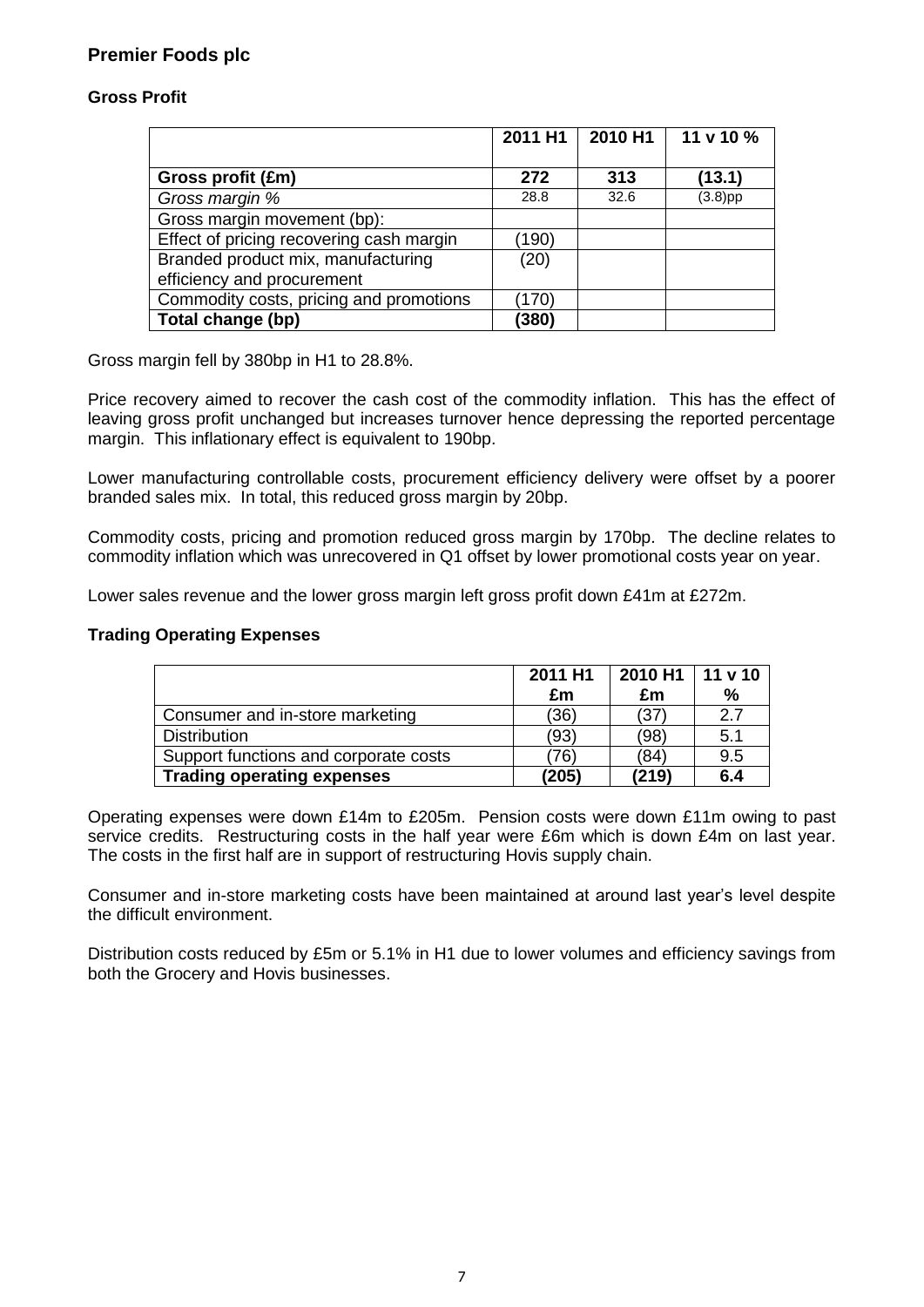## **DIVISIONAL ANALYSIS**

## **Grocery**

|                               | 2011 H1 | 2010 H1 | 11 <sub>v</sub> 10 |
|-------------------------------|---------|---------|--------------------|
|                               | £m      | £m      | %                  |
| <b>Branded sales</b>          | 429     | 459     | (6.5)              |
| Non branded sales             | 91      | 97      | (6.3)              |
| Total sales (pro forma basis) | 520     | 556     | (6.5)              |
| <b>Trading profit</b>         | 72      | 81      | (11.1)             |
| Volume market share %         | 22.0    | 23.4    | $(1.4)$ pp         |
| Value market share %          | 23.2    | 25.0    | (1.8)pp            |

The Grocery market has been dominated by commodity cost inflation, subdued consumer demand and higher promotional intensity.

Our priority was to achieve price increases to cover the 14% inflation in commodity costs year on year. This has now been achieved. As the pricing was effective from Q2, Q1 suffered a stagger effect of the higher commodity costs.

In Q1, branded volumes were down 7.2% with price and mix negative by 1.6%. In Q2, price and mix contributed 9.1% reflecting the benefit of the new pricing. Volumes were, however, down 13.1% owing to a temporary dispute with a major customer and lower promotional spend. This matter has now been resolved.

Demand in the market was subdued throughout the period. Volumes in our category markets were down 3.4% year on year. June was more favourable with the market flat year on year.

Promotional intensity in the market was up 5% year on year from 32.0% in H1 2010 to 33.5% in H1 2011. However, our costs were down 2% as we concentrated on achieving pricing and as a result of the dispute with a major customer.

As a consequence of these factors, our branded volumes were down 10.2% in the Half Year and market shares declined. As these matters are behind us, we plan a stronger promotional programme for the second half.

### **Grocery Trading Profit**

|                                    | £m |
|------------------------------------|----|
| Trading profit - 2010              | 81 |
| Volume / mix                       | 22 |
| Procurement gains                  |    |
| Input costs / pricing / promotions | 14 |
| Manufacturing efficiencies         |    |
| Consumer and in-store marketing    |    |
| Restructuring costs                |    |
| Pension costs                      |    |
| Other costs                        |    |
| Trading profit - 2011              | 72 |

Trading profit was down 11% to £72m owing to lower volumes and higher commodity costs. These effects were partly offset by efficiencies and lower pension costs.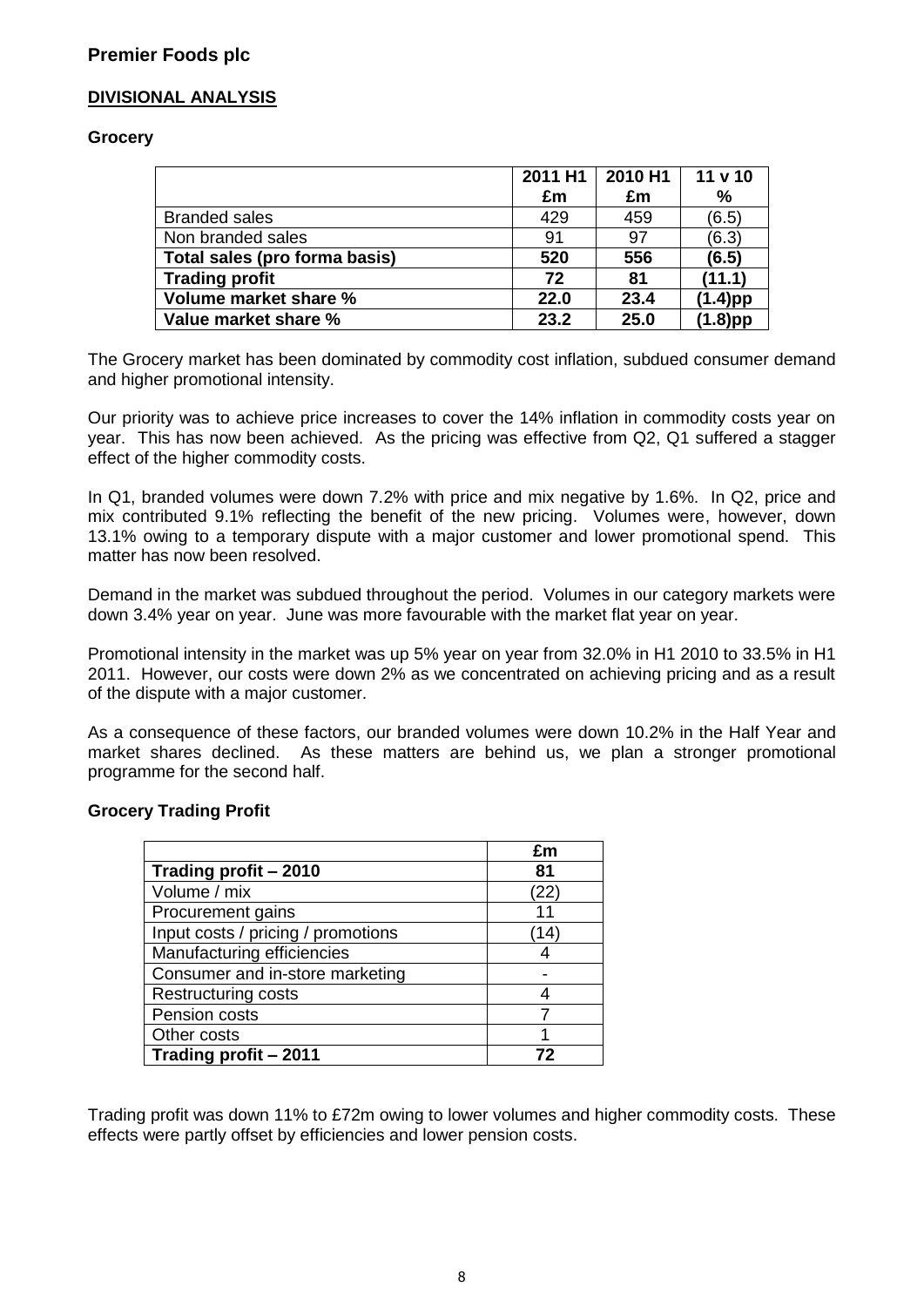The effect on profit of the 11.0% reduction in total volume was mitigated by an improvement in mix as non branded sales volumes fell faster than branded volumes. In total, volume and mix reduced trading profit by £22m.

Procurement gains added £11m from a combination of reducing the number of active suppliers and from working with suppliers to achieve recipe and packaging efficiencies.

Input costs experienced significant inflation and pricing was achieved in Q2 to offset these costs leaving a negative stagger. Promotional costs were down year on year despite increased promotional activity in the market. The combination of these factors reduced profit by £14m.

Our strategy is to enhance gross margin by improving the efficiency of the manufacturing operations by 4% per annum. In the Half Year manufacturing controllable costs have reduced by 4% which contributed £4m to profit by improving labour efficiencies and reducing waste levels.

Other operating expenses were down £12m. Pension costs were £7m lower as a result of closing our final salary pension schemes. Restructuring costs were down £4m. Other SG&A costs were down £1m.

|                                           | 2011 H1<br>£m | 2010<br>H1 | 11 <sub>v</sub> 10<br>$\frac{9}{6}$ |
|-------------------------------------------|---------------|------------|-------------------------------------|
|                                           |               | £m         |                                     |
| Branded bakery sales                      | 190           | 183        | 4.0                                 |
| Retailer brand bakery sales               | 67            | 74         | (9.0)                               |
| <b>Total bakery sales</b>                 | 257           | 257        | 0.2                                 |
| Milling sales                             | 104           | 80         | 29.2                                |
| Total sales (pro forma basis)             | 361           | 337        | 7.1                                 |
| <b>Trading profit</b>                     | 8             | 15         | (46.7)                              |
| Hovis branded bread volume market share % | 25.4          | 25.2       | 0.2 <sub>pp</sub>                   |
| Hovis branded bread value market share %  | 25.1          | 25.3       | $(0.2)$ pp                          |

## **Hovis**

Competition in the bread market, as previously indicated, has increased during the first half of the year. Sales values for both Bakery and Milling have increased year on year by inflation in the cost of wheat. Hovis has increased its market share through successful marketing and product innovation. The market is however down 4.5% in volume year on year so, despite the growth in market share, the volume of bread baked is down 6.3% year on year. In a highly fixed cost business, this has reduced profitability. Margins in Milling are lower as a result of new capacity entering the market. Volumes have been maintained but at the expense of profit. Consequently, profitability for Hovis is therefore down year on year.

## **Hovis Trading Profit**

|                                         | £m  |
|-----------------------------------------|-----|
| Trading profit - 2010                   | 15  |
| Volume / mix                            | 6   |
| Input costs / manufacturing / pricing / | (5) |
| promotions                              |     |
| Distribution and other costs            |     |
| Trading profit - 2011                   |     |

The effect of the 6.3% fall in Bakery volumes was partially offset by an improved mix of sales as Hovis branded bread was down 3.4% while non branded bread declined 13.3%. In total, the net effect reduced trading profit by £6m.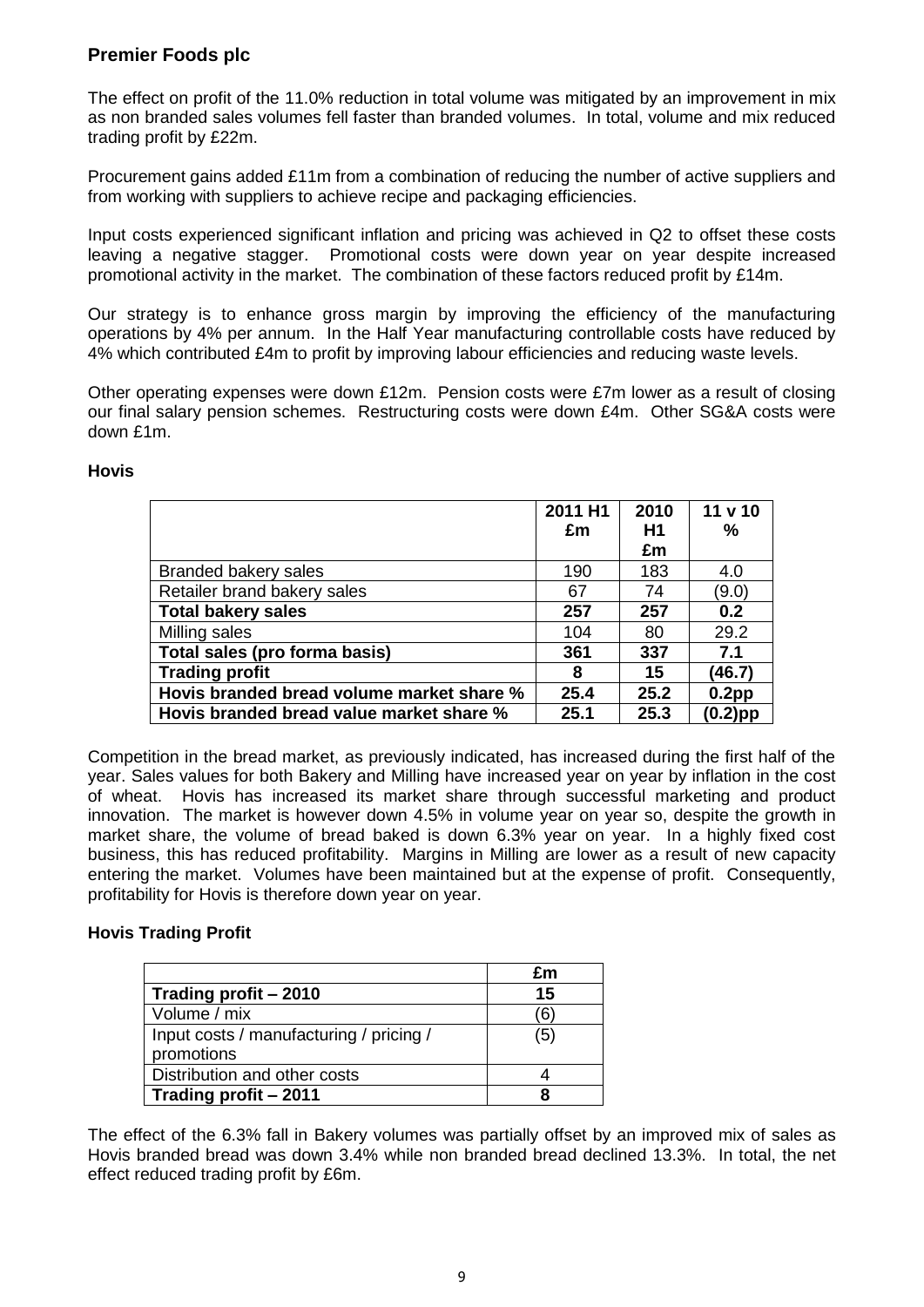Higher wheat prices and higher promotional activity were partially offset by increased pricing although additional industry capacity reduced prices in Milling. This reduced profit by £5m.

Improved efficiency in distribution and overheads offset inflation. Lower pension costs added £4m to trading profit.

## **Brookes Avana**

|                               | 2011 H1 | 2010 H1 | 11 v 10 |
|-------------------------------|---------|---------|---------|
|                               | £m      | £m      | %       |
| Total sales (pro forma basis) | 93      | 89      | 3.9     |
| <b>Trading loss</b>           | (13)    | (2)     |         |

Sales in Brookes Avana were up 3.9%. We have concluded our pricing discussions with Marks and Spencer, our main customer. This resulted in significant repricing at the start of Q2 as well as certainty over future sales volumes over the medium term. This entails some considerable churn in contracts. We have won more business in Indian ready meals but have lost some Italian and potato business and a pie contract worth £30m which will be removed in stages over the next year. This requires us to restructure the Leicester site. A charge of £4m is included for redundancies and asset write-offs. We have secured new business from other customers and have launched a number of branded products. The majority of the new business wins are in our Welsh sites. We continue to seek new business to replace the pie volume in the Leicester site before the remainder of the contract is lost.

Trading loss for the business was £13m, up £11m on the prior year reflecting lower margins as a result of contract churn, the three month delay in achieving pricing and the restructuring provision. High contract churn and development of new customer ranges adds inefficiency in the short-term. As a consequence, we expect to continue to incur losses in the second half.

|                               | 2011 H1 | 2010 H1 | 11 <sub>v</sub> 10 |
|-------------------------------|---------|---------|--------------------|
|                               | £m      | £m      | %                  |
| Meat-free                     | 21      | 66      | (67.5)             |
| Canning                       | 154     | 163     | (5.3)              |
| Total sales (pro forma basis) | 175     | 229     | (23.2)             |
| <b>Trading profit</b>         | 8       | 16      | (50.0)             |
| Cash flow from trading        | (13)    | 14      |                    |

## **Meat-free and Canning**

Meat-free sales were £21m for the period until completion on 7 March 2011. The Canning business reported sales down 5.3% in line with the market.

Trading profit for the two businesses was £8m, down from £16m last year owing to the shorter period of ownership of Meat-free and the decline in sales and higher raw material costs in Canning.

Cash flow from the businesses in the Half Year was an outflow of £13m. Trading profit was lower and stock and capital expenditure was higher in 2011 in line with the plan agreed with Prince"s.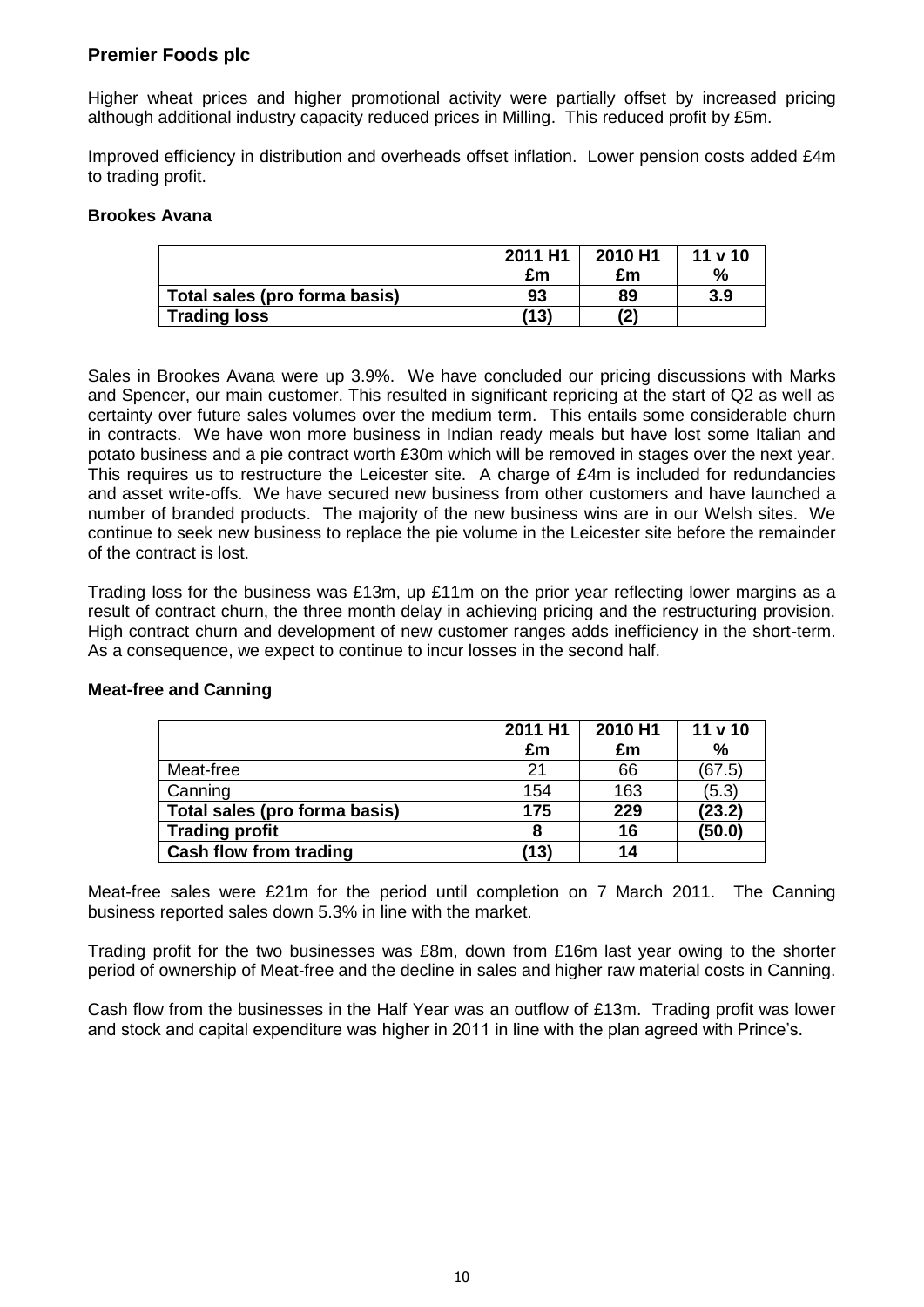|                                  | <b>Meat-free</b> | Canning      |
|----------------------------------|------------------|--------------|
| <b>Completion date</b>           | 7 March 2011     | 23 July 2011 |
| <b>Proceeds</b>                  | 205              | 182          |
| <b>Costs and working capital</b> | (10)             | (15)         |
| adjustments                      |                  |              |
| Cash flow from disposal          | 195              | 167          |
| Loss on sale                     | 14               | 5            |

The Meat-free business was sold on 7 March 2011. Proceeds were £205m from which costs and working capital adjustments of £10m were deducted. This generated a net cash inflow of £195m. This cash flow was subject to agreeing completion accounts which has now been done and will lead to a further £2m cash inflow in the second half. The loss on sale recognised in H1 2011 is £14m. Taking into account the impairment charge of £25m recognised in 2010 and the additional £2m of proceeds, the overall loss on disposal is £37m.

The Canning business was sold on 23 July 2011. Proceeds were £182m from which costs, dilapidations and working capital adjustments of £15m were deducted. This is expected to generate a £5m loss on sale and resulted in a net cash inflow of £167m. This cash flow is subject to agreeing completion accounts which may lead to a minor adjustment later in the year.

## **PLANS FOR H2**

## **Cost saving programme**

Now that the Canning sale is complete, we have the opportunity to significantly simplify the business. The Logistics operation for the Grocery business can be remodelled as Canning accounted for half the volumes carried. The new supply chain will have smaller warehouses located nearer to the remaining Grocery manufacturing sites. This will entail some onerous lease costs and dilapidations for the old warehouses, redundancy or relocation costs for the affected people and set up costs for the new sites.

In addition, the Head Office can be reduced in size now that SAP is in operation and that processes can be simplified now that Meat-free and Canning operations are sold. This will entail onerous lease costs for closing our Windsor offices, redundancy or relocation costs for the affected people and systems costs for changing and automating processes.

In total, the programme will reduce costs by £20m a year. Access costs will be around £22m of which cash costs will be around £18m. We anticipate the likely effect to be as follows:

|                           | 2011<br>£m | 2012<br>£m | 2013<br>£m |
|---------------------------|------------|------------|------------|
| Savings                   |            | 15         |            |
| Access costs – accounting | 12         | '9.        |            |
| Access costs – cash       | ΄4         |            | J.         |

## **Cashflow**

We are also taking actions to defend recurring cash flows. We are reducing the planned capital expenditure programme in 2011 and are managing working capital. Our aim is to seek to mitigate the effect of the fall in trading profit during the year which will allow us to reduce net debt over the year.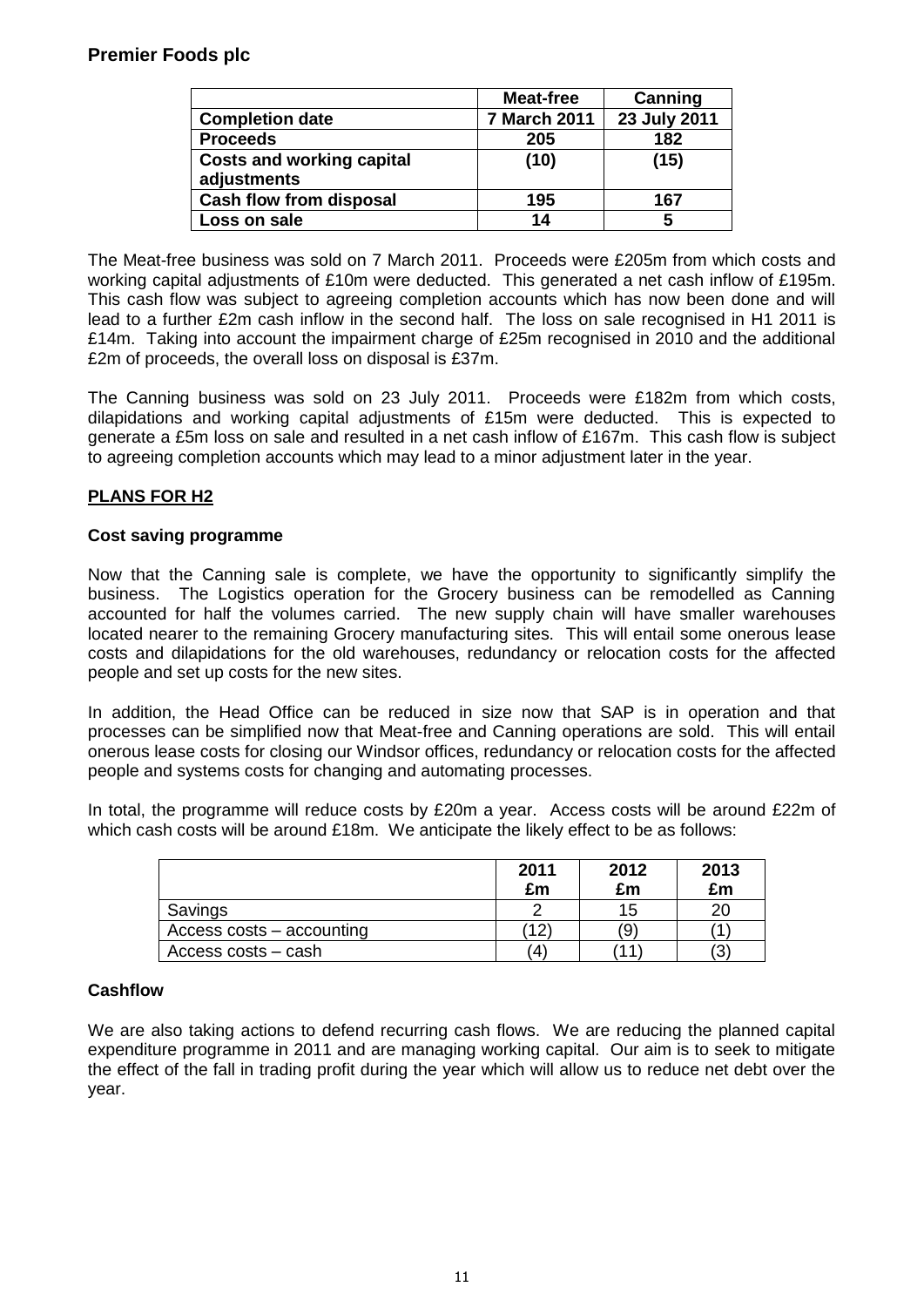## **OUTLOOK**

Given the state of the economy and pressure on consumer spending, we expect these slow market conditions to improve on the first half but to continue to be down year on year in the second half. We also expect promotional intensity to increase year on year. Nevertheless, we have largely completed our repricing and have succeeded in obtaining a strong promotional programme which should help us resume taking market share.

Hovis trading should improve although the ongoing pressure on Milling margins may lead to a small year on year decline in the second half. The additional volumes and the benefits of efficiencies should allow the Grocery business to show year on year progress in the second half although it is unlikely that this will offset the first half profit decline in full. The outlook is, as in any year, dependent on the Christmas trading period.

## **FINANCIAL STRATEGY**

Our financial strategy is:

- to reduce Average debt / EBITDA to below 3.25 over the medium term;
- to reduce the financial risks: and
- to diversify the sources and maturities of financing.

## **Reduce Average Debt / EBITDA To Below 3.25**

The key objective is to manage down the financial indebtedness as measured by Average debt to EBITDA ratio.

|                                            | Jun<br>2011 | <b>Dec</b><br>2010 | Jun<br>2010 |
|--------------------------------------------|-------------|--------------------|-------------|
| Average bank borrowings - 12 month rolling | 1,348       | 1,439              | 1,517       |
| Securitisation                             | 90          | 90                 | 90          |
| Average debt                               | 1,438       | 1,529              | 1,607       |
| <b>EBITDA - 12 month rolling</b>           | 323         | 362                | 354         |
| <b>Average debt / EBITDA</b>               | 4.45        | 4.22               | 4.54        |

The combination of recurring cash flow and the sale of the Meat-free business have reduced average debt to £1,438m as at June 2011. The ratio of average debt to EBITDA has fallen to 4.45, down from 4.54 last year. On a proforma basis after disposals the average debt would be £1,137m, EBITDA would be £284m and average debt to EBITDA 4.00.

## **Reducing Financial Risk – Pensions**

All defined benefit pension schemes have now been closed to new starters who are now eligible to join a money purchase scheme. The final salary schemes have now closed to future accrual and existing members now contribute to a career average scheme. In this way, the escalation of pension liabilities has been limited. As a result of closing the schemes, the actuary has reassessed the liability required for future pensionable salaries and for ill-health retirement benefits. These have been harmonised between the schemes and, as a result, a £12m release of liability is credited to continuing trading profit in the Half Year of which £11m is in the ongoing business.

During the H1, the actuarial valuation has been finalised. This sets the deficit at £535m. As part of reaching this conclusion, and as part of the agreement on security sharing, the company agreed to additional contributions to compensate for asset underperformance against the assumption in the last valuation. This increases payments by a total of £16m: £6m in 2012 and £10m in 2013. A schedule of contributions has been provisionally agreed but is subject to affordability at the time. The contributions beyond 2014 will, as a matter of course, be re-assessed once the March 2013 valuation is completed. The full schedule of estimated payments now agreed is as follows: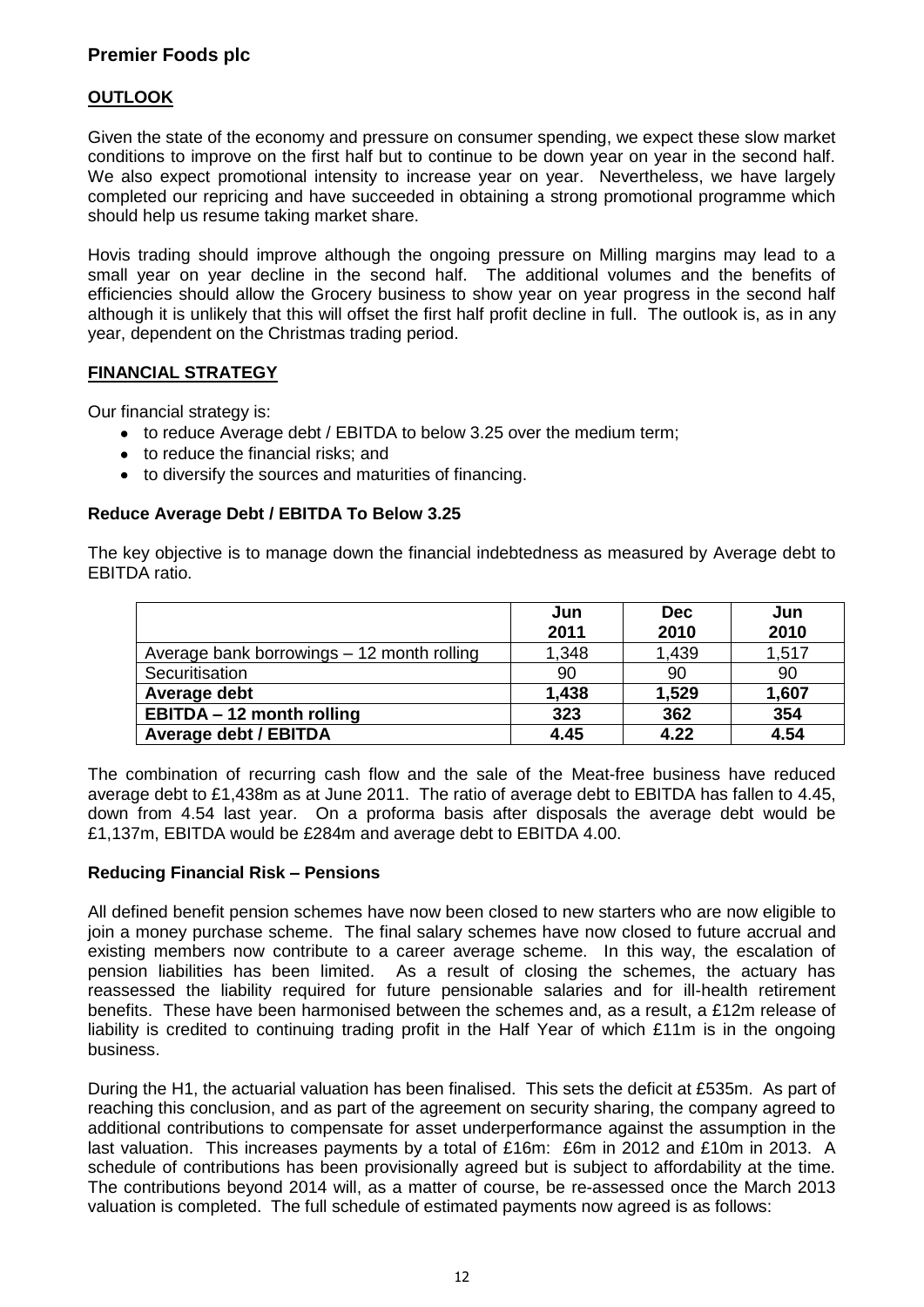| Year      | <b>Deficit</b><br><b>Payment</b><br>£m |
|-----------|----------------------------------------|
| 2011      | 48                                     |
| 2012      | 47                                     |
| 2013      | 47                                     |
| 2014      | 51                                     |
| 2015      | 48                                     |
| 2016-2018 | 47 p.a.                                |
| 2019-2021 | p.a.<br>45                             |

## **Diversify Sources and Maturities of Financing**

The Group has agreed with the pension funds and the banks a new agreement on the terms under which security can be shared with any new providers of funds. We continue to discuss with our banks, the terms under which a new bank deal could be arranged. We also continue to monitor the bond market so we are in a position to issue a bond should the opportunity present itself. The Group will take steps at the appropriate time and as opportunities present themselves to move to a new financial structure between now and 2013.

## **OTHER FINANCIAL INFORMATION**

This section gives details of the Group"s interest, earnings, cash flow and its main financial obligations.

## **Interest**

|                                       | 2011 H1<br>£m | 2010 H1<br>£m | 11 <sub>v</sub> 10<br>% |
|---------------------------------------|---------------|---------------|-------------------------|
| Bank debt interest                    | 22            | 31            |                         |
| Securitisation interest               |               |               |                         |
| Swap contract interest - conventional | 29            | 26            |                         |
| Amortisation and deferred fees        |               |               |                         |
| <b>Normal interest</b>                | 59            | 65            | 9.2                     |
| Swap contract - additional interest   |               | 12            |                         |
| Net regular interest cost             | 59            | 77            | 23.4                    |

Normal interest cost was £59m, down from £65m last year. Interest on bank debt was lower reflecting lower debt level and lower interest rates. Swap contract interest for hedging purposes has increased £3m year on year.

The non-hedging portion of the swap portfolio resulted in an additional interest of £12m from the digital swaps in 2010 as a result of interest rates declining. This part of the portfolio was restructured in H2 of 2010. As a result of the restructuring, the additional interest has been incorporated into the swap rate and hence is spread evenly through the period to the end of 2013.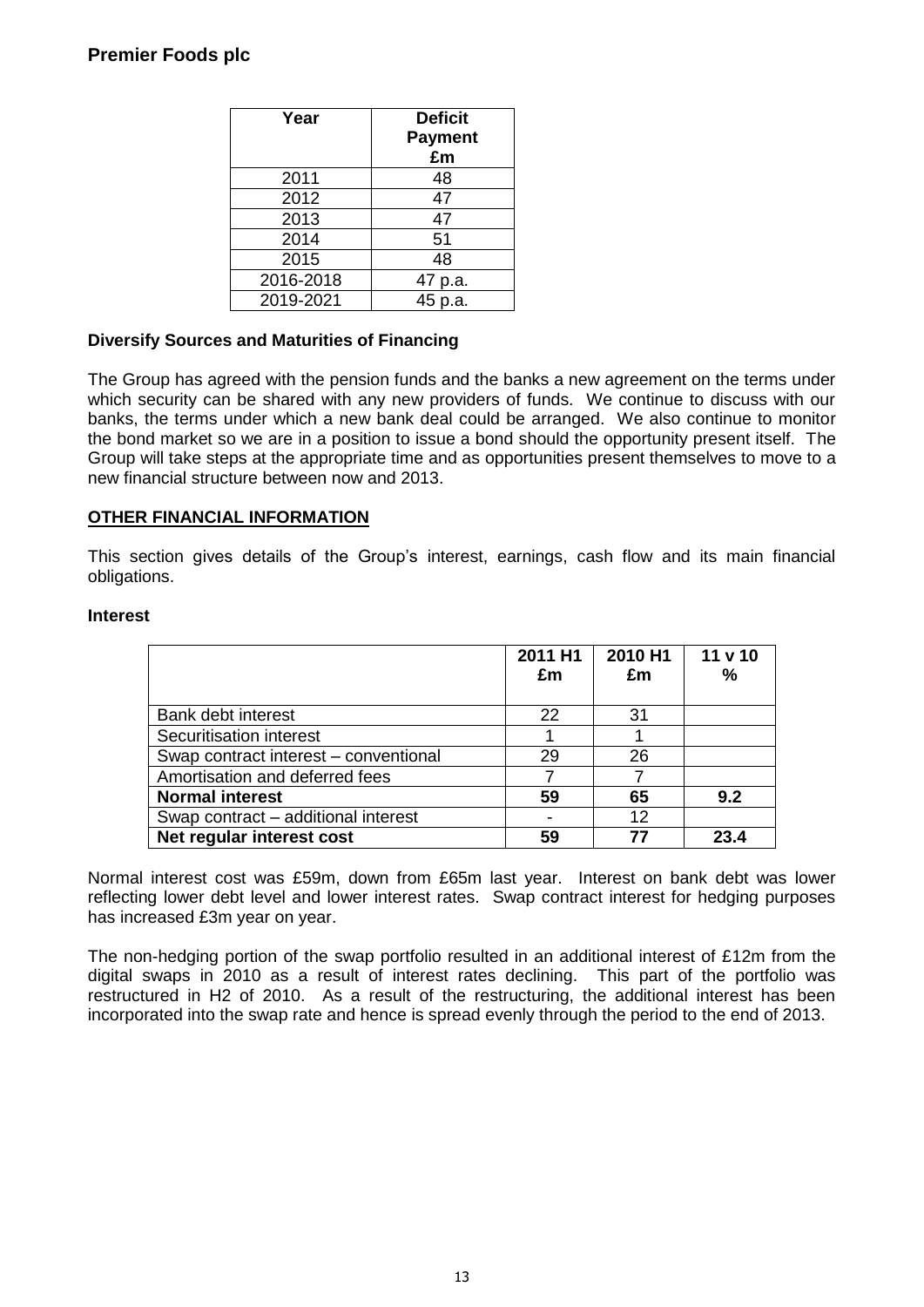## **Earnings Per Share**

| Earnings/(loss) per share                       | 2011 H1              | 2010 H1 | 11 v 10 |
|-------------------------------------------------|----------------------|---------|---------|
|                                                 | £m                   | £m      | ℅       |
| <b>Basic EPS - continuing operations</b>        |                      |         |         |
| Profit/(loss) after tax - continuing operations | $\mathcal{P}$        | (43)    | 104.7   |
| Basic EPS - continuing operations (pence)       | 0.1                  | (1.8)   |         |
| Pro forma adjusted EPS - ongoing                |                      |         |         |
| business                                        |                      |         |         |
| Trading profit - ongoing business               | 67                   | 94      | (28.7)  |
| Pro forma net regular interest                  | $\langle 54 \rangle$ | (71)    | 23.9    |
| Notional tax at 26% (28%)                       | (4)                  | (6)     | 33.3    |
| Pro forma adjusted profit - ongoing business    | 9                    | 17      | (47.1)  |
| Pro forma adjusted EPS - ongoing business       | 0.4                  | 0.7     | (42.9)  |
| (pence)                                         |                      |         |         |
| Average shares in issue (m)                     | 2,398                | 2,398   |         |

## **Cash Flow**

|                                    | 2011 H1  | 2010 H1        |
|------------------------------------|----------|----------------|
| Trading profit - ongoing business  | £m<br>67 | £m<br>94       |
| Depreciation                       | 22       | 22             |
| Non cash pension (credit) / charge | 1        | 10             |
| Pension contributions              | 42       | $^{\prime}38)$ |
| Pro forma interest                 | 41       | '43)           |
| Tax                                |          |                |
| Regular capital expenditure        | 30'      | 33'            |
| Working capital                    | 16       | 26             |
| Other non cash items               | 3        | 2              |
| Recurring cash flow from ongoing   | (38)     | (13)           |
| business                           |          |                |

The Group's cash flow from ongoing business before non-recurring items was an outflow of £38m compared with an outflow of £13m in H1 2010. The reduction in trading profit and increased pension deficit payment was offset in part by lower capital expenditure and working capital.

Interest paid was lower than last year reflecting the reduction in debt and the swap restructuring completed in October 2010.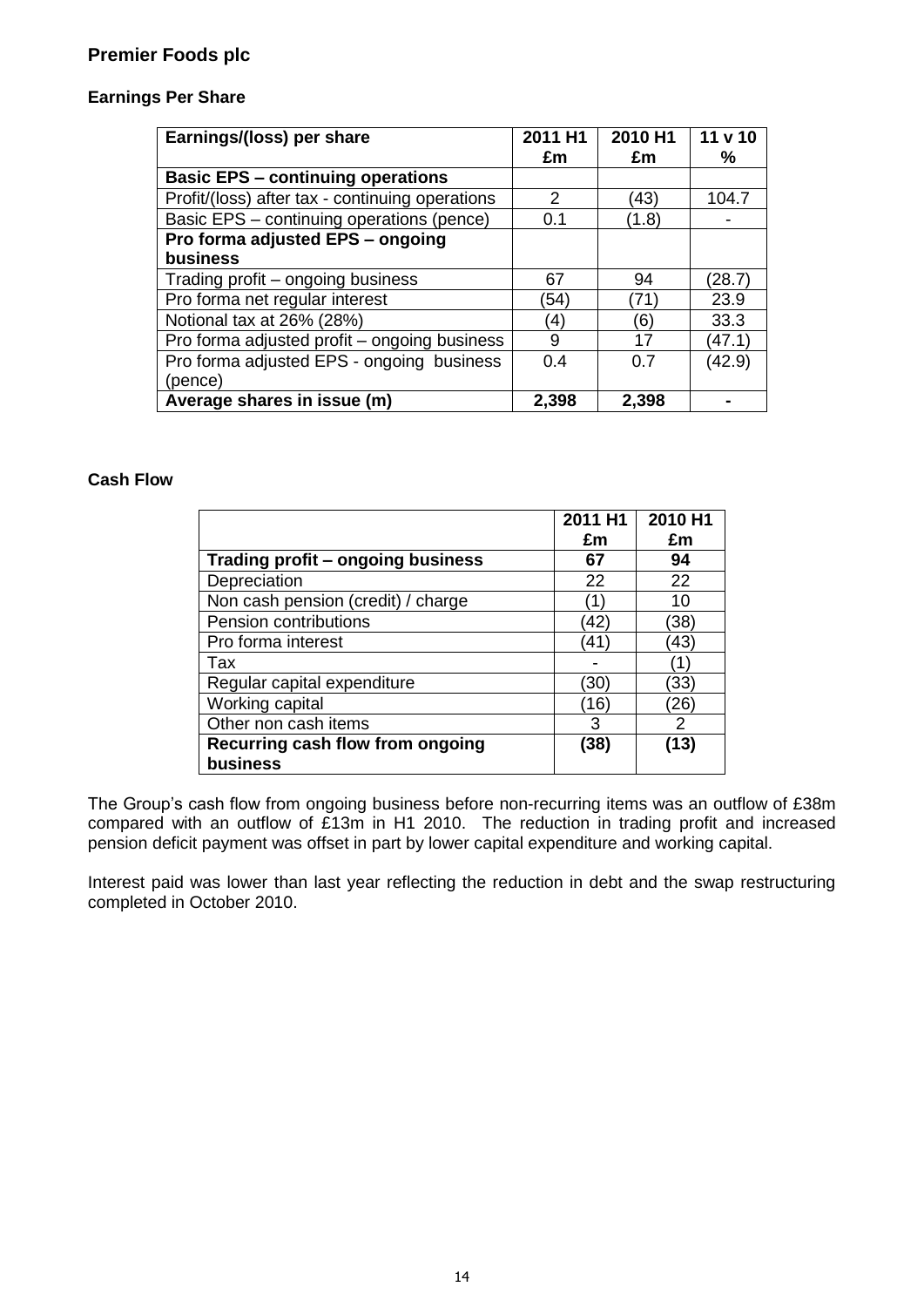|                                                                        | 2011 H1<br>£m | 2010 H1<br>£m |
|------------------------------------------------------------------------|---------------|---------------|
| Recurring cash flow from ongoing<br>business                           | (38)          | (13)          |
| Trading profit from disposed businesses                                | 8             | 16            |
| Other cash flow from disposed businesses                               | 21)           | (2)           |
| Recurring cash flow from total group                                   | (51)          | 1             |
| (before non-recurring items)                                           |               |               |
| Exceptional items (excluding financing fees)                           | (2)           | (4)           |
| Net disposal proceeds                                                  | 196           | 4             |
| One-off pension contribution on disposal of<br>Meat-free               | (1)           |               |
| Settlement of finance leases to permit<br>disposal of Canning business | (18)          |               |
| Financing fees, discontinued operations and<br>other non cash items    | (2)           | (2)           |
| <b>Reduction in net debt</b>                                           | 122           | 41            |

During the Half Year, various finance leases were settled in order to be able to sell the assets of the Canning business. This had no effect on overall financial obligations, it merely transferred them to net debt. After this transfer, net debt fell by £122m.

## **Net Debt**

|                           | Jun<br>2011<br>£m | <b>Dec</b><br>2010<br>£m | Jun<br>2010<br>£m |
|---------------------------|-------------------|--------------------------|-------------------|
| Gross debt                | 1,156             | 1,282                    | 1,379             |
| Deferred refinancing fees | (17)              | (21)                     | (15)              |
| Net debt - half year      | 1,139             | 1,261                    | 1,364             |
| EBITDA - 12 month rolling | 323               | 362                      | 354               |
| Net debt / EBITDA         | 3.53              | 3.48                     | 3.85              |

The Group's net debt was £1,139m at the end of H1 2011 which is £225m lower than in H1 2010.

## **Other Financial Obligations**

|                                            | Jun<br>2011<br>£m | <b>Dec</b><br>2010<br>£m | Jun<br>2010<br>£m |
|--------------------------------------------|-------------------|--------------------------|-------------------|
| Finance lease obligations                  |                   | 19                       |                   |
| <b>Financial instruments MTM</b>           | 108               | 123                      | 202               |
| Agreed swap settlements                    | 112               | 112                      | 40                |
| Pension deficit                            | 273               | 321                      | 431               |
| Other financial obligations - gross of tax | 494               | 575                      | 674               |
| Other financial obligations - net of tax   | 367               | 421                      | 486               |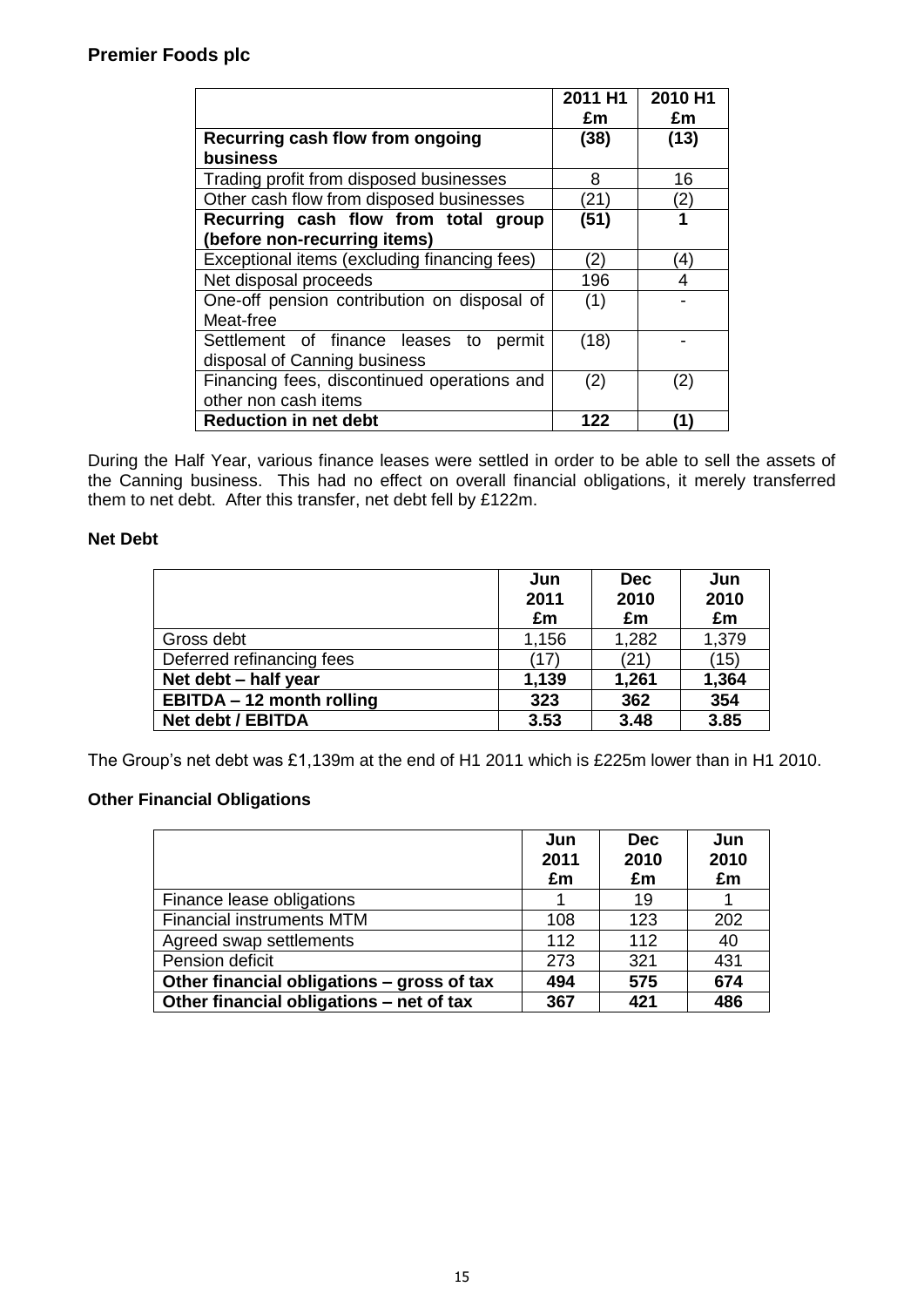## **Financial Instruments**

|                                                                            | Jun<br>2011<br>£m | <b>Dec</b><br>2010<br>£m | Jun<br>2010<br>£m |
|----------------------------------------------------------------------------|-------------------|--------------------------|-------------------|
| Nominal value of derivative interest rate<br>related financial instruments | 1,075             | 1.075                    | 1,075             |
| Mark to market on interest rate derivative<br>financial instruments        | 108               | 123                      | 202               |
| Agreed settlement amounts on restructured<br>swaps                         | 112               | 112                      | 40                |

The agreed swap settlements are due: £33m in 2012 and £79m in 2013. In the event of a bond issue, the £33m and £20m of the 2013 settlement is due to be settled from proceeds. The remainder is due in 2013.

## **Pensions**

Total cash paid to the pension funds including deficit funding in 2011 will be approximately £77m. This comprises regular contributions of £29m and deficit funding of £48m. In the Half Year, the total cash contributions were £43m compared with £38m in 2010. Service costs credited to profit and loss were £2m, compared with a charge of £9m in 2010 as a result of £12m of past service credits. At 25 June 2011, the deficit was calculated to be £273m on an IAS19 basis, equivalent to £203m net of deferred tax.

| <b>Pensions</b>        | Jun<br>2011 | <b>Dec</b><br>2010 | Jun<br>2010 |
|------------------------|-------------|--------------------|-------------|
|                        | £m          | £m                 | £m          |
| <b>Liabilities</b>     | (3, 145)    | (3, 120)           | (3,075)     |
| Discount rate          | 5.45%       | 5.45%              | 5.50%       |
| Inflation rate         | 3.50%       | 3.45%              | 3.30%       |
| <b>Assets</b>          |             |                    |             |
| <b>Equities</b>        | 509         | 588                | 624         |
| <b>Bonds</b>           | 462         | 445                | 412         |
| Property               | 136         | 122                | 167         |
| Absolute return        | 626         | 567                | 552         |
| Cash & other           | 1,048       | 996                | 838         |
| Swaps                  | 91          | 81                 | 51          |
| <b>Total assets</b>    | 2,872       | 2,799              | 2,644       |
| Gross deficit (IAS 19) | (273)       | (321)              | (431)       |
| Deferred tax           | 70          | 89                 | 119         |
| Net deficit (IAS 19)   | (203)       | (232)              | (312)       |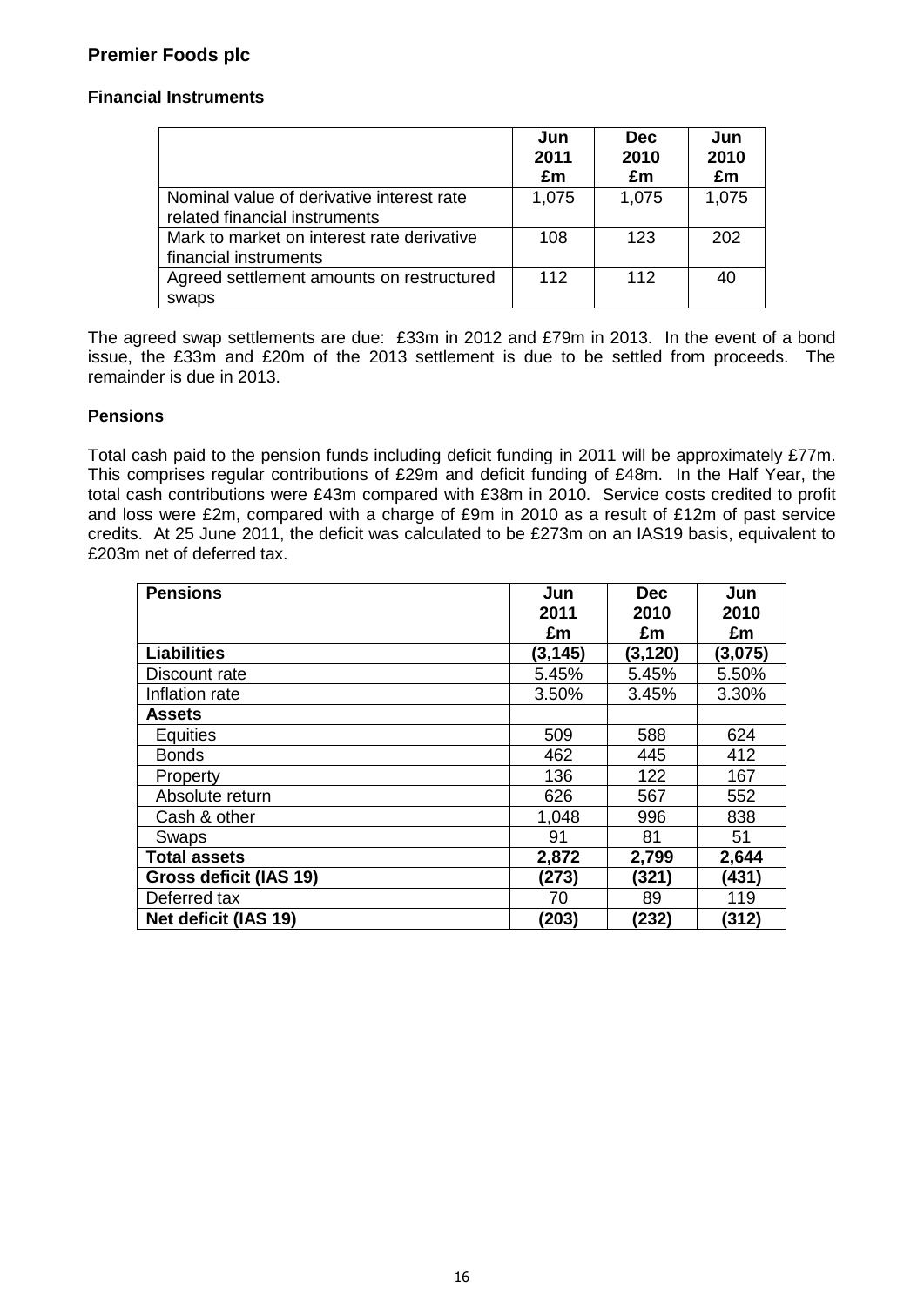## **Debt Covenants**

The position against the banking covenants is as follows:

| <b>Covenant headroom</b>        | H <sub>1</sub> | H <sub>1</sub> |
|---------------------------------|----------------|----------------|
|                                 | 2011           | 2010           |
| Covenant indebtedness           | 1,131          | 1,366          |
| Leverage covenant EBITDA        | 313            | 364            |
| <b>Covenant interest</b>        | 110            | 138            |
| <b>Interest covenant EBITDA</b> | 326            | 364            |
| <b>Covenant tests:</b>          |                |                |
| Leverage test                   | 3.61           | 3.75           |
| Maximum limit                   | 4.25           | 4.50           |
| Headroom                        | 15%            | 17%            |
| Interest cover test             | 2.96           | 2.64           |
| Minimum limit                   | 2.55           | 2.25           |
| Headroom                        | 16%            | 17%            |

In calculating the EBITDA for covenant purposes, the trading EBITDA is adjusted for share based payments, securitisation interest and one off restructuring costs. The EBITDA for interest covenant purposes also includes EBITDA from the Meat-free and Canning businesses. The maximum leverage ratio for year end 2011 is 3.90 and the minimum interest cover limit is 2.75.

The natural headroom from the Group"s underlying trading and cash generation characteristics is reduced in the short term by additional interest from the swap portfolio which was not envisaged when the covenant limits were set. This has reduced interest covenant headroom by 8pp. In recognition of this, as part of the restructuring of the swap portfolio, the Group has agreed with its banks to reset the interest covenant headroom. This will come into operation when a bond is issued. In addition, given the low interest rates on bank debt, the sale of businesses at deleveraging proceeds further tightens the interest covenant while it improves the debt covenant.

To illustrate this, on a proforma basis, disposals would have reduced headroom on the interest covenant by a further 5pp owing to fees and swap settlements while it would have added 6pp to the debt covenant headroom. The disposals are approved by our lending banks who are aware of the effect on the interest covenant. On issuing a bond, the interest covenant headroom would be increased by 11pp while the leverage covenant headroom would fall by 5pp.

The Group will not be deflected from further disposals if they provide deleveraging proceeds regardless of the technical effects on the interest covenant.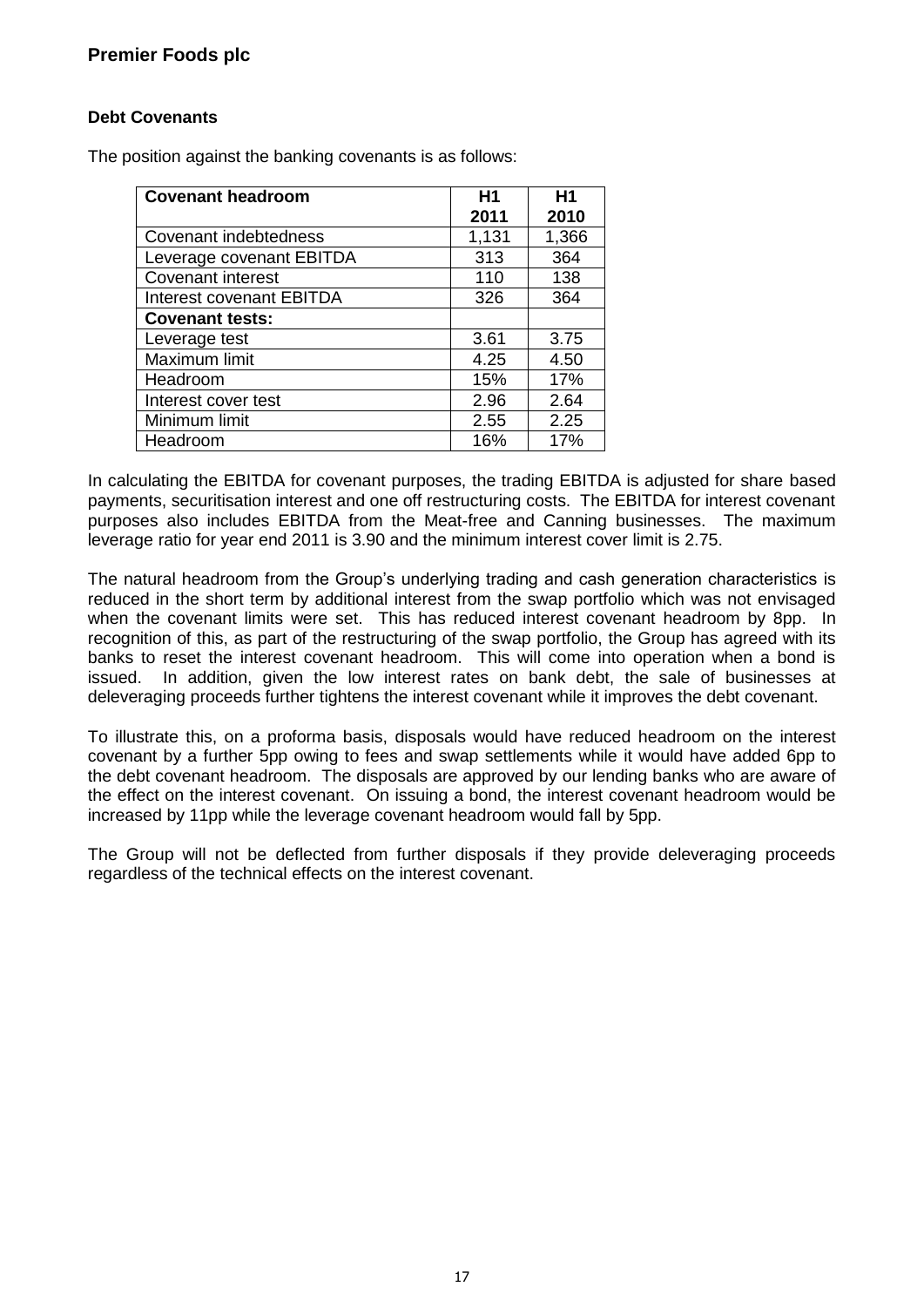# **APPENDICES**

# **1. Reported Sales Analysis (to 25 June 2011)**

| Sales Analysis 2011 H1           |                | <b>Non</b>     |              |
|----------------------------------|----------------|----------------|--------------|
|                                  | <b>Branded</b> | <b>Branded</b> | <b>Total</b> |
|                                  | £m             | £m             | £m           |
| <b>Grocery</b>                   | 417            | 88             | 505          |
| <b>Hovis</b>                     |                |                |              |
| <b>Bakery</b>                    | 184            | 66             | 250          |
| Milling                          | 12             | 89             | 101          |
| <b>Total Hovis</b>               | 196            | 155            | 351          |
| <b>Brookes Avana</b>             |                | 90             | 90           |
| <b>Total ongoing business</b>    | 613            | 333            | 946          |
| Canning                          | 59             | 90             | 149          |
| <b>Total continuing business</b> | 672            | 423            | 1,095        |
| Meat free                        | 21             |                | 21           |
| <b>Total group</b>               | 693            | 423            | 1,116        |

| Sales Analysis 2010 H1           |                | <b>Non</b>     |       |
|----------------------------------|----------------|----------------|-------|
|                                  | <b>Branded</b> | <b>Branded</b> | Total |
|                                  | £m             | £m             | £m    |
| <b>Grocery</b>                   | 448            | 95             | 543   |
| <b>Hovis</b>                     |                |                |       |
| <b>Bakery</b>                    | 179            | 73             | 252   |
| Milling                          | 10             | 68             | 78    |
| <b>Total Hovis</b>               | 189            | 141            | 330   |
| <b>Brookes Avana</b>             |                | 87             | 87    |
| <b>Total ongoing business</b>    | 637            | 323            | 960   |
| Canning                          | 70             | 89             | 159   |
| <b>Total continuing business</b> | 707            | 412            | 1,119 |
| Meat free                        | 64             |                | 64    |
| <b>Total group</b>               | 771            | 412            | 1,183 |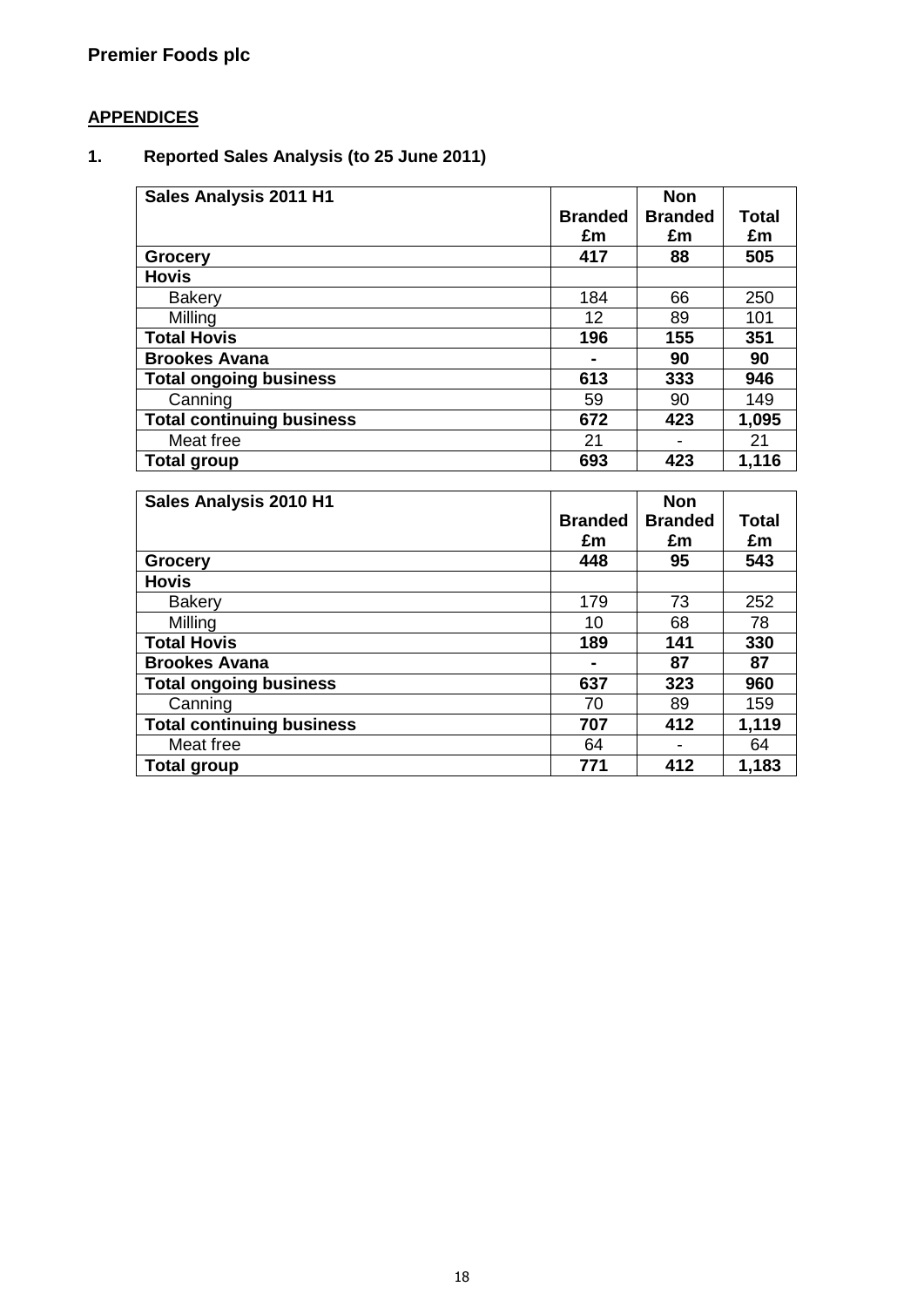# **2. Pro forma Sales Analysis (to 30 June)**

| Pro forma Sales Analysis 2011 H1 |                | <b>Non</b>     |       |
|----------------------------------|----------------|----------------|-------|
|                                  | <b>Branded</b> | <b>Branded</b> | Total |
|                                  | £m             | £m             | £m    |
| <b>Grocery</b>                   | 429            | 91             | 520   |
| <b>Hovis</b>                     |                |                |       |
| Bakery                           | 190            | 67             | 257   |
| Milling                          | 13             | 91             | 104   |
| <b>Total Hovis</b>               | 203            | 158            | 361   |
| <b>Brookes Avana</b>             |                | 93             | 93    |
| <b>Total ongoing business</b>    | 632            | 342            | 974   |
| Meat free                        | 21             | -              | 21    |
| Canning                          | 61             | 93             | 154   |
| <b>Total group</b>               | 714            | 435            | 1,149 |

| Pro forma Sales Analysis 2010 H1 |                | <b>Non</b>     |       |
|----------------------------------|----------------|----------------|-------|
|                                  | <b>Branded</b> | <b>Branded</b> | Total |
|                                  | £m             | £m             | £m    |
| Grocery                          | 459            | 97             | 556   |
| <b>Hovis</b>                     |                |                |       |
| <b>Bakery</b>                    | 183            | 74             | 257   |
| Milling                          | 10             | 70             | 80    |
| <b>Total Hovis</b>               | 193            | 144            | 337   |
| <b>Brookes Avana</b>             |                | 89             | 89    |
| <b>Total ongoing business</b>    | 652            | 330            | 982   |
| Meat free                        | 66             |                | 66    |
| Canning                          | 72             | 91             | 163   |
| <b>Total group</b>               | 790            | 421            | 1,211 |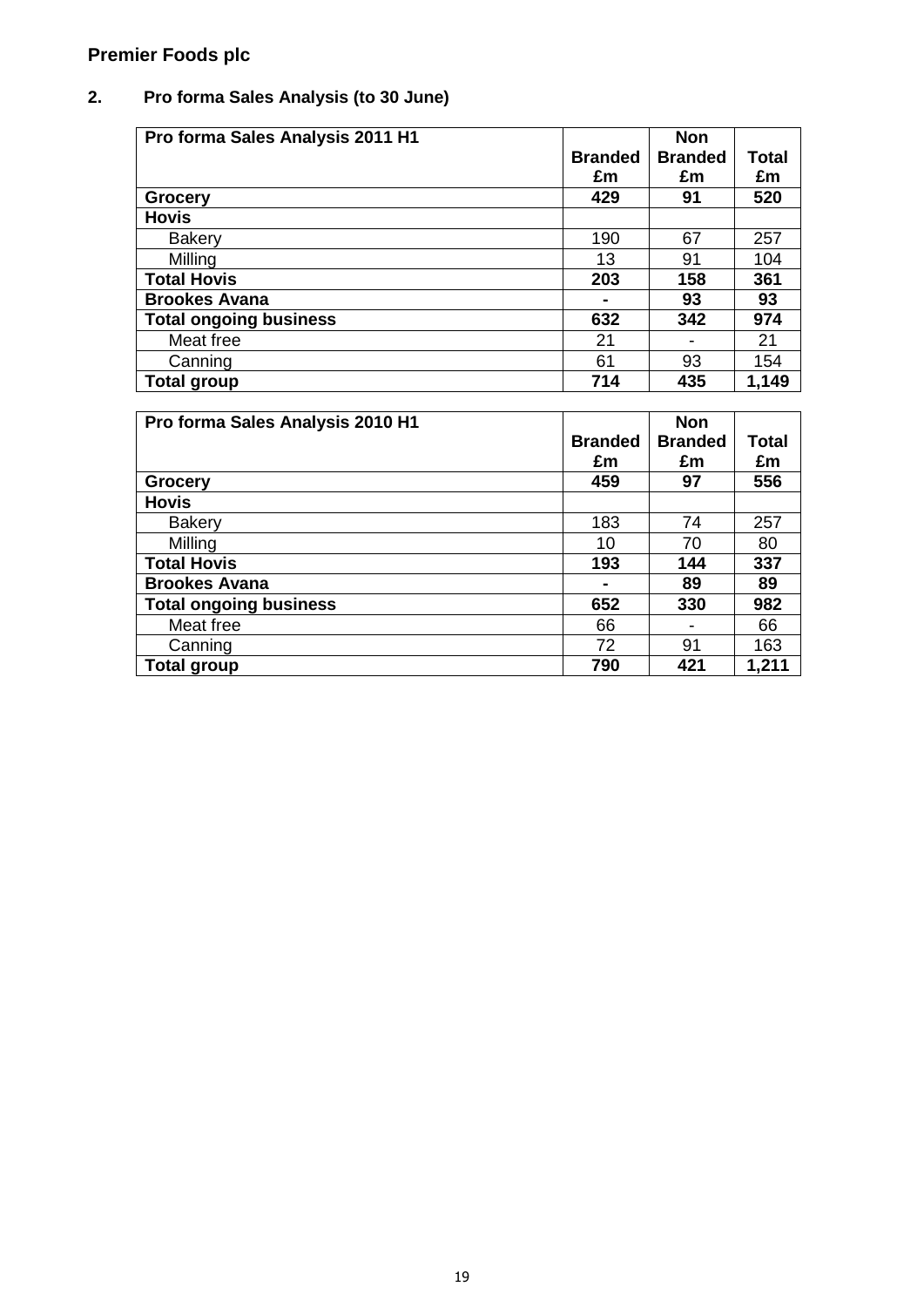# **3. Group P&L**

| 2011 H1                                                 | Ongoing<br>business | Canning | Continuing<br>business |
|---------------------------------------------------------|---------------------|---------|------------------------|
|                                                         | £m                  | £m      | £m                     |
| <b>Sales</b>                                            | 945.5               | 149.3   | 1,094.8                |
| Cost of sales                                           | (674.0)             | (134.0) | (808.0)                |
| Gross margin                                            | 271.5               | 15.3    | 286.8                  |
| Gross margin %                                          | 28.7%               | 10.2%   | 26.2%                  |
| Trading operating expenses                              | (204.7)             | (7.8)   | (212.5)                |
| <b>Trading profit</b>                                   | 66.8                | 7.5     | 74.3                   |
| Pensions financing credit                               |                     |         | 9.2                    |
| Amortisation of intangible assets                       |                     |         | (42.4)                 |
| Fair value movements on foreign exchange                |                     |         | 1.3                    |
| and other derivative contracts                          |                     |         |                        |
| <b>Operating profit</b>                                 |                     |         | 42.4                   |
| Interest & financing costs                              |                     |         | (45.5)                 |
| continuing<br>Loss before taxation for                  |                     |         | (3.1)                  |
| operations                                              |                     |         |                        |
| <b>Taxation</b>                                         |                     |         | 5.6                    |
| continuing<br><b>Profit</b><br>after<br>taxation<br>for |                     |         | 2.5                    |
| operations                                              |                     |         |                        |
| Discontinued operations                                 |                     |         | (14.2)                 |
| Loss for the period                                     |                     |         | (11.7)                 |

| 2010 H1                                        | Ongoing<br>business | Canning | Continuing<br>business |
|------------------------------------------------|---------------------|---------|------------------------|
|                                                | £m                  | £m      | £m                     |
| <b>Sales</b>                                   | 960.0               | 159.2   | 1,119.2                |
| Cost of sales                                  | (647.4)             | (137.1) | (784.5)                |
| <b>Gross margin</b>                            | 312.6               | 22.1    | 334.7                  |
| Gross margin %                                 | 32.6%               | 13.9%   | 29.9%                  |
| Trading operating expenses                     | (218.8)             | (11.2)  | (230.0)                |
| <b>Trading profit</b>                          | 93.8                | 10.9    | 104.7                  |
| Pensions financing credit                      |                     |         | 2.0                    |
| Amortisation of intangible assets              |                     |         | (39.5)                 |
| Fair value movements on foreign exchange       |                     |         | (4.2)                  |
| and other derivative contracts                 |                     |         |                        |
| <b>Operating profit</b>                        |                     |         | 63.0                   |
| Interest & financing costs                     |                     |         | (121.1)                |
| continuing<br>before taxation for<br>Loss      |                     |         | (58.1)                 |
| operations                                     |                     |         |                        |
| Taxation                                       |                     |         | 15.0                   |
| continuing<br>after<br>taxation<br>for<br>Loss |                     |         | (43.1)                 |
| operations                                     |                     |         |                        |
| Discontinued operations                        |                     |         | 2.8                    |
| Loss for the period                            |                     |         | (40.3)                 |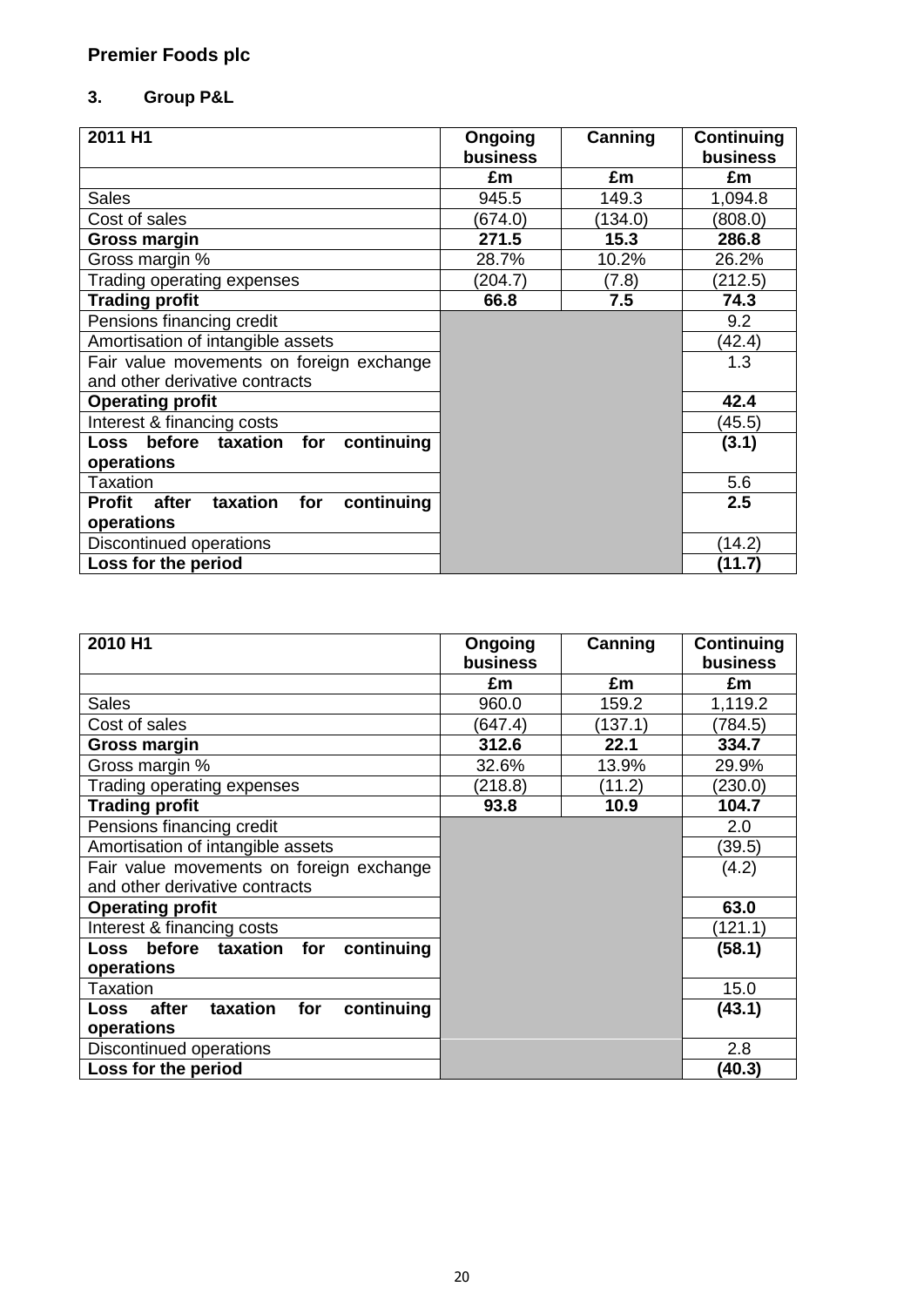# **4. Pro forma adjusted earnings/(loss) per share**

| H1 2011                                           | Ongoing<br>business<br>£m | Canning<br>business<br>£m | <b>Continuing</b><br><b>business</b><br>£m | <b>Discontinued</b><br>operations<br>£m | <b>Total</b><br>Group<br>£m |
|---------------------------------------------------|---------------------------|---------------------------|--------------------------------------------|-----------------------------------------|-----------------------------|
| <b>Trading profit</b>                             | 66.8                      | 7.5                       | 74.3                                       | 0.3                                     | 74.6                        |
| Less pro forma net regular interest               | (54.2)                    | (2.8)                     | (57.0)                                     | (2.3)                                   | (59.3)                      |
| Pro forma adjusted profit before tax              | 12.6                      | 4.7                       | 17.3                                       | (2.0)                                   | 15.3                        |
| Notional tax at 26.0%                             | (3.3)                     | (1.2)                     | (4.5)                                      | 0.5                                     | (4.0)                       |
| Pro forma adjusted profit after tax               | 9.3                       | 3.5                       | 12.8                                       | (1.5)                                   | 11.3                        |
|                                                   |                           |                           |                                            |                                         |                             |
| Weighted average number of shares                 | 2,398                     | 2,398                     | 2,398                                      | 2,398                                   | 2,398                       |
|                                                   |                           |                           |                                            |                                         |                             |
| Pro forma adjusted EPS (pence)                    | 0.39                      | 0.14                      | 0.53                                       | (0.06)                                  | 0.47                        |
|                                                   |                           |                           |                                            |                                         |                             |
| Pro forma net regular interest                    |                           |                           |                                            |                                         |                             |
| Pro forma net interest payable                    | 40.4                      | 2.8                       | 43.2                                       | 2.3                                     | 45.5                        |
| Less exceptional write-off of financing           | (0.4)                     |                           | (0.4)                                      |                                         | (0.4)                       |
| costs                                             |                           |                           |                                            |                                         |                             |
| value<br>adjustments<br>fair<br>Less<br><b>on</b> | 14.4                      |                           | 14.4                                       |                                         | 14.4                        |
| interest rate financial instruments               |                           |                           |                                            |                                         |                             |
| unwind<br>of<br>discount<br>Less<br><b>on</b>     | (0.2)                     |                           | (0.2)                                      | ٠                                       | (0.2)                       |
| provisions                                        |                           |                           |                                            |                                         |                             |
| Pro forma net regular interest                    | 54.2                      | 2.8                       | 57.0                                       | 2.3                                     | 59.3                        |

| H1 2010                                    | Ongoing<br>business<br>£m | Canning<br><b>business</b><br>£m | <b>Continuing</b><br><b>business</b><br>£m | <b>Discontinued</b><br>operations<br>£m | <b>Total</b><br>Group<br>£m |
|--------------------------------------------|---------------------------|----------------------------------|--------------------------------------------|-----------------------------------------|-----------------------------|
| <b>Trading profit</b>                      | 93.8                      | 10.9                             | 104.7                                      | 5.1                                     | 109.8                       |
| Less pro forma net regular interest        | (71.1)                    | (3.1)                            | (74.2)                                     | (3.1)                                   | (77.3)                      |
| Pro forma adjusted profit before tax       | 22.7                      | 7.8                              | 30.5                                       | 2.0                                     | 32.5                        |
| Notional tax at 28.0%                      | (6.3)                     | (2.2)                            | (8.5)                                      | (0.6)                                   | (9.1)                       |
| Pro forma adjusted profit after tax        | 16.4                      | 5.6                              | 22.0                                       | 1.4                                     | 23.4                        |
|                                            |                           |                                  |                                            |                                         |                             |
| Weighted average number of shares          | 2,398                     | 2,398                            | 2,398                                      | 2,398                                   | 2,398                       |
|                                            |                           |                                  |                                            |                                         |                             |
| Pro forma adjusted EPS (pence)             | 0.68                      | 0.23                             | 0.91                                       | 0.07                                    | 0.98                        |
|                                            |                           |                                  |                                            |                                         |                             |
| Pro forma net regular interest             |                           |                                  |                                            |                                         |                             |
| Pro forma net interest payable             | 114.7                     | 3.1                              | 117.8                                      | 3.3                                     | 121.1                       |
| Less exceptional write-off of financing    |                           |                                  |                                            | (0.2)                                   | (0.2)                       |
| costs                                      |                           |                                  |                                            |                                         |                             |
| value<br>adjustments<br>fair<br>Less<br>on | (42.8)                    |                                  | (42.8)                                     |                                         | (42.8)                      |
| interest rate financial instruments        |                           |                                  |                                            |                                         |                             |
| οf<br>discount<br>unwind<br>Less<br>on.    | (0.8)                     |                                  | (0.8)                                      | $\blacksquare$                          | (0.8)                       |
| provisions                                 |                           |                                  |                                            |                                         |                             |
| Pro forma net regular interest             | 71.1                      | 3.1                              | 74.2                                       | 3.1                                     | 77.3                        |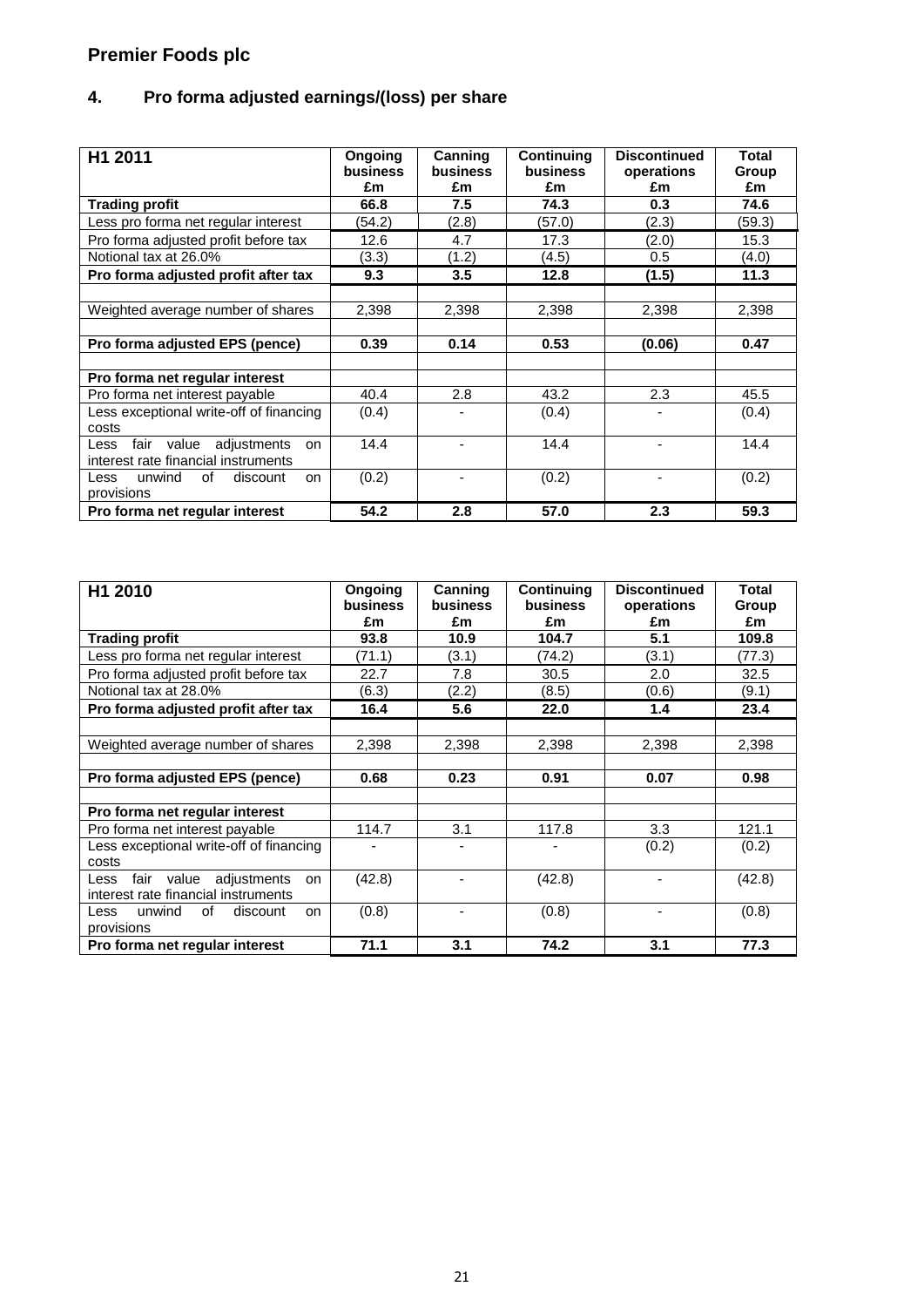## **5. Pro forma cash flow reconciliation**

| 2011                                                                                                  |        | Ongoing Canning | <b>Total</b><br><b>Continuing</b> | <b>Discontinued</b> | <b>Total</b><br>Group |
|-------------------------------------------------------------------------------------------------------|--------|-----------------|-----------------------------------|---------------------|-----------------------|
| <b>Continuing operations</b>                                                                          |        |                 |                                   |                     |                       |
| <b>Trading profit</b>                                                                                 | 66.8   | 7.5             | 74.3                              | 0.3                 | 74.6                  |
| Amortisation                                                                                          | (42.4) |                 | (42.4)                            |                     | (42.4)                |
| Loss on the sale of Meat-free                                                                         |        |                 |                                   | (14.4)              | (14.4)                |
| Revaluation losses/(gains) on financial instruments                                                   | 1.3    |                 | 1.3                               |                     | 1.3                   |
| Pension financing credit on retirement benefit obligations                                            | 9.2    |                 | 9.2                               |                     | 9.2                   |
| <b>Operating profit/(loss)</b>                                                                        | 34.9   | 7.5             | 42.4                              | (14.1)              | 28.3                  |
| Depreciation of property, plant and equipment                                                         | 21.8   |                 | 21.8                              |                     | 21.8                  |
| Amortisation of intangible assets                                                                     | 42.4   |                 | 42.4                              |                     | 42.4                  |
| Loss on the sale of Meat-free                                                                         |        |                 |                                   | 14.4                | 14.4                  |
| (Gain) on disposal of intangible assets                                                               | (0.2)  |                 | (0.2)                             |                     | (0.2)                 |
| Revaluation losses/(gains) on financial instruments                                                   | (1.3)  |                 | (1.3)                             |                     | (1.3)                 |
| Share based payments                                                                                  | 2.6    |                 | 2.6                               |                     | 2.6                   |
| Net cash inflow from operating activities before interest<br>and tax and movements in working capital | 100.2  | 7.5             | 107.7                             | 0.3                 | 108.0                 |
| Net working capital                                                                                   | (16.0) | (3.7)           | (19.7)                            | (5.7)               | (25.4)                |
| Movement in net retirement benefit obligations                                                        | (52.2) | (1.4)           | (53.6)                            | (1.1)               | (54.7)                |
| Cash generated/(outflow) from continuing operations                                                   | 32.0   | 2.4             | 34.4                              |                     |                       |
| Discontinued operations                                                                               |        |                 |                                   | (6.5)               |                       |
| Cash (outflow)/generated from operating activities                                                    | 32.0   | 2.4             | 34.4                              | (6.5)               | 27.9                  |
| Exceptional cashflow                                                                                  | (1.5)  |                 |                                   |                     |                       |
| Cash (outflow)/generated from operating activities                                                    | 32.0   | 2.4             | 34.4                              | (6.5)               | 27.9                  |
| Net interest payable                                                                                  | (41.1) | (2.7)           | (43.8)                            | (2.3)               | (46.1)                |
| Cash (outflow)/inflow from operating activities                                                       | (9.1)  | (0.3)           | (9.4)                             | (8.8)               | (18.2)                |
|                                                                                                       |        |                 |                                   |                     |                       |
| Proceeds from sale of subsidiaries                                                                    |        |                 |                                   | 194.9               | 194.9                 |
| Purchase of property, plant and equipment                                                             | (29.6) | (2.8)           | (32.4)                            | (1.0)               | (33.4)                |
| Sale of property, plant and equipment                                                                 | 1.0    |                 | 1.0                               |                     | 1.0                   |
| Cash outflow from investing activities                                                                | (28.6) | (2.8)           | (31.4)                            | 193.9               | 162.5                 |
| Repayment of borrowings                                                                               |        |                 |                                   |                     | (194.9)               |
| Proceeds from/(repayment of) borrowings                                                               |        |                 |                                   |                     | 193.5                 |
| Cash inflow from financing activities                                                                 |        |                 |                                   |                     | (1.4)                 |
|                                                                                                       |        |                 |                                   |                     |                       |
| Net (outflow)/inflow of cash and cash equivalents                                                     |        |                 |                                   |                     | 142.9                 |
| Cash and cash equivalents at beginning of period                                                      |        |                 |                                   |                     | (28.7)                |
| Effect of movement in foreign exchange                                                                |        |                 |                                   |                     | 0.1                   |
| Cash and cash equivalents at end of period                                                            |        |                 |                                   |                     | 114.3                 |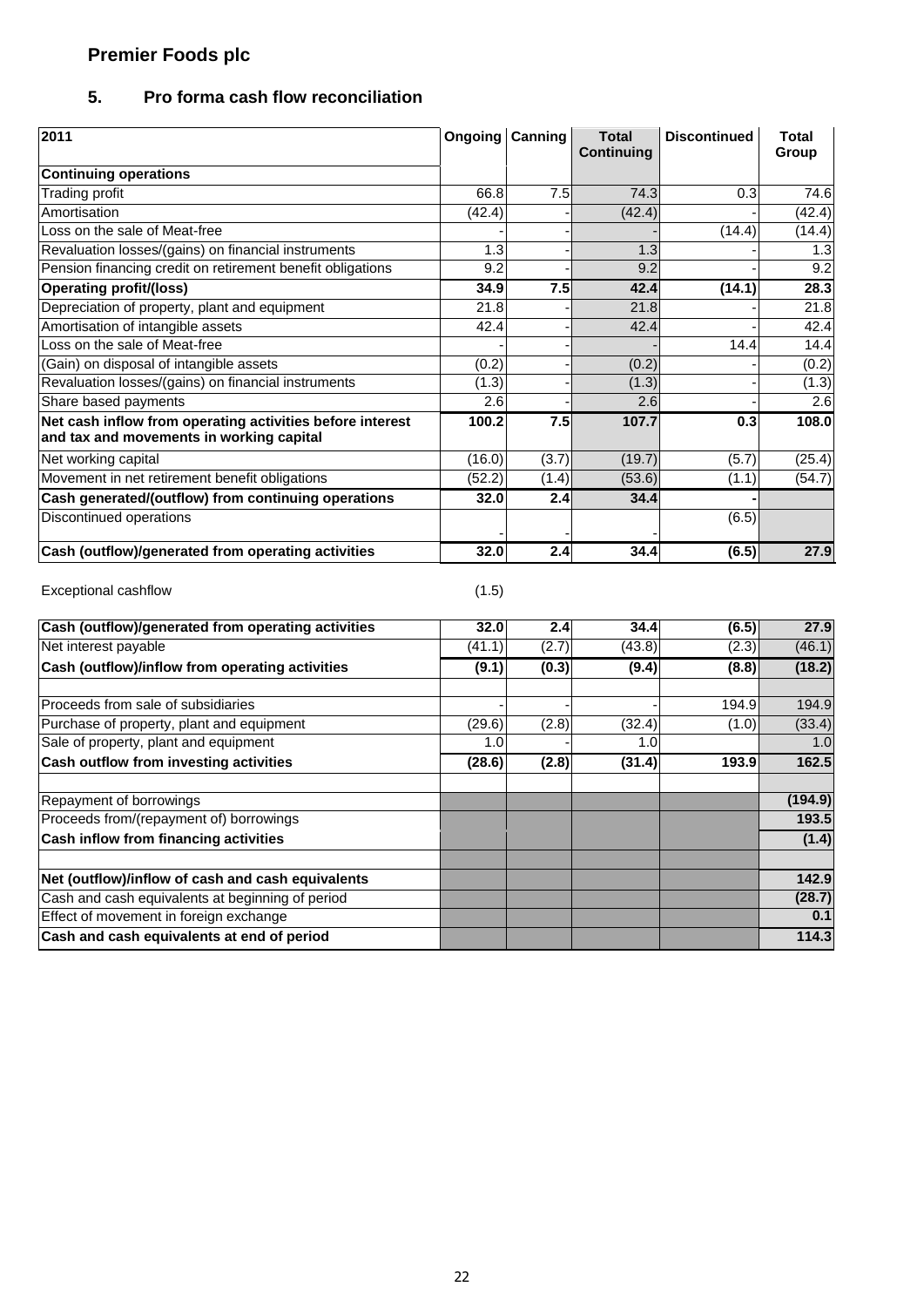# **5. Pro forma cash flow reconciliation (continued)**

| 2010                                                                                                  | Ongoing           | Canning | <b>Total</b><br>Continuing | <b>Discontinued</b> | <b>Total</b><br>Group |
|-------------------------------------------------------------------------------------------------------|-------------------|---------|----------------------------|---------------------|-----------------------|
| <b>Continuing operations</b>                                                                          |                   |         |                            |                     |                       |
| <b>Trading profit</b>                                                                                 | 93.8              | 10.9    | 104.7                      | 5.1                 | 109.8                 |
| Amortisation                                                                                          | (39.4)            | (0.1)   | (39.5)                     | (1.7)               | (41.2)                |
| Loss on the sale of Meat-free                                                                         |                   |         |                            | 0.1                 | 0.1                   |
| Revaluation losses/(gains) on financial instruments                                                   | (4.2)             |         | (4.2)                      |                     | (4.2)                 |
| Pension financing credit on retirement benefit obligations                                            | 2.0               |         | 2.0                        |                     | 2.0                   |
| <b>Operating profit/(loss)</b>                                                                        | $\overline{52.2}$ | 10.8    | 63.0                       | 3.5                 | 66.5                  |
| Depreciation of property, plant and equipment                                                         | $\overline{21.7}$ | 1.9     | 23.6                       | 1.8                 | 25.4                  |
| Amortisation of intangible assets                                                                     | 39.4              | 0.1     | 39.5                       | 1.7                 | 41.2                  |
| (Gain) on disposal of intangible assets                                                               | 0.3               |         | 0.3                        |                     | 0.3                   |
| Revaluation losses/(gains) on financial instruments                                                   | 4.2               |         | 4.2                        |                     | 4.2                   |
| Share based payments                                                                                  | $\overline{2.8}$  |         | 2.8                        |                     | $\overline{2.8}$      |
| Net cash inflow from operating activities before interest and<br>tax and movements in working capital | 120.6             | 12.8    | 133.4                      | 7.0                 | 140.4                 |
| Net working capital                                                                                   | (29.3)            | 1.2     | (28.1)                     | 0.3                 | (27.8)                |
| Movement in net retirement benefit obligations                                                        | (29.7)            |         | (29.7)                     |                     | (29.7)                |
| Cash generated/(outflow) from continuing operations                                                   | 61.6              | 14.0    | 75.6                       |                     |                       |
| <b>Discontinued operations</b>                                                                        |                   |         |                            | 7.3                 |                       |
| Cash (outflow)/generated from operating activities                                                    | 61.6              | 14.0    | 75.6                       | 7.3                 | 82.9                  |
| Exceptional cash flow included in working capital                                                     | (3.8)             |         |                            |                     |                       |
| Cash (outflow)/generated from operating activities                                                    | 61.6              | 14.0    | 75.6                       | 7.3                 | 82.9                  |
| Net interest payable                                                                                  | (43.1)            | (3.1)   | (46.2)                     | (3.3)               | (49.5)                |
| Taxation (paid)/received                                                                              | (1.3)             |         | (1.3)                      |                     | (1.3)                 |
| Cash inflow from operating activities                                                                 | 17.2              | 10.9    | 28.1                       | 4.0                 | 32.1                  |
| Purchase of property, plant and equipment                                                             | (33.5)            | (0.3)   | (33.8)                     | (0.7)               | (34.5)                |
| Sale of property, plant and equipment                                                                 | 4.2               |         | 4.2                        |                     | 4.2                   |
| Cash outflow from investing activities                                                                | (29.3)            | (0.3)   | (29.6)                     | (0.7)               | (30.3)                |
| Cash inflow from financing activities                                                                 |                   |         |                            |                     | 3.6                   |
| Net (outflow)/inflow of cash and cash equivalents                                                     |                   |         |                            |                     | 5.4                   |
| Cash and cash equivalents at beginning of period                                                      |                   |         |                            |                     | (15.1)                |
| Effect of movement in foreign exchange                                                                |                   |         |                            |                     | (0.7)                 |
| Cash and cash equivalents at end of period                                                            |                   |         |                            |                     | (10.4)                |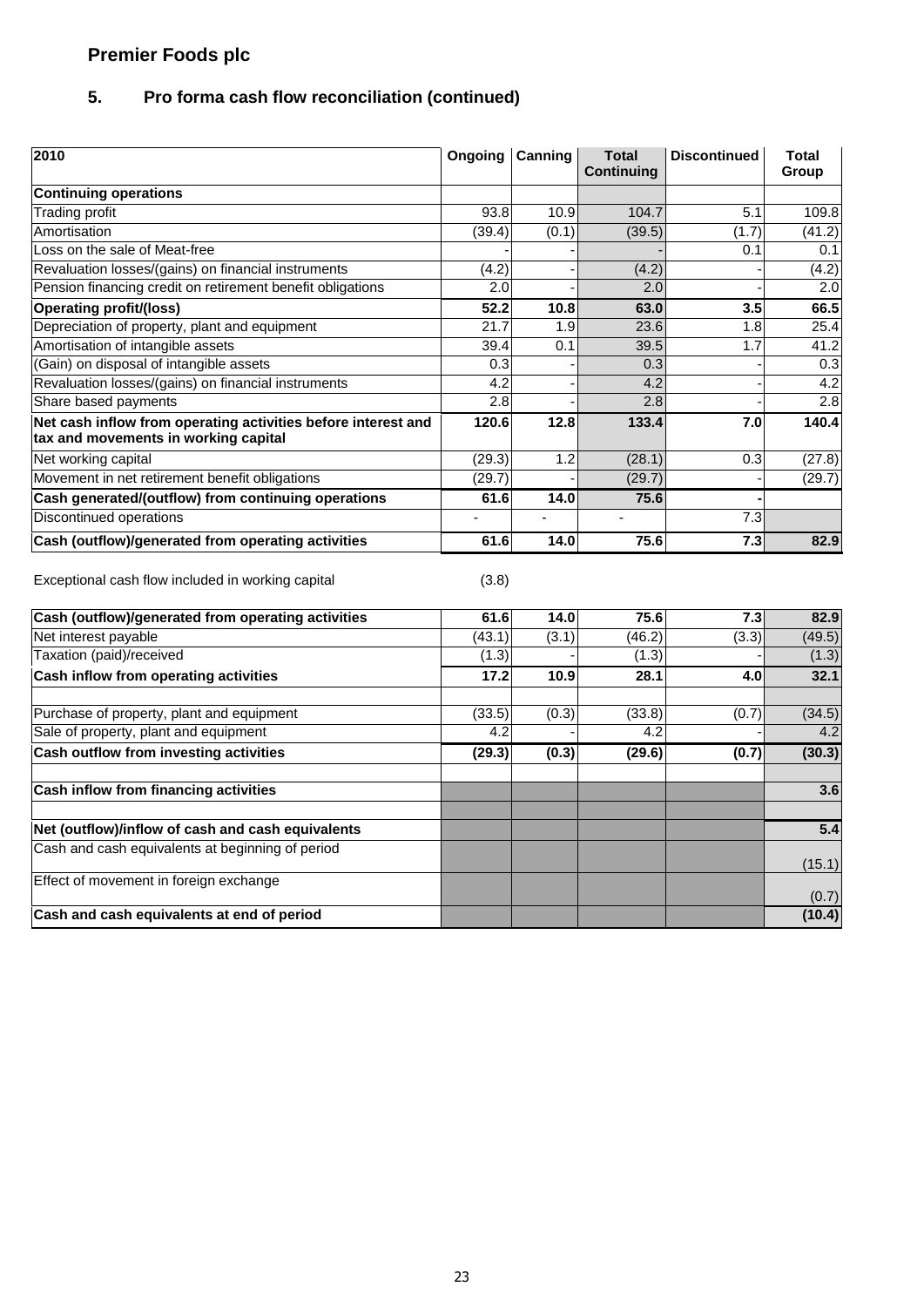The Directors confirm to the best of their knowledge that this condensed consolidated interim financial information has been prepared in accordance with IAS 34, Interim Financial Reporting as adopted by the European Union, and that the interim management report herein includes a fair review of the information required by the Disclosure and Transparency Rules ("DTR") 4.2.7 and DTR 4.2.8 namely:

- an indication of important events that have occurred during the first six months of the financial year  $\bullet$ and their impact on the condensed set of financial information, and a description of the principal risks and uncertainties for the remaining six months of the financial year; and
- material related party transactions in the first six months and any material changes in the related  $\bullet$ party transactions described in the last annual report.

The Directors of Premier Foods plc are listed in the Premier Foods plc annual report and accounts for the year ended 31 December 2010. Since that date Mr David Wild was appointed non-executive director with effect from 7 March 2011 and Mr David Felwick retired as a senior independent director on 28 April 2011.

**By order of the Board 4 August 2011**

**Robert Schofield Jim Smart Chief Executive Officer Chief Financial Officer**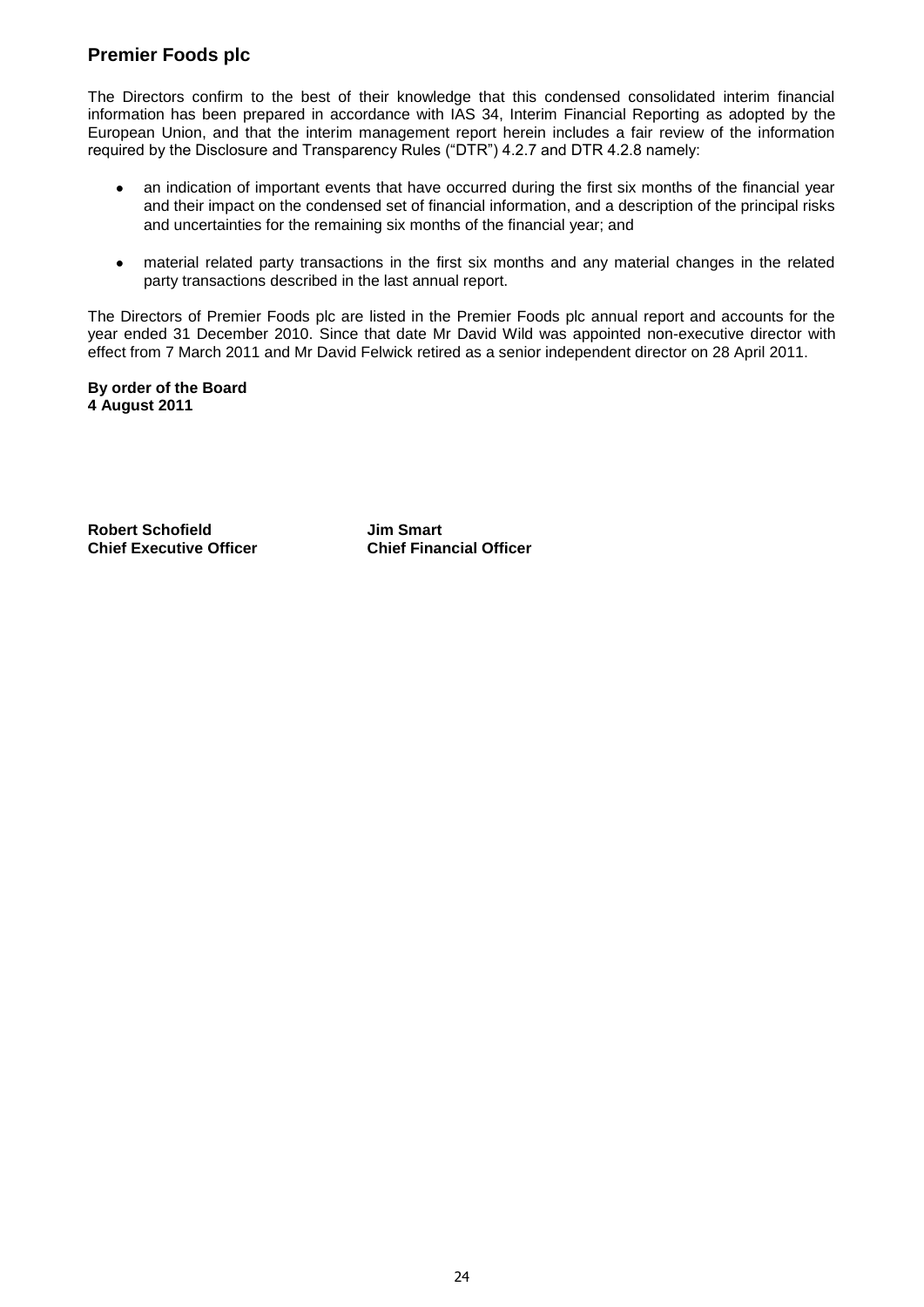## **Independent review report to Premier Foods plc**

### **Introduction**

We have been engaged by the Company to review the condensed consolidated set of financial information in the half-yearly financial report for the six months ended 25 June 2011, which comprises the Consolidated income statement, Consolidated statement of comprehensive income, Consolidated balance sheet, Consolidated statement of cash flows, Consolidated statement of changes in equity and related notes. We have read the other information contained in the half-yearly financial report and considered whether it contains any apparent misstatements or material inconsistencies with the information in the condensed set of financial information.

### **Directors' responsibilities**

The half-yearly financial report is the responsibility of, and has been approved by, the Directors. The Directors are responsible for preparing the half-yearly financial report in accordance with the Disclosure and Transparency Rules of the United Kingdom's Financial Services Authority.

As disclosed in note 2, the annual financial statements of the Group are prepared in accordance with IFRSs as adopted by the European Union. The condensed set of financial information included in this half-yearly financial report has been prepared in accordance with International Accounting Standard 34, "Interim Financial Reporting", as adopted by the European Union.

### **Our responsibility**

Our responsibility is to express to the Company a conclusion on the condensed set of financial information in the half-yearly financial report based on our review. This report, including the conclusion, has been prepared for and only for the Company for the purpose of the Disclosure and Transparency Rules of the Financial Services Authority and for no other purpose. We do not, in producing this report, accept or assume responsibility for any other purpose or to any other person to whom this report is shown or into whose hands it may come save where expressly agreed by our prior consent in writing.

### **Scope of review**

We conducted our review in accordance with International Standard on Review Engagements (UK and Ireland) 2410, "Review of Interim Financial Information Performed by the Independent Auditor of the Entity" issued by the Auditing Practices Board for use in the United Kingdom. A review of interim financial information consists of making enquiries, primarily of persons responsible for financial and accounting matters, and applying analytical and other review procedures. A review is substantially less in scope than an audit conducted in accordance with International Standards on Auditing (UK and Ireland) and consequently does not enable us to obtain assurance that we would become aware of all significant matters that might be identified in an audit. Accordingly, we do not express an audit opinion.

#### **Conclusion**

Based on our review, nothing has come to our attention that causes us to believe that the condensed set of financial information in the half-yearly financial report for the six months ended 25 June 2011 is not prepared, in all material respects, in accordance with International Accounting Standard 34 as adopted by the European Union and the Disclosure and Transparency Rules of the United Kingdom's Financial Services Authority.

#### **PricewaterhouseCoopers LLP London Chartered Accountants 4 August 2011**

#### *Notes*

(a) The maintenance and integrity of the Premier Foods plc website is the responsibility of the Directors; the work carried out by the auditors does not involve consideration of these matters and, accordingly, the auditors accept no responsibility for any changes that may have occurred to the financial information since they were initially presented on the website.

(b) Legislation in the United Kingdom governing the preparation and dissemination of financial statements may differ from legislation in other jurisdictions.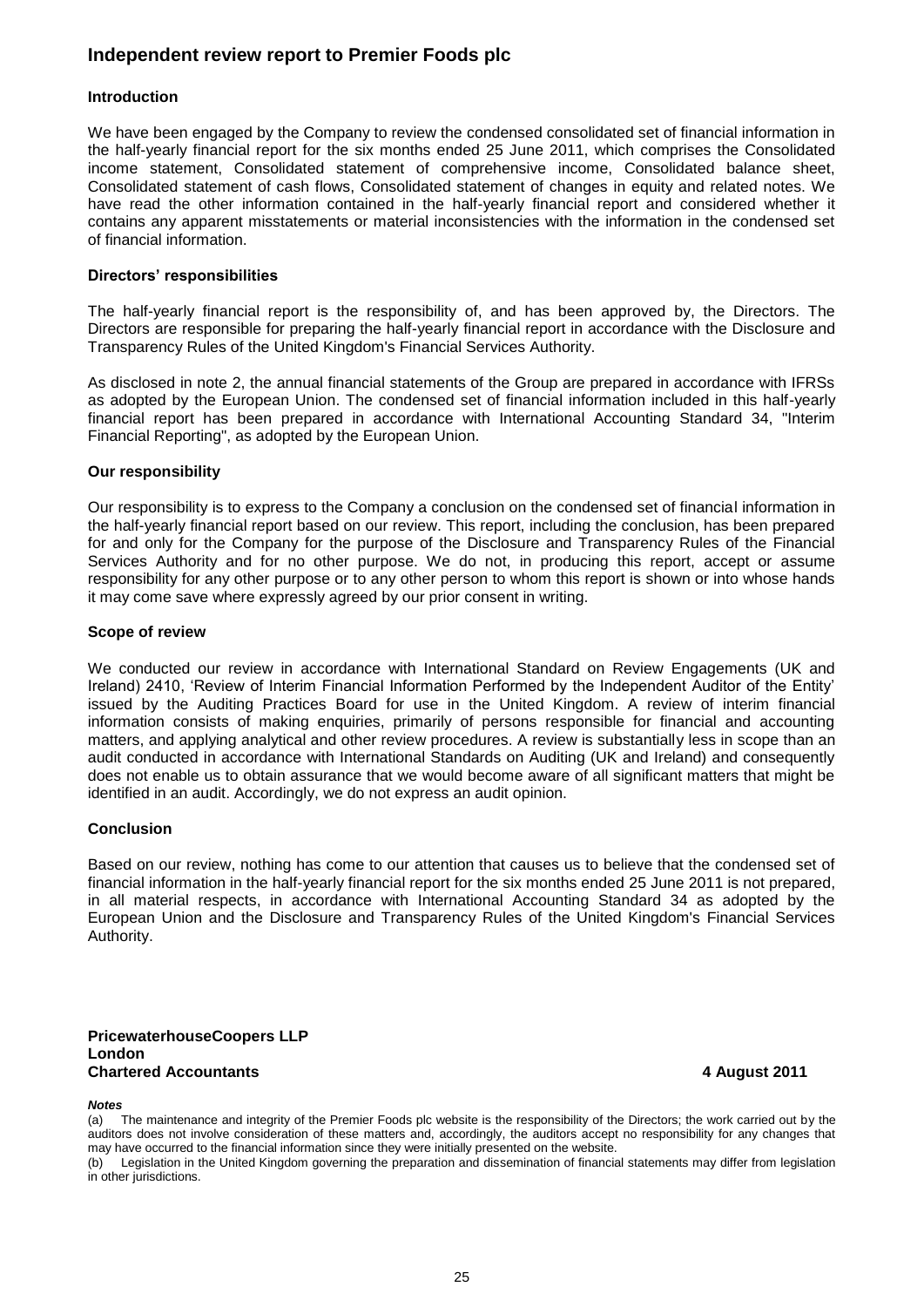## Consolidated income statement (unaudited)

|                                                                          |                | Half year | Half year      | Year      |
|--------------------------------------------------------------------------|----------------|-----------|----------------|-----------|
|                                                                          |                | ended     | ended          | ended     |
|                                                                          |                | 25 Jun    | 26 Jun         | 31 Dec    |
|                                                                          |                | 2011      | 2010           | 2010      |
|                                                                          |                |           | $(Restated)^1$ |           |
|                                                                          | <b>Note</b>    | £m        | £m             | £m        |
| <b>Continuing operations</b>                                             |                |           |                |           |
| Revenue                                                                  | 4              | 1,094.8   | 1,119.2        | 2,438.0   |
| Cost of sales                                                            |                | (808.0)   | (784.5)        | (1,690.9) |
| <b>Gross profit</b>                                                      |                | 286.8     | 334.7          | 747.1     |
|                                                                          |                |           |                |           |
| Selling, marketing and distribution costs                                |                | (151.3)   | (160.3)        | (314.6)   |
| Administrative costs                                                     |                | (93.8)    | (106.2)        | (341.3)   |
| Net other operating income/ (expense)                                    | $\mathbf 5$    | 0.7       | (5.2)          | 1.9       |
| <b>Operating profit</b>                                                  | 4              | 42.4      | 63.0           | 93.1      |
|                                                                          |                |           |                |           |
| Before exceptional items                                                 |                | 42.4      | 63.0           | 218.1     |
| Impairment of goodwill                                                   | 6              |           |                | (125.0)   |
|                                                                          |                |           |                |           |
| Interest payable and other financial charges                             | 7              | (63.5)    | (83.3)         | (160.1)   |
| Interest receivable and other financial income                           | 7              | 3.6       | 5.0            | 12.0      |
| Net movement on fair valuation of interest rate financial<br>instruments | $\overline{7}$ | 14.4      | (42.8)         | (43.3)    |
| Loss before taxation for continuing operations                           |                | (3.1)     | (58.1)         | (98.3)    |
| <b>Taxation credit</b>                                                   | 8              | 5.6       | 15.0           | 11.6      |
| Profit/(loss) after taxation for continuing operations                   |                | 2.5       | (43.1)         | (86.7)    |
| (Loss)/profit from discontinued operations                               | 9              | (14.2)    | 2.8            | (12.6)    |
| Loss for the period attributable to equity shareholders                  |                | (11.7)    | (40.3)         | (99.3)    |
|                                                                          |                |           |                |           |
| Basic and diluted (loss) per share (pence)                               |                | (0.5)     | (1.7)          | (4.1)     |
| Basic and diluted earnings/(loss) per share (pence) - continuing         |                | 0.1       | (1.8)          | (3.6)     |
| Basic and diluted (loss)/earnings per share (pence) - discontinued       |                | (0.6)     | 0.1            | (0.5)     |
| Adjusted earnings per share (pence) <sup>2</sup>                         |                | 0.5       | 1.0            | 5.0       |

 $1$  Comparatives have been restated to reflect the Meat- free business as a discontinued operation

 $2$  Adjusted earnings per share is defined as trading profit less net regular interest payable, less a notional tax charge at 26% (2010: 28%) divided by the weighted average number of ordinary shares of the company.

## Consolidated statement of comprehensive income (unaudited)

|                                                                    | <b>Note</b> | Half year<br>ended<br>25 Jun<br>2011<br>£m | <b>Half year</b><br>ended<br>26 Jun<br>2010<br>£m | Year<br>ended<br>31 Dec<br>2010<br>£m |
|--------------------------------------------------------------------|-------------|--------------------------------------------|---------------------------------------------------|---------------------------------------|
| Loss for the period                                                |             | (11.7)                                     | (40.3)                                            | (99.3)                                |
| Other comprehensive income                                         |             |                                            |                                                   |                                       |
| Actuarial (losses)/gains on pensions                               | 12          | (6.9)                                      | (32.6)                                            | 46.4                                  |
| Deferred tax credit/(charge) on actuarial losses/gains on pensions |             |                                            | 9.1                                               | (29.9)                                |
| Exchange differences on translation                                |             | 1.3                                        | (0.2)                                             | (0.3)                                 |
| Fair value movement on net investment hedge                        |             |                                            | 1.4                                               | 0.8                                   |
| Total other comprehensive (losses)/income for the period           |             | (5.6)                                      | (22.3)                                            | 17.0                                  |
| Total comprehensive losses attributable to owners of the Company   |             | (17.3)                                     | (62.6)                                            | (82.3)                                |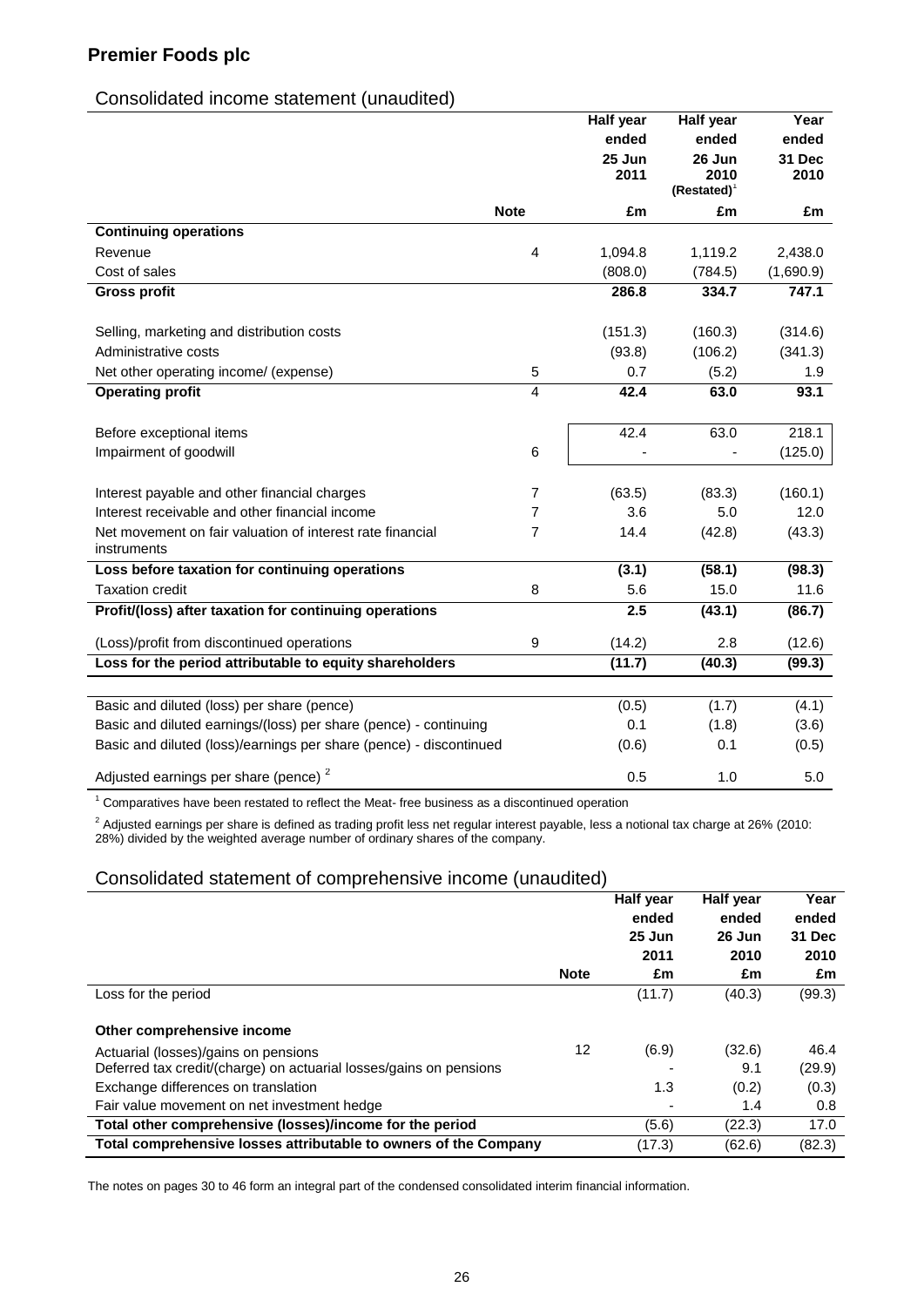## Consolidated balance sheet (unaudited)

|                                                                           |             | As at      | As at     | As at     |
|---------------------------------------------------------------------------|-------------|------------|-----------|-----------|
|                                                                           |             | 25 Jun     | 26 Jun    | 31 Dec    |
|                                                                           |             | 2011       | 2010      | 2010      |
|                                                                           | <b>Note</b> | £m         | £m        | £m        |
| <b>ASSETS:</b>                                                            |             |            |           |           |
| <b>Non-current assets</b>                                                 |             |            |           |           |
| Property, plant and equipment                                             |             | 530.0      | 620.8     | 538.6     |
| Goodwill                                                                  |             | 1,096.1    | 1,371.3   | 1,096.1   |
| Other intangible assets                                                   |             | 922.5      | 1,078.5   | 963.7     |
| Retirement benefit assets                                                 | 12          | 0.4        |           |           |
| Total non-current assets                                                  |             | 2,549.0    | 3,070.6   | 2,598.4   |
| <b>Current assets</b>                                                     |             |            |           |           |
| Assets held for sale                                                      | 11          | 166.1      |           | 406.3     |
| Inventories                                                               |             | 160.3      | 216.6     | 135.2     |
| Trade and other receivables                                               |             | 308.4      | 320.1     | 356.3     |
| Financial assets - derivative financial instruments                       |             | 1.8        | 7.2       | 1.4       |
| Cash and cash equivalents                                                 |             | 115.9      | 20.7      | 1.9       |
| Total current assets                                                      |             | 752.5      | 564.6     | 901.1     |
| <b>Total assets</b>                                                       |             | 3,301.5    | 3,635.2   | 3,499.5   |
|                                                                           |             |            |           |           |
| <b>LIABILITIES:</b>                                                       |             |            |           |           |
| <b>Current liabilities</b>                                                |             |            |           |           |
| Trade and other payables                                                  |             | (444.9)    | (425.4)   | (496.2)   |
| <b>Financial liabilities</b>                                              |             |            |           |           |
| - short term borrowings                                                   |             | (121.7)    | (173.0)   | (190.1)   |
| - derivative financial instruments                                        |             | (20.8)     | (210.4)   | (29.6)    |
| - other financial liabilities at fair value through profit or loss        |             | (199.8)    | (40.5)    | (206.3)   |
| Accrued interest payable                                                  |             | (19.7)     | (35.8)    | (12.3)    |
| Provisions                                                                |             | (11.0)     | (16.0)    | (10.5)    |
| Current income tax liabilities                                            |             | (2.5)      | (1.3)     | (2.0)     |
| Liabilities held for sale                                                 | 11          |            |           | (48.8)    |
| <b>Total current liabilities</b>                                          |             | (820.4)    | (902.4)   | (995.8)   |
| <b>Non-current liabilities</b>                                            |             |            |           |           |
| <b>Financial liabilities</b>                                              |             |            |           |           |
| - long term borrowings                                                    |             | (1, 133.9) | (1,213.1) | (1,091.8) |
| Retirement benefit obligations                                            | 12          | (273.7)    | (430.6)   | (320.9)   |
| Provisions                                                                |             | (28.7)     | (29.2)    | (28.4)    |
| Other liabilities                                                         |             | (20.2)     | (13.6)    | (17.0)    |
| Deferred tax liabilities                                                  |             | (49.7)     | (41.3)    | (56.1)    |
| Total non-current liabilities                                             |             | (1,506.2)  | (1,727.8) | (1,514.2) |
| <b>Total liabilities</b>                                                  |             | (2, 326.6) | (2,630.2) | (2,510.0) |
| <b>Net assets</b>                                                         |             | 974.9      | 1,005.0   | 989.5     |
|                                                                           |             |            |           |           |
| <b>EQUITY:</b>                                                            |             |            |           |           |
| <b>Capital and reserves</b>                                               |             |            |           |           |
| Share capital                                                             |             | 24.0       | 24.0      | 24.0      |
| Share premium                                                             |             | 1,124.7    | 1,124.7   | 1,124.7   |
| Merger reserve                                                            |             | 890.7      | 890.7     | 890.7     |
| Other reserves                                                            |             | (9.3)      | (8.7)     | (9.3)     |
| Profit and loss reserve                                                   |             | (1,055.3)  | (1,025.8) | (1,040.7) |
| Capital and reserves attributable to the Company's equity<br>shareholders |             | 974.8      | 1,004.9   | 989.4     |
| Non-controlling interest                                                  |             | 0.1        | 0.1       | 0.1       |
| <b>Total shareholders' funds</b>                                          |             | 974.9      | 1,005.0   | 989.5     |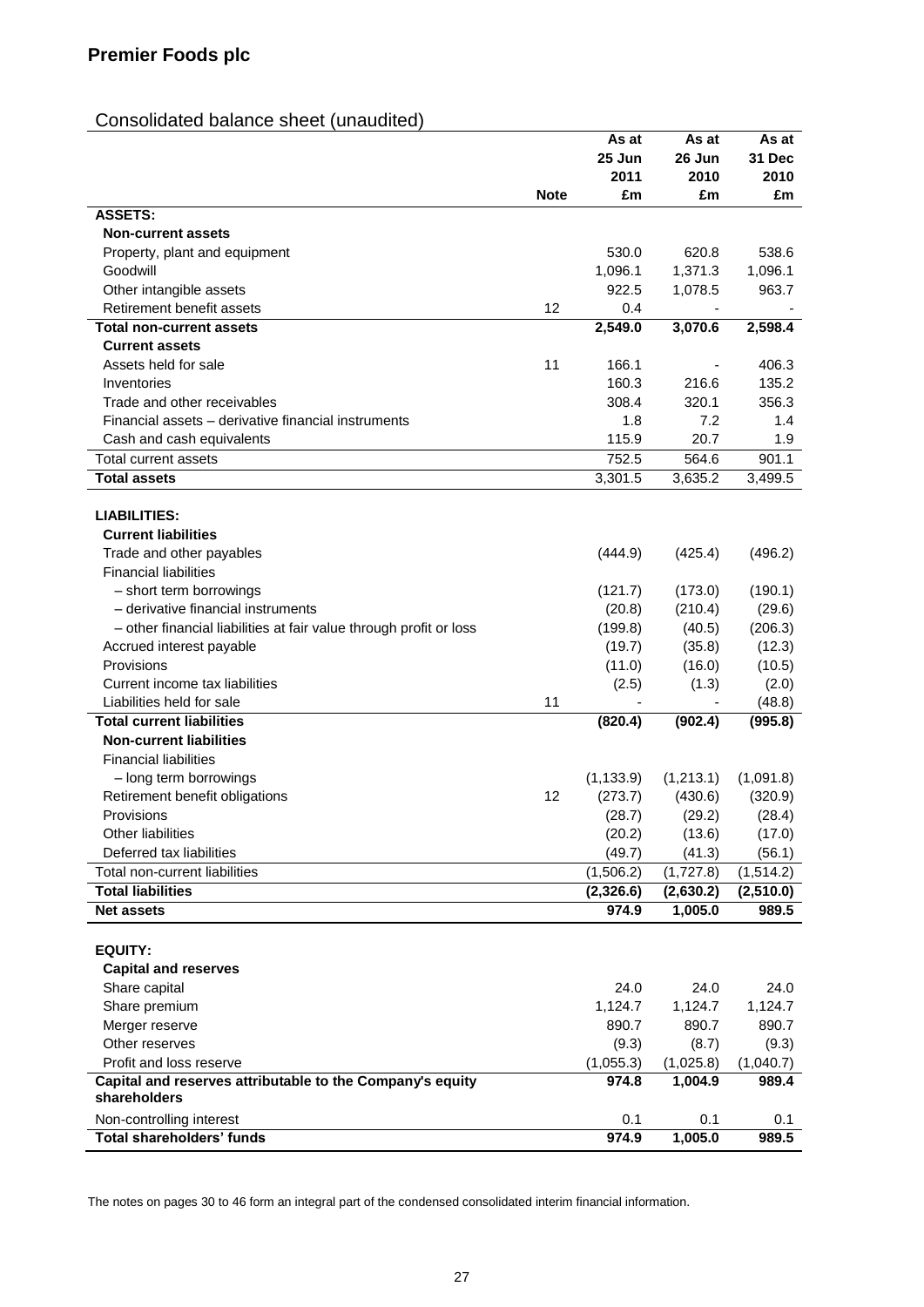# Consolidated statement of cash flows (unaudited)

|                                                   |             | <b>Half year</b> | <b>Half year</b> | Year    |
|---------------------------------------------------|-------------|------------------|------------------|---------|
|                                                   |             | ended            | ended            | ended   |
|                                                   |             | 25 Jun           | 26 Jun           | 31 Dec  |
|                                                   |             | 2011             | 2010             | 2010    |
|                                                   | <b>Note</b> | £m               | £m               | £m      |
| Cash generated from operating activities          | 13          | 27.9             | 82.9             | 313.2   |
| Interest paid                                     |             | (48.7)           | (53.4)           | (143.5) |
| Interest received                                 |             | 2.6              | 3.9              | 12.5    |
| <b>Taxation paid</b>                              |             |                  | (1.3)            | (1.7)   |
| Cash (outflow)/inflow from operating activities   |             | (18.2)           | 32.1             | 180.5   |
| Sale of subsidiaries                              |             | 194.9            |                  |         |
| Purchase of property, plant and equipment         |             | (31.3)           | (19.1)           | (51.1)  |
| Purchase of intangible assets                     |             | (2.1)            | (15.4)           | (16.6)  |
| Sale of property, plant and equipment             |             | 1.0              | 4.2              | 5.2     |
| Sale of intangible assets                         |             |                  |                  | 3.9     |
| Cash inflow/(outflow) from investing activities   |             | 162.5            | (30.3)           | (58.6)  |
| Repayment of borrowings                           |             | (194.9)          |                  | (116.2) |
| Proceeds from borrowings                          |             | 193.5            | 3.6              |         |
| Financing costs                                   |             |                  |                  | (18.8)  |
| Cash (outflow)/inflow from financing activities   |             | (1.4)            | 3.6              | (135.0) |
| Net inflow/(outflow) of cash and cash equivalents | 13          | 142.9            | 5.4              | (13.1)  |
| Cash and cash equivalents at beginning of period  |             | (28.7)           | (15.1)           | (15.1)  |
| Effect of movement in foreign exchange            |             | 0.1              | (0.7)            | (0.5)   |
| Cash and cash equivalents at end of period        |             | 114.3            | (10.4)           | (28.7)  |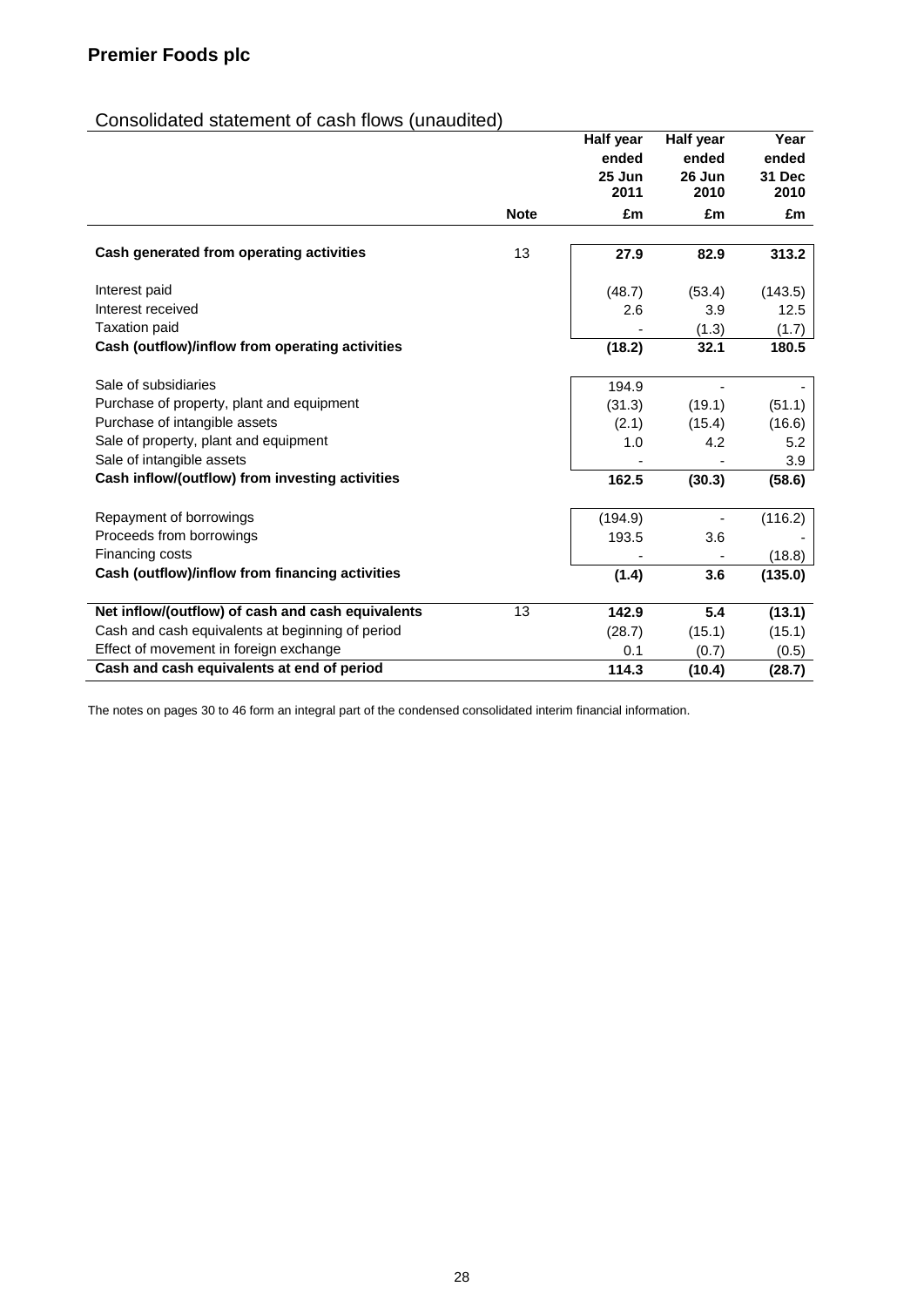# Consolidated statement of changes in equity (unaudited)

|                            | <b>Share</b><br>capital | <b>Share</b><br>premium | <b>Merger</b><br>reserve | Other<br>reserves | <b>Profit</b><br>and loss<br>reserve | Non-<br>controlling<br>interest | <b>Total</b> |
|----------------------------|-------------------------|-------------------------|--------------------------|-------------------|--------------------------------------|---------------------------------|--------------|
|                            | £m                      | £m                      | £m                       | £m                | £m                                   | £m                              | £m           |
| At 1 January 2011          | 24.0                    | 1,124.7                 | 890.7                    | (9.3)             | (1,040.7)                            | 0.1                             | 989.5        |
| Loss for the period        |                         |                         |                          |                   | (11.7)                               | $\overline{\phantom{0}}$        | (11.7)       |
| Other comprehensive income |                         |                         |                          |                   | (5.6)                                | $\overline{\phantom{a}}$        | (5.6)        |
| Share based payments       |                         |                         |                          |                   | 2.7                                  |                                 | 2.7          |
| At 25 June 2011            | 24.0                    | 1,124.7                 | 890.7                    | (9.3)             | $(1,055.\overline{3})$               | 0.1                             | 974.9        |
|                            |                         |                         |                          |                   |                                      |                                 |              |
| At 1 January 2010          | 24.0                    | 1,124.7                 | 890.7                    | (10.1)            | (964.5)                              | 0.1                             | 1,064.9      |
| Loss for the period        |                         |                         |                          |                   | (40.3)                               |                                 | (40.3)       |
| Other comprehensive income |                         |                         |                          | 1.4               | (23.7)                               |                                 | (22.3)       |
| Share based payments       |                         |                         |                          |                   | 2.7                                  |                                 | 2.7          |
| At 26 June 2010            | 24.0                    | 1,124.7                 | 890.7                    | (8.7)             | (1,025.8)                            | 0.1                             | 1,005.0      |
|                            |                         |                         |                          |                   |                                      |                                 |              |
| At 1 January 2010          | 24.0                    | 1,124.7                 | 890.7                    | (10.1)            | (964.5)                              | 0.1                             | 1,064.9      |
| Loss for the year          |                         |                         |                          |                   | (99.3)                               |                                 | (99.3)       |
| Other comprehensive income |                         |                         |                          | 0.8               | 16.2                                 | $\blacksquare$                  | 17.0         |
| Share based payments       |                         |                         |                          |                   | 6.9                                  |                                 | 6.9          |
| At 31 December 2010        | 24.0                    | 1,124.7                 | 890.7                    | (9.3)             | (1,040.7)                            | 0.1                             | 989.5        |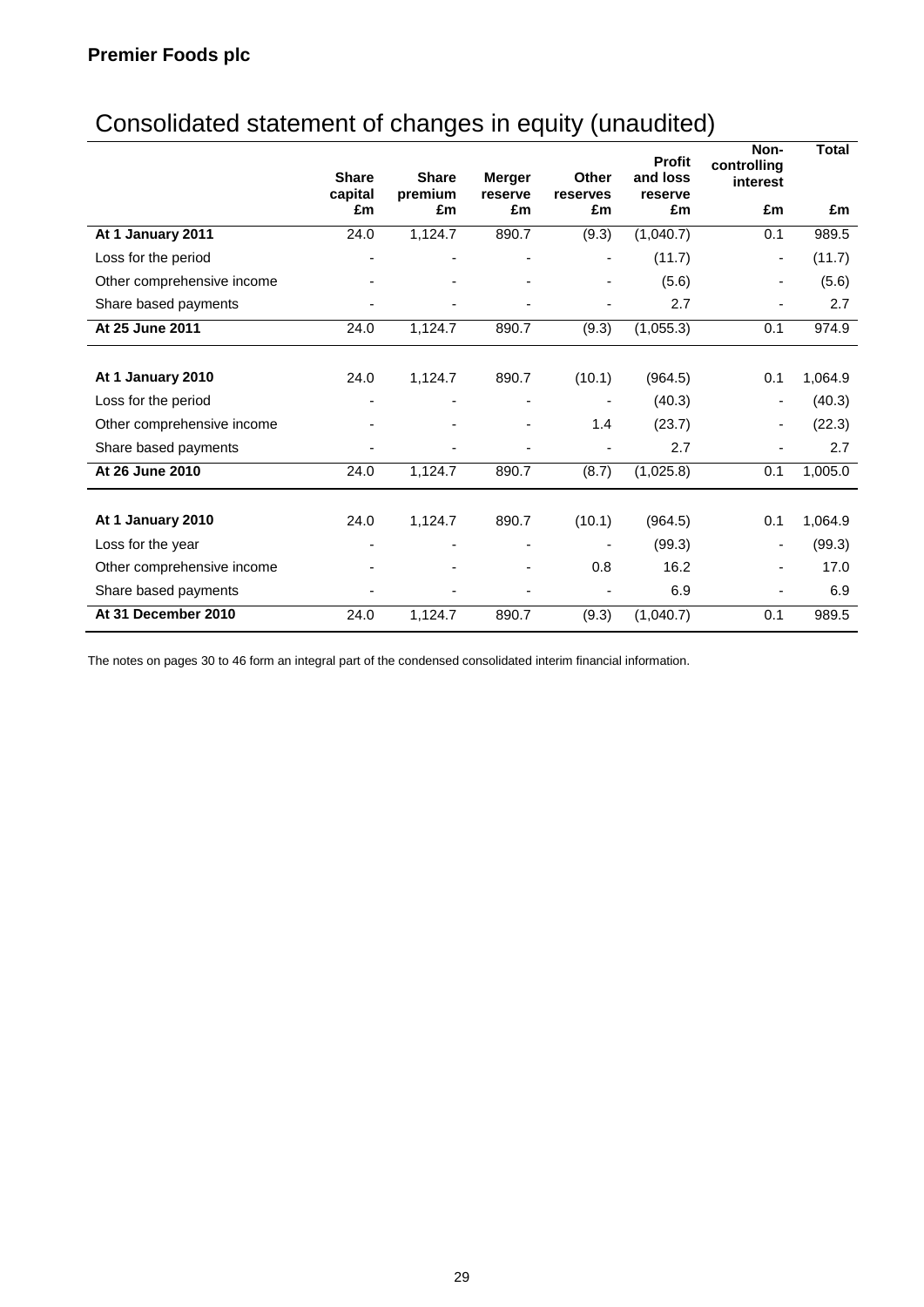### **1. General information**

Premier Foods plc (the "Company") is a public limited Company incorporated in the United Kingdom under the Companies Act 1985 (as amended and restated). The address of the registered office and principal place of business is Premier House, Centrium Business Park, Griffiths Way, St Albans, Hertfordshire AL1 2RE. The principal activity of the Company and its subsidiaries (the "Group") is the supply of branded and own label food and beverage products as described in note 17 of the Group's annual financial statements for the year ended 31 December 2010.

### **2. Significant accounting policies**

### **Basis of preparation**

This condensed consolidated interim financial information comprises the balance sheet as at 25 June 2011 and related income statement, statement of comprehensive income, statement of cash flows, statement of changes in equity and supporting notes (hereinafter referred to as "financial information").

The financial information does not constitute statutory accounts within the meaning of Section 434 of the Companies Act 2006. The financial information has been reviewed, not audited. The Group"s financial statements for the year ended 31 December 2010, which were approved by the Board of Directors on 7 March 2011, have been reported on by the Group"s auditors and delivered to the Registrar of Companies. The report of the auditors was unqualified, did not contain an emphasis of matter paragraph and did not contain any statement under section 498 of the Companies Act 2006.

The financial statements for the year ended 31 December 2010 did not contain statements under section 498 (2) or (3) of the Companies Act 2006. These sections address whether or not proper accounting records have been kept, whether the Company"s financial statements are in agreement with those records and whether the auditors have obtained all the information and explanations necessary for the purposes of their audit.

The financial information for the period ended 25 June 2011 has been prepared in accordance with the Disclosure and Transparency Rules of the Financial Services Authority and with IAS 34, "Interim Financial Reporting" as adopted by the European Union. The financial information for the period ended 25 June 2011 should be read in conjunction with the Group"s financial statements for the year ended 31 December 2010 which have been prepared in accordance with International Financial Reporting Standards ("IFRSs") as adopted by the European Union.

The results of operations for the half year periods are not necessarily indicative of the results to be expected for the full year.

The group meets its day-to-day working capital requirements through its bank facilities. The current economic conditions continue to create uncertainty particularly over (a) the level of demand for the group"s products; and (b) the availability of bank finance for the foreseeable future. The group"s forecasts and projections, taking account of reasonably possible changes in trading performance, show that the group should be able to operate within the level of its current facilities. After making enquiries, the directors have a reasonable expectation that the group has adequate resources to continue in operational existence for the foreseeable future. The group therefore continues to adopt the going concern basis in preparing its consolidated interim financial statements.

This financial information was approved for issue on 4 August 2011.

### **Accounting policies**

Except as described below, the accounting policies applied are consistent with those of the annual financial statements for the year ended 31 December 2010, as described in those financial statements.

Taxes on income in the interim periods are accrued using the tax rate that would be expected to be applicable to total annual earnings in each tax jurisdiction.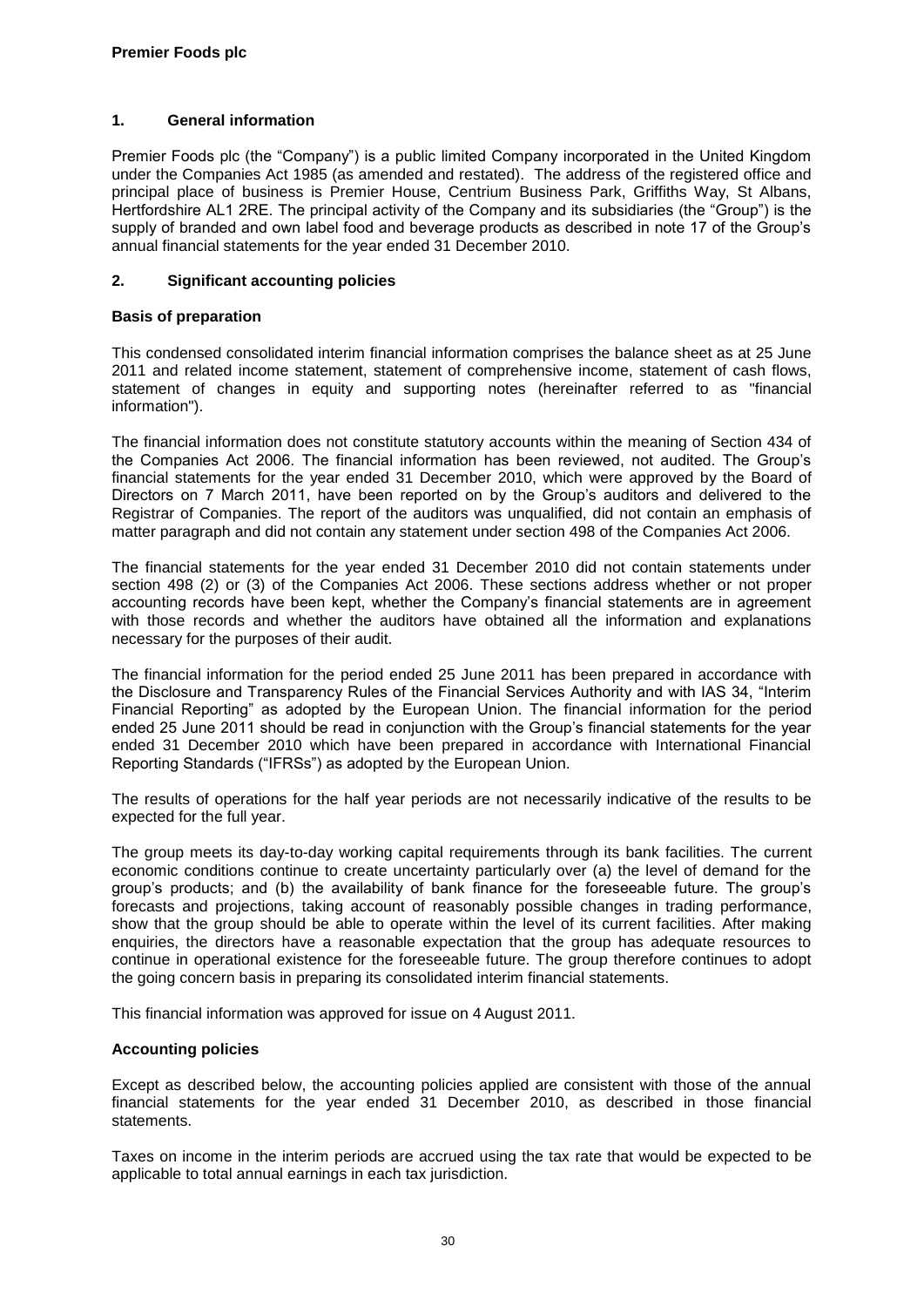The following accounting standards and interpretations became effective for the current reporting period:

IFRS 1 (Amendment) – "First-time adoption", on financial instrument disclosures, Interim information, deemed cost exemption and rate regulated entities. IAS 1 (Amendment) – "Presentation of financial statements" IFRS 3 (Amendment) – "Business combinations" – contingent consideration, share-based payment transactions and non-controlling interests IFRS 7 (Amendment) – "Financial Instruments- disclosures" – nature and extent of risks arising from financial instruments IAS 24 (Amendment) – 'Related party disclosures' IAS 27 (Amendment) – "Consolidated and separate financial statements" IAS 32 (Amendment) – "Financial Instruments: Presentation", on classification of rights issues IAS 34 (Amendment) – "Interim financial reporting" IFRIC 13 (Amendment) – "Customer loyalty programmes" – fair value IFRIC 14 (Amendment) – "IAS 19 – The limit on a defined benefit asset, minimum funding requirements and their interaction' IFRIC 19 - "Extinguishing financial liabilities with equity instruments"

The application of these standards and interpretations has not had a material effect on the net assets, results and disclosures of the Group.

### **Basis of consolidation**

The consolidated interim financial information includes the results of Premier Foods plc and entities controlled by the Company (its subsidiaries) for the period ended 25 June 2011. Control is achieved where the Company has the power to govern the financial and operating policies of an investee entity so as to obtain benefits from its activities.

The purchase method of accounting is used for all acquisitions.

On acquisition, the assets, liabilities and contingent assets and liabilities of a subsidiary are measured at their fair values at the date of acquisition. Any excess of the cost of acquisition over the fair values of the identifiable net assets acquired is recorded as goodwill.

The results of subsidiaries acquired or disposed of are included in the consolidated income statement from the effective date of acquisition or up to the effective date of disposal, as appropriate.

Accounting policies of subsidiaries have been changed where necessary to ensure consistency with the policies used by the Group.

All inter-group transactions, balances, income and expenses are eliminated on consolidation.

### **Principal risks and uncertainties**

The principal risks and uncertainties which could impact the Group for the remainder of the current financial year are those detailed on pages 44 to 47 of the Group"s annual financial statements for 31 December 2010. The Directors have considered the principal risks and uncertainties and believe that these have not changed in the interim period. These include, amongst others: responding to changes in consumer preference; brand protection; the Group"s ability to pass on raw material price increases; the impact of new legislation and regulation on the food industry; the cost of servicing current debt levels and foreign currency rate fluctuations.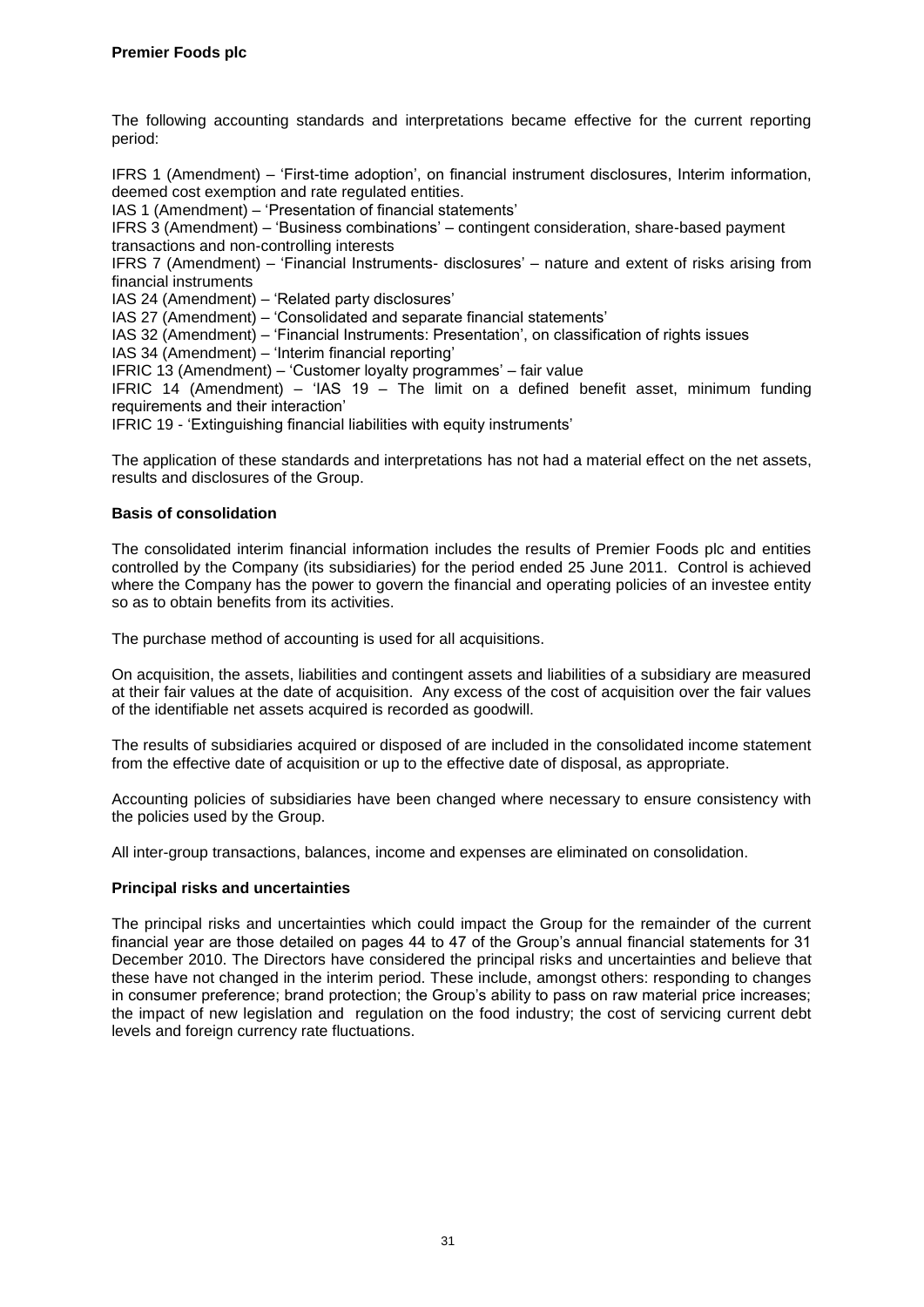### **3. Critical accounting estimates and judgements**

The following are areas of particular significance to the Group's interim financial information and include the application of judgement, which is fundamental to the completion of a set of condensed consolidated interim financial information.

### **Pensions**

The present value of the Group's pension obligations depends on a number of actuarial assumptions. The primary assumptions used include the discount rate applicable to scheme liabilities, the long-term rate of inflation and estimates of the mortality applicable to scheme members.

At each reporting date, and on a continuous basis, the Group reviews the macro-economic, Company and scheme specific factors influencing each of these assumptions, using professional advice, in order to record the Group's ongoing commitment and obligation to defined benefit schemes in accordance with IFRS. One such assumption is the assumption of mortality rates and how these are expected to change in the future. If the Group"s assumption on the mortality of its members was amended to assume an increase of a further one year improvement in mortality, total liabilities would increase by approximately 3.8%. Each 0.1% decrease or increase in bond yields would increase or decrease the deficit by a further £51m/£49m. Each 0.1% increase or decrease in the assumed inflation rate would increase or decrease the deficit by a further £18m/£21m. Each of the underlying assumptions is set out in more detail in note 12.

### **Goodwill and other intangible assets**

Impairment reviews in respect of goodwill are performed annually unless an event indicates that an impairment review is necessary. Impairment reviews in respect of intangible assets are performed when an event indicates than an impairment review is necessary. Examples of such triggering events include a significant planned restructuring, a major change in market conditions or technology, expectations of future operating losses, or a significant reduction in cash flows. The recoverable amounts of cash-generating units ("CGU"s") are determined based on the higher of realisable value and value-in-use calculations. These calculations require the use of estimates.

Acquired trademarks, brands, customer relationships, recipes and similar assets are considered to have finite lives that range from 7 to 40 years. The determination of the useful lives takes into account certain quantitative factors such as sales expectations and growth prospects, and also many qualitative factors such as history and heritage, and market positioning, hence the determination of useful lives are subject to estimates and judgement.

### **Advertising and promotion costs**

Trade spend and promotional activity is dependent on market conditions and negotiations with customers. Trade spend is charged to the income statement according to the substance of the agreements with customers and the terms of any contractual relationship. Promotional support is generally charged to the income statement at the time of the relevant promotion. These costs are accrued on best estimates. The actual costs may not be known until subsequent years when negotiations with customers are concluded. Such adjustments are recognised in the year when final agreement is reached.

Expenditure on advertising is charged to the income statement when incurred, except in the case of airtime costs when a particular campaign is used more than once. In this case they are charged in line with the airtime profile.

### **Exceptional items**

Exceptional items are not explicitly defined under IFRS. Accordingly, the Group has defined exceptional items as those items of sufficient financial significance to be disclosed separately in order to assist in understanding the financial performance achieved and in making projections of future results. Each of these items relate to events or circumstances that are material and non-recurring in nature, such as integration of an acquisition, disposal of a business or asset, material impairments or refinancing related transactions. See note 6 for further details.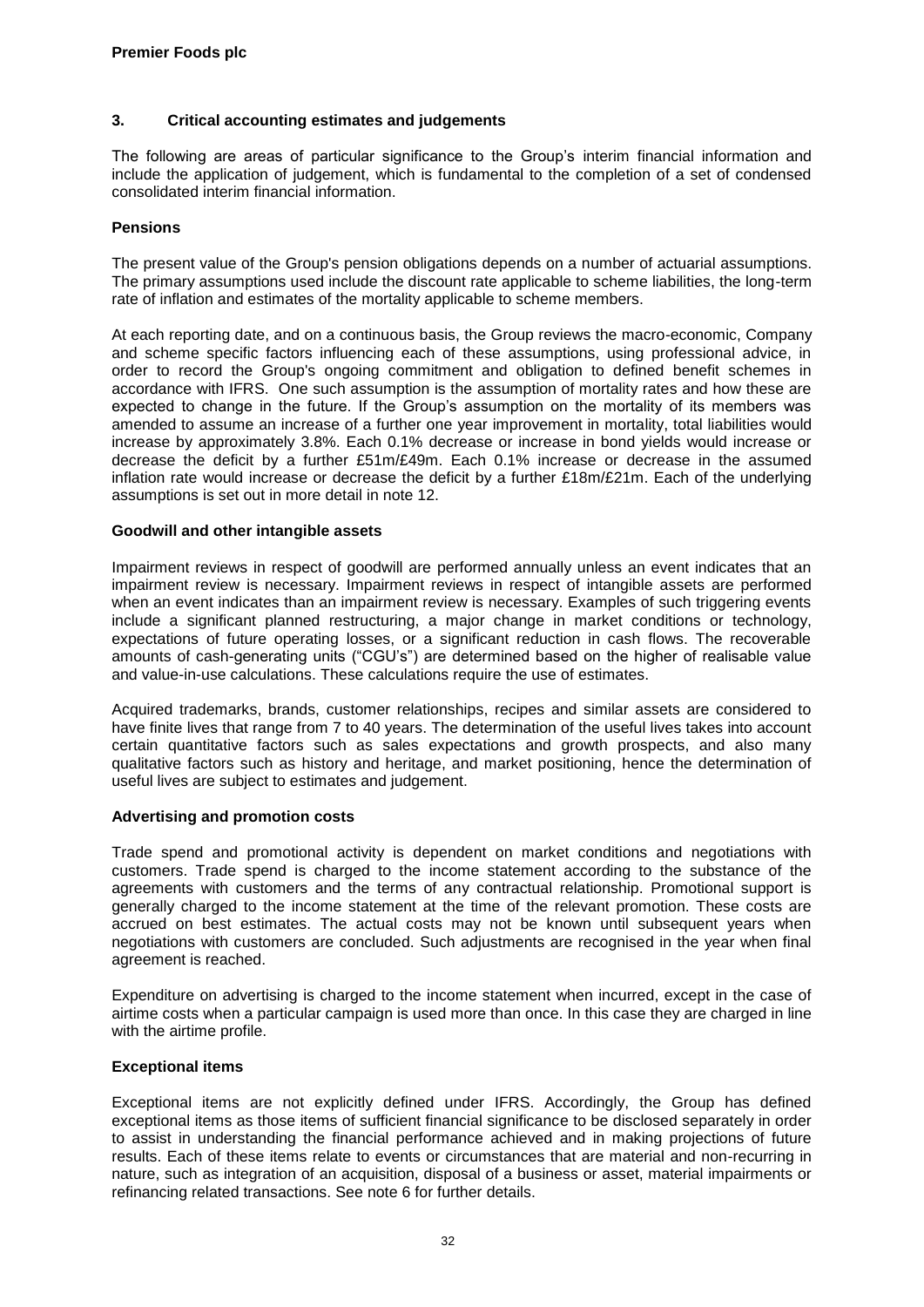### **Securitisation**

The Group has sold the rights and obligations relating to certain of its trade receivable balances under a receivables purchasing agreement in order to achieve an overall lower cost of funding and permanently accelerate the generation of cash from working capital. Accounting for a sale of this nature is judgemental and dependent on evidence of the substantive transfer of risk and reward from the Group to a third party. In this instance, transference of the two primary risks, those of late payment and credit default was achieved at the balance sheet date. The Group anticipates that the receivables purchasing agreement will remain in place over the medium term and that de-recognition of the receivables subject to it will continue to be achieved, dependent upon ongoing review of the assessment of risk and reward transfer.

### **Financial instruments**

The Group uses a variety of derivative financial instruments to manage the risks arising from adverse movements in interest rates, commodity prices and foreign currency.

The Group has a policy of not applying hedge accounting to these derivatives (other than in the case of a net investment hedge against Euro denominated assets) and taking any gain or loss on the movement of the fair values of derivatives to the income statement.

### **4. Segmental analysis**

IFRS 8 requires operating segments to be determined based on the Group"s internal reporting to the Chief Operating Decision Maker ("CODM"). The CODM has been determined to be the Chief Executive Officer, Chief Financial Officer and Chief Operating Officer as they are primarily responsible for the allocation of resources to segments and the assessment of performance of the segments.

The CODM uses trading profit, as reviewed at monthly business review meetings, as the key measure of the segments" results as it reflects the segments" underlying trading performance for the period under evaluation. Trading profit is a consistent measure within the Group and the reporting of this measure at the monthly business review meetings, which are organised according to product types, has been used to identify and determine the Group"s operating segments. Trading profit is defined as operating profit before exceptional items, amortisation and impairment of intangible assets, the revaluation of foreign exchange and other derivative contracts under IAS 39 and pension credits or charges in relation to the difference between the expected return on pension assets, administration costs and interest costs on pension liabilities.

The Group's operating segments are "Grocery", "Hovis", "Retailer Branded Chilled" and "Meat-free". The Group previously aggregated and reported the Retailer Branded Chilled and Meat-free operating segments in the "Other" segment, as they did not meet the relevant quantitative thresholds and did not have similar economic characteristics and therefore could not be aggregated into their own separate reporting segment under IFRS 8. As a result of the Group"s disposal of the Meat-free business in March 2011, results for the Meat-free operating segment are presented as discontinued operations in both the current year and prior year comparatives.

In February 2011, the Group announced that it had reached an agreement to sell its East Anglian canned grocery operations, which is part of the Grocery segment. The results of the East Anglian canned grocery operations for the half year ended 25 June 2011 and comparatives are included within continuing operations as it is not a separate operating segment.

The Group reports the remaining operating segments on three continuing segments within the business: "Grocery", "Hovis" and "Retailer Branded Chilled".

The Grocery segment sells ambient food products. The Hovis segment sells bread, morning goods, flour products and frozen pizza bases and the Retailer Branded Chilled segment includes businesses which sell chilled ready meals and cakes.

The segment results for the half years ended 25 June 2011 and 26 June 2010 and for the year ended 31 December 2010 and the reconciliation of the segment measures to the respective statutory items included in the interim financial information are as follows: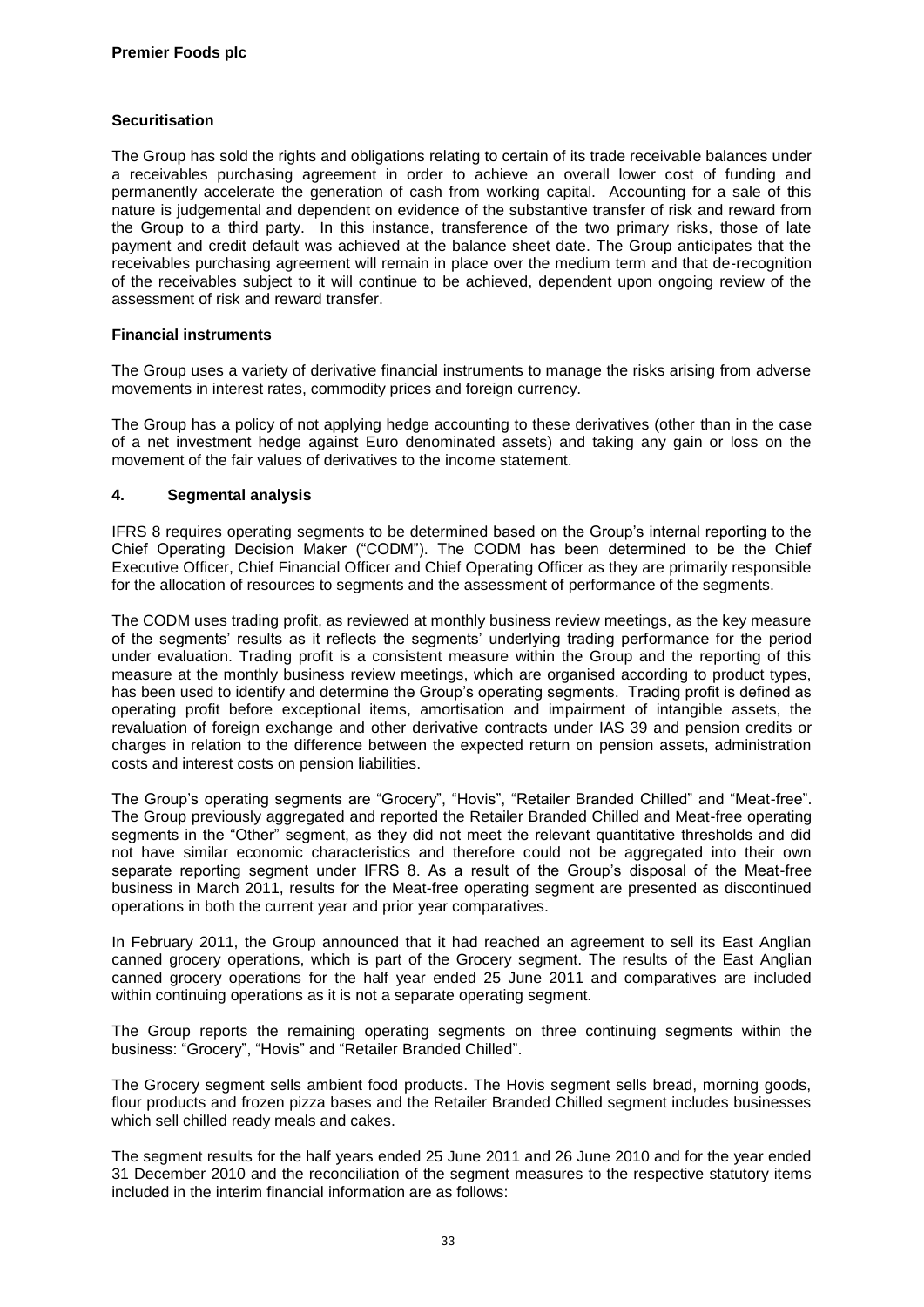|                                                                            |         | Half year ended 25 Jun 2011 |        |                           |  |
|----------------------------------------------------------------------------|---------|-----------------------------|--------|---------------------------|--|
|                                                                            | Grocery | <b>Hovis</b>                | Other  | <b>Total for</b><br>Group |  |
|                                                                            | £m      | £m                          | £m     | £m                        |  |
| Revenue from continuing operations                                         |         |                             |        |                           |  |
| External                                                                   | 653.7   | 351.0                       | 90.1   | 1,094.8                   |  |
| Inter-segment                                                              | 1.4     | 10.8                        | 0.8    | 13.0                      |  |
| Result                                                                     |         |                             |        |                           |  |
| Trading profit/(loss)                                                      | 79.1    | 8.5                         | (13.3) | 74.3                      |  |
| Amortisation of intangible assets                                          |         |                             |        | (42.4)                    |  |
| Fair value movements on foreign exchange and other<br>derivative contracts |         |                             |        | 1.3                       |  |
| Pension financing credit                                                   |         |                             |        | 9.2                       |  |
| <b>Operating profit</b>                                                    |         |                             |        | 42.4                      |  |
| Interest payable and other financial charges                               |         |                             |        | (63.5)                    |  |
| Interest receivable and other financial income                             |         |                             |        | 3.6                       |  |
| Net movement on fair valuation of interest rate financial<br>instruments   |         |                             |        | 14.4                      |  |
| Loss before taxation for continuing operations                             |         |                             |        | (3.1)                     |  |
|                                                                            |         |                             |        |                           |  |
| <b>Balance sheet</b>                                                       |         |                             |        |                           |  |
| Segment assets                                                             | 2,229.9 | 697.4                       | 144.6  | 3,071.9                   |  |
| Unallocated assets                                                         |         |                             |        | 229.6                     |  |
| <b>Consolidated total assets</b>                                           |         |                             |        | 3,301.5                   |  |
|                                                                            |         |                             |        |                           |  |

|                                                                            | Half year ended 26 Jun 2010 (Restated) <sup>1</sup> |              |       |                           |  |
|----------------------------------------------------------------------------|-----------------------------------------------------|--------------|-------|---------------------------|--|
|                                                                            | Grocery                                             | <b>Hovis</b> | Other | <b>Total for</b><br>Group |  |
|                                                                            | £m                                                  | £m           | £m    | £m                        |  |
| Revenue from continuing operations                                         |                                                     |              |       |                           |  |
| External                                                                   | 702.0                                               | 329.9        | 87.3  | 1,119.2                   |  |
| Inter-segment                                                              | 1.8                                                 | 11.0         | 1.4   | 14.2                      |  |
| Result                                                                     |                                                     |              |       |                           |  |
| Trading profit/(loss)                                                      | 91.9                                                | 15.1         | (2.3) | 104.7                     |  |
| Amortisation of intangible assets                                          |                                                     |              |       | (39.5)                    |  |
| Fair value movements on foreign exchange and other<br>derivative contracts |                                                     |              |       | (4.2)                     |  |
| Pension financing credit                                                   |                                                     |              |       | 2.0                       |  |
| <b>Operating profit</b>                                                    |                                                     |              |       | 63.0                      |  |
| Interest payable and other financial charges                               |                                                     |              |       | (83.3)                    |  |
| Interest receivable and other financial income                             |                                                     |              |       | 5.0                       |  |
| Net movement on fair valuation of interest rate financial<br>instruments   |                                                     |              |       | (42.8)                    |  |
| Loss before taxation for continuing operations                             |                                                     |              |       | (58.1)                    |  |

<sup>1</sup> Comparatives have been restated to reflect the classification of the Meat-free business as a discontinued operation.

| <b>Balance sheet</b>             |         |       |       |         |
|----------------------------------|---------|-------|-------|---------|
| Segment assets                   | 2.372.8 | 677.7 | 555.7 | 3.606.2 |
| Unallocated assets               |         |       |       | 29.0    |
| <b>Consolidated total assets</b> |         |       |       | 3,635.2 |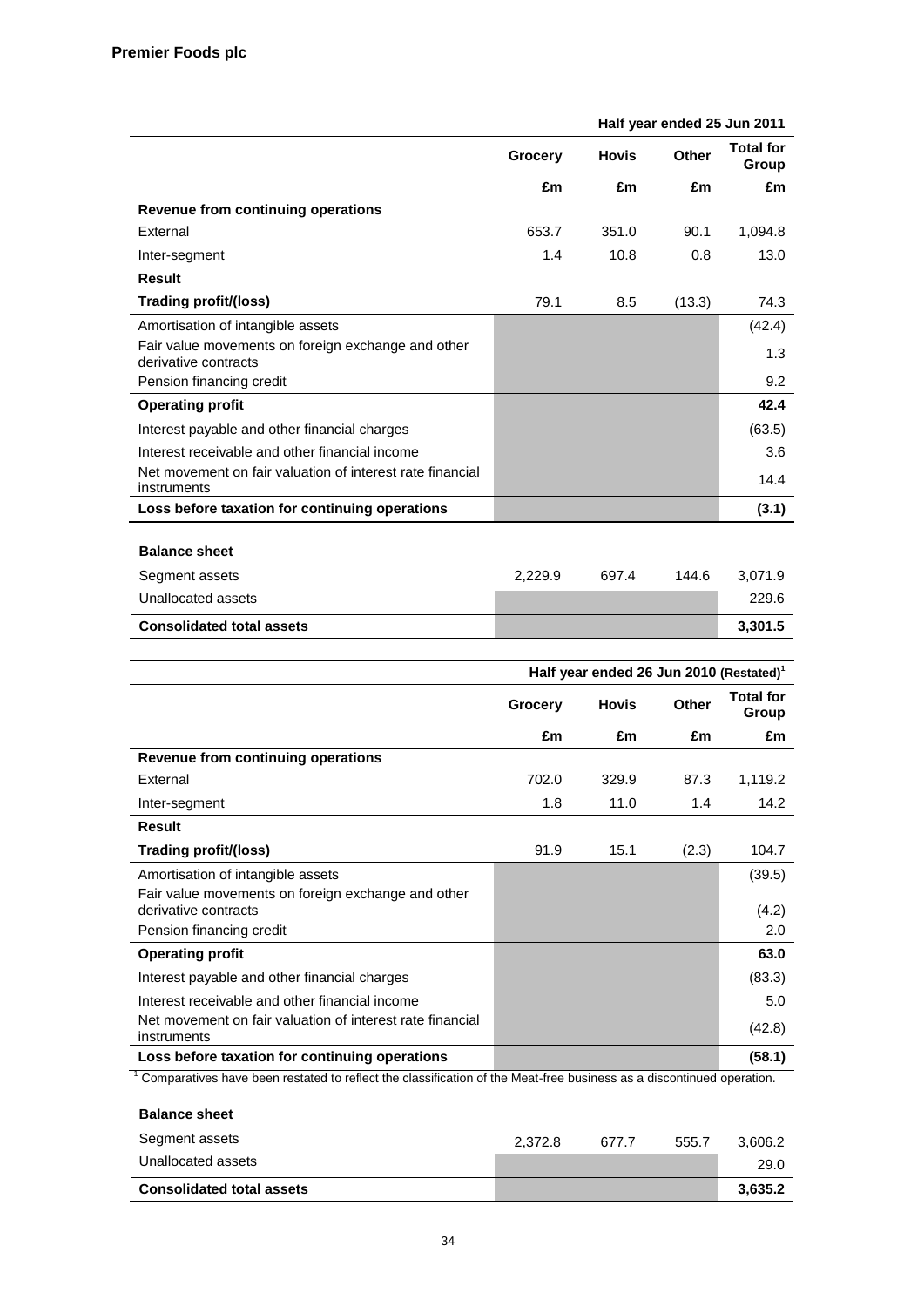|                                                                          | Year ended 31 Dec 2010 |              |       |                           |
|--------------------------------------------------------------------------|------------------------|--------------|-------|---------------------------|
|                                                                          | Grocery                | <b>Hovis</b> | Other | <b>Total for</b><br>Group |
|                                                                          | £m                     | £m           | £m    | £m                        |
| Revenue from continuing operations                                       |                        |              |       |                           |
| External                                                                 | 1,546.8                | 687.6        | 203.6 | 2,438.0                   |
| Inter-segment                                                            | 3.9                    | 27.7         | 2.5   | 34.1                      |
| Result                                                                   |                        |              |       |                           |
| Trading profit/(loss)                                                    | 256.2                  | 38.8         | (0.1) | 294.9                     |
| Amortisation of intangible assets                                        |                        |              |       | (78.9)                    |
| Fair value movements on foreign exchange and other                       |                        |              |       |                           |
| derivative contracts                                                     |                        |              |       | (2.0)                     |
| Pension financing credit                                                 |                        |              |       | 4.1                       |
| Operating profit before exceptional items                                |                        |              |       | 218.1                     |
| <b>Exceptional items</b>                                                 |                        |              |       | (125.0)                   |
| <b>Operating profit</b>                                                  |                        |              |       | 93.1                      |
| Interest payable and other financial charges                             |                        |              |       | (160.1)                   |
| Interest receivable and other financial income                           |                        |              |       | 12.0                      |
| Net movement on fair valuation of interest rate financial<br>instruments |                        |              |       | (43.3)                    |
| Loss before taxation for continuing operations                           |                        |              |       | (98.3)                    |

| <b>Balance sheet</b>             |         |       |       |         |
|----------------------------------|---------|-------|-------|---------|
| Segment assets                   | 2.297.2 | 663.1 | 424.1 | 3.384.4 |
| Unallocated assets               |         |       |       | 115.1   |
| <b>Consolidated total assets</b> |         |       |       | 3.499.5 |

Inter-segment transfers or transactions are entered into under the same terms and conditions that would be available to unrelated third parties. As a consequence of extensive integration of the business, certain operating costs have been incurred centrally. These costs are allocated to reporting segments on an appropriate basis depending on the various cost drivers and therefore the total segment result is equal to the Group's total trading profit.

Segment assets comprise property, plant and equipment, goodwill and intangible assets, inventories, receivables and retirement benefit assets and exclude cash and cash equivalents, derivative assets and certain Corporate assets that are not able to be allocated to the Group"s reporting segments.

Unallocated assets comprise cash and cash equivalents, taxation balances, derivative financial assets and head office assets. In 2010, this includes Group-wide software and hardware assets that were previously reported within the Grocery segment.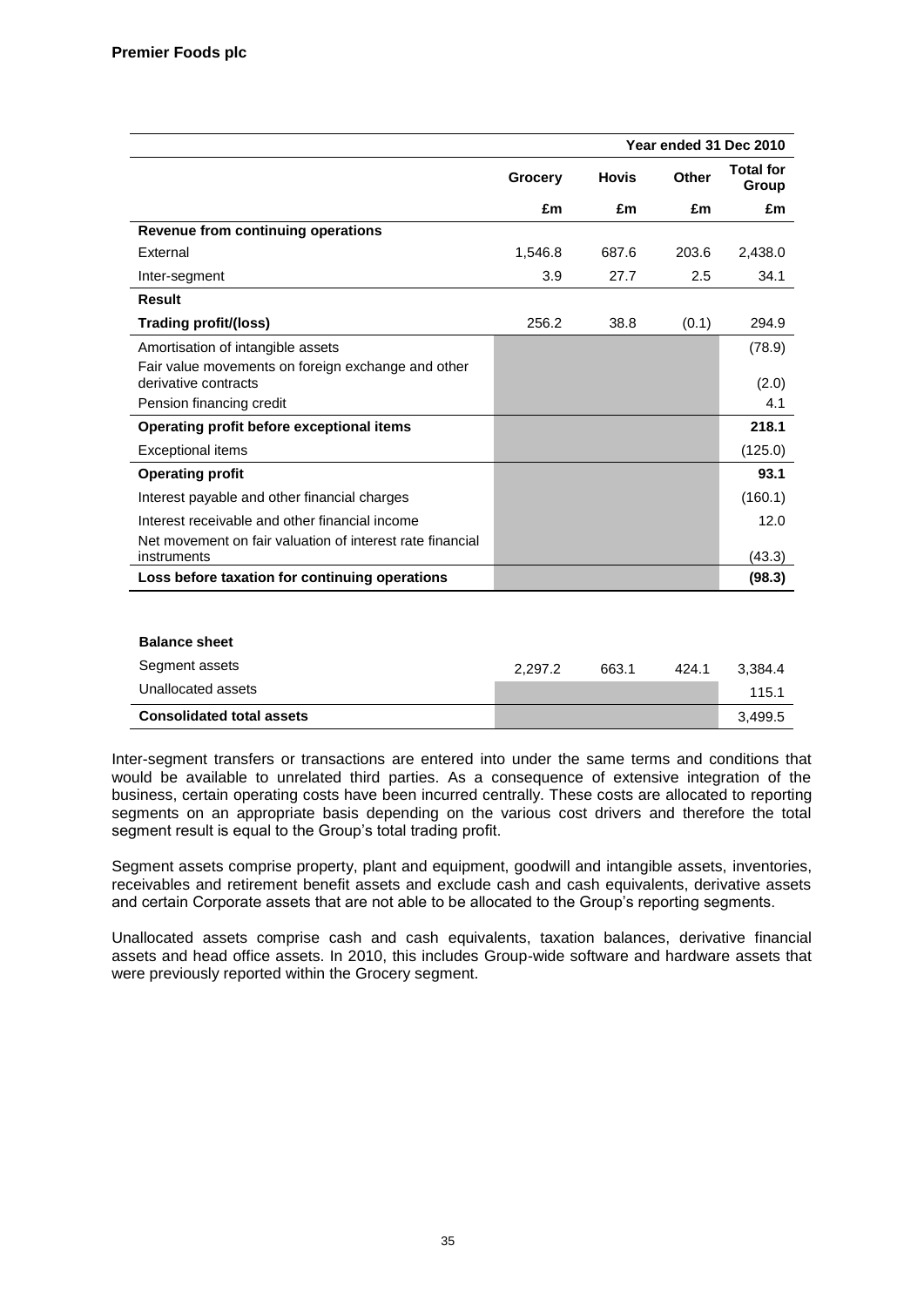The Group primarily supplies the UK market, although it also supplies certain products to other European countries and a number of other countries. The following table provides an analysis of the Group"s revenue, which is allocated on the basis of geographical market destination and an analysis of the Group"s non current assets (excluding retirement benefit assets) by geographical location.

| <b>Continuing operations - revenue</b> | Half year<br>ended | Half year<br>ended | Year<br>ended         |
|----------------------------------------|--------------------|--------------------|-----------------------|
|                                        | 25 Jun<br>2011     | 26 Jun<br>2010     | <b>31 Dec</b><br>2010 |
|                                        |                    | $(Restated)^1$     |                       |
|                                        | £m                 | £m                 | £m                    |
| United Kingdom                         | 1,034.2            | 1,061.5            | 2,314.7               |
| Other Europe                           | 42.8               | 48.2               | 100.6                 |
| Rest of world                          | 17.8               | 9.5                | 22.7                  |
| <b>Total for Group</b>                 | 1.094.8            | 1.119.2            | 2,438.0               |

 $<sup>1</sup>$  Comparatives have been restated to reflect the classification of the Meat-free business as a discontinued operation.</sup>

### **Seasonality of results**

Consumer demand for convenience products tends to be higher in colder months of the year. Sales of certain products may therefore be affected by unseasonable weather conditions. Also certain products experience increased sales during the pre-Christmas period and this has an impact on working capital as production is higher and stock levels build in the run up to this period. Consequently, the results of operations for the half year periods are not necessarily indicative of the results to be expected for the full year.

### **5. Net other operating expenses**

|                                                                                                | <b>Half Year</b><br>ended<br>25 Jun<br>2011 | Half year<br>ended<br>26 Jun<br>2010<br>$(Restated)^T$ | Year<br>ended<br>31 Dec<br>2010 |
|------------------------------------------------------------------------------------------------|---------------------------------------------|--------------------------------------------------------|---------------------------------|
|                                                                                                | £m                                          | £m                                                     | £m                              |
| (Gain)/loss on mark to market valuation of foreign exchange<br>contracts and other derivatives | (1.3)                                       | 4.2                                                    | 2.0                             |
| Loss/(gain) on disposal of fixed assets                                                        | 0.5                                         | 0.4                                                    | (4.7)                           |
| Net other operating expenses                                                                   | 0.1                                         | 0.6                                                    | 0.8                             |
| Total net other operating (income)/ expense                                                    | (0.7)                                       | 5.2                                                    | (1.9)                           |

<sup>1</sup> Comparatives have been restated to reflect the classification of the Meat-free business as a discontinued operation.

### **6. Exceptional items**

The Group has completed its major integration and manufacturing rationalisation programmes following the acquisitions of RHM and Campbell"s. As a result, the Group has not incurred any exceptional expenditure during the year.

In the second half of 2010 a charge for £125.0m was recognised against the goodwill allocated to the Brookes Avana CGU thereby reducing the carrying value of this CGU to its recoverable amount. This impairment arose as a result of adverse trading conditions and an increase in discount rate. Any favourable change in assumptions in future periods will result in additional headroom however any adverse change would result in additional impairment.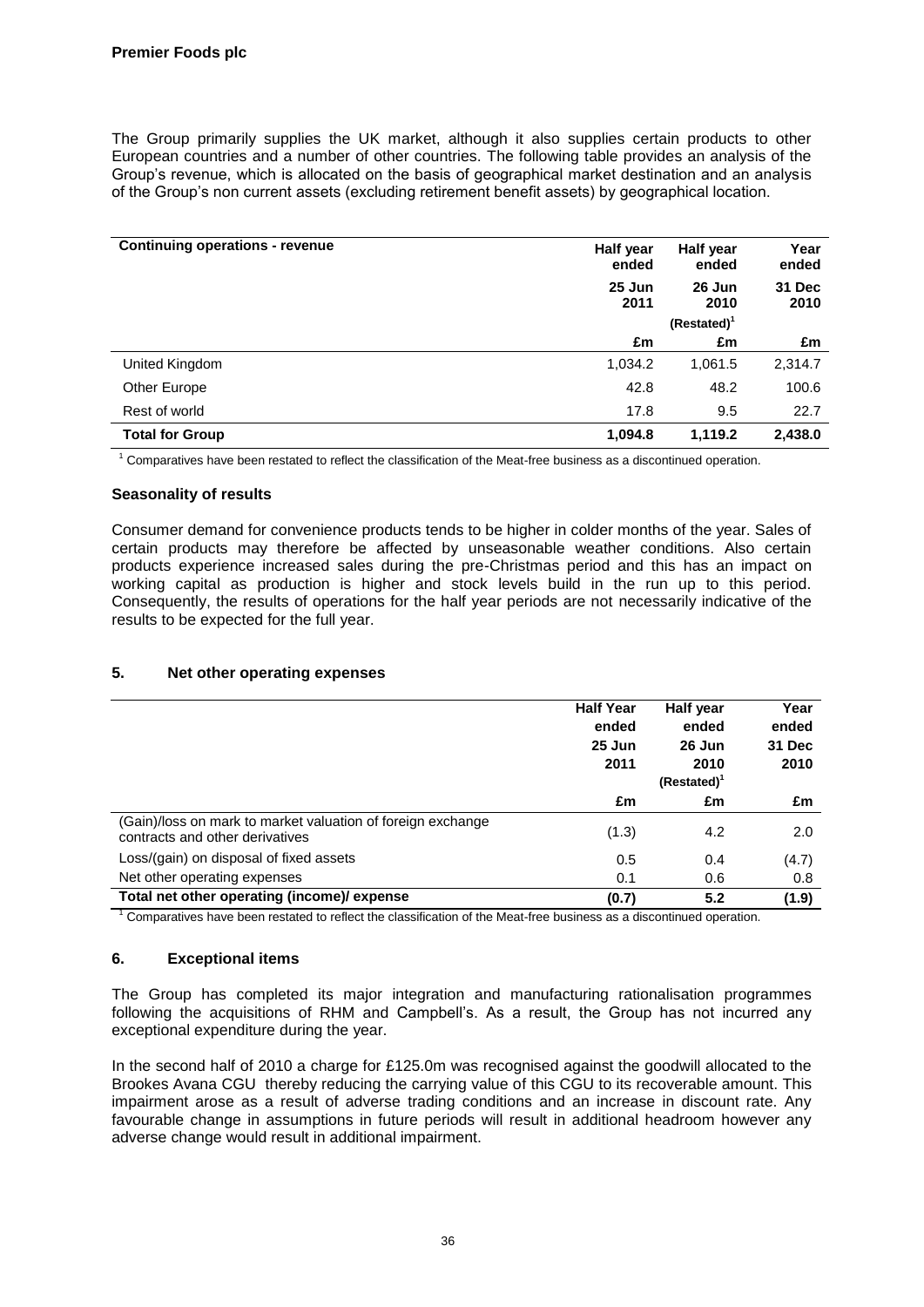### **7. Interest**

|                                                                                                                                                        | <b>Half year</b> | <b>Half year</b> | Year           |
|--------------------------------------------------------------------------------------------------------------------------------------------------------|------------------|------------------|----------------|
|                                                                                                                                                        | ended            | ended            | ended          |
|                                                                                                                                                        | 25 Jun<br>2011   | 26 Jun<br>2010   | 31 Dec<br>2010 |
|                                                                                                                                                        |                  | $(Restated)^1$   |                |
|                                                                                                                                                        | £m               | £m               | £m             |
| Interest payable on bank loans and overdrafts                                                                                                          | 7.9              | 12.0             | 20.2           |
| Interest payable on term facility                                                                                                                      | 16.0             | 22.5             | 45.2           |
| Interest payable on revolving facility                                                                                                                 | 2.9              | 2.7              | 6.0            |
| Interest payable on interest rate derivatives                                                                                                          | 9.5              | 37.4             | 59.5           |
| Interest payable on interest rate financial liabilities designated as<br>other liabilities at fair value through profit or loss                        | 19.8             | 1.0              | 11.9           |
| Unwind of discount on provisions                                                                                                                       | 0.2              | 0.8              | 1.3            |
| Amortisation of debt issuance costs and deferred fees                                                                                                  | 6.8              | 6.9              | 14.4           |
|                                                                                                                                                        | 63.1             | 83.3             | 158.5          |
| Exceptional write-off of financing costs                                                                                                               | 0.4              |                  | 1.6            |
| Accelerated amortisation of debt issuance costs                                                                                                        |                  |                  |                |
| Total interest payable and other financial charges                                                                                                     | 63.5             | 83.3             | 160.1          |
|                                                                                                                                                        |                  |                  |                |
| Interest receivable on bank deposits                                                                                                                   | (3.6)            | (5.0)            | (12.0)         |
| Total interest receivable and other financial income                                                                                                   | (3.6)            | (5.0)            | (12.0)         |
| Movement on fair valuation of interest rate derivatives                                                                                                | (7.9)            | 39.1             | (133.7)        |
| Movement on fair valuation of interest rate financial liabilities<br>designated as other financial liabilities at fair value through profit or<br>loss | (6.5)            | 3.7              | 177.0          |
| Net movement on fair valuation of interest rate financial<br>instruments                                                                               | (14.4)           | 42.8             | 43.3           |
| Net interest payable                                                                                                                                   | 45.5             | 121.1            | 191.4          |

 $1$  Comparatives have been restated to reflect the classification of the Meat-free business as a discontinued operation.

### **8. Tax on loss on ordinary activities**

The taxation credit for the first half of 2011 is £5.6m (June 2010 £15.0m credit). The tax credit is made up of a current tax charge of £0.4m, relating to profits earned in overseas subsidiaries and a deferred tax credit of £1.6m on the loss on UK operations together with a prior year restatement of opening deferred tax balances, giving a credit of £4.4m.

The current period credit differs from the standard UK rate of corporation tax of 26.25% as a result of lower tax rates applicable in Ireland and the reduction in the main rate of corporation tax.

A taxation charge of £0.1m arises on discontinued operations relating to trading activities prior to disposal. The disposal of Marlow Foods does not give rise to a tax credit as the loss in not allowable under Substantial Shareholding Exemption rules.

The Finance (No.3) Act 2011, which was substantively enacted on 19 July 2011, includes legislation reducing the main rate of corporation tax from 27% to 26% from 1 April 2011. The 1% reduction for the 2011 financial year has been reflected in the financial statements by restating the deferred tax liability at 31 December 2010 giving a credit of £4.4m. This is off-set by a charge to equity of £2.2m to reflect where the credits were originally made. In addition, the deferred tax movements in the period have been reflected at 26%, being the rate at which the liabilities are expected to reverse, which has resulted in a £0.1m increase to the income tax credit.

Further reductions to the main rate of corporation tax are proposed to reduce the rate by 1% per annum to 23% by 1 April 2014. However, as these further reductions in the main rate of corporation tax have not been substantially enacted at the balance sheet date they are not reflected in the deferred tax recognised on the balance sheet date.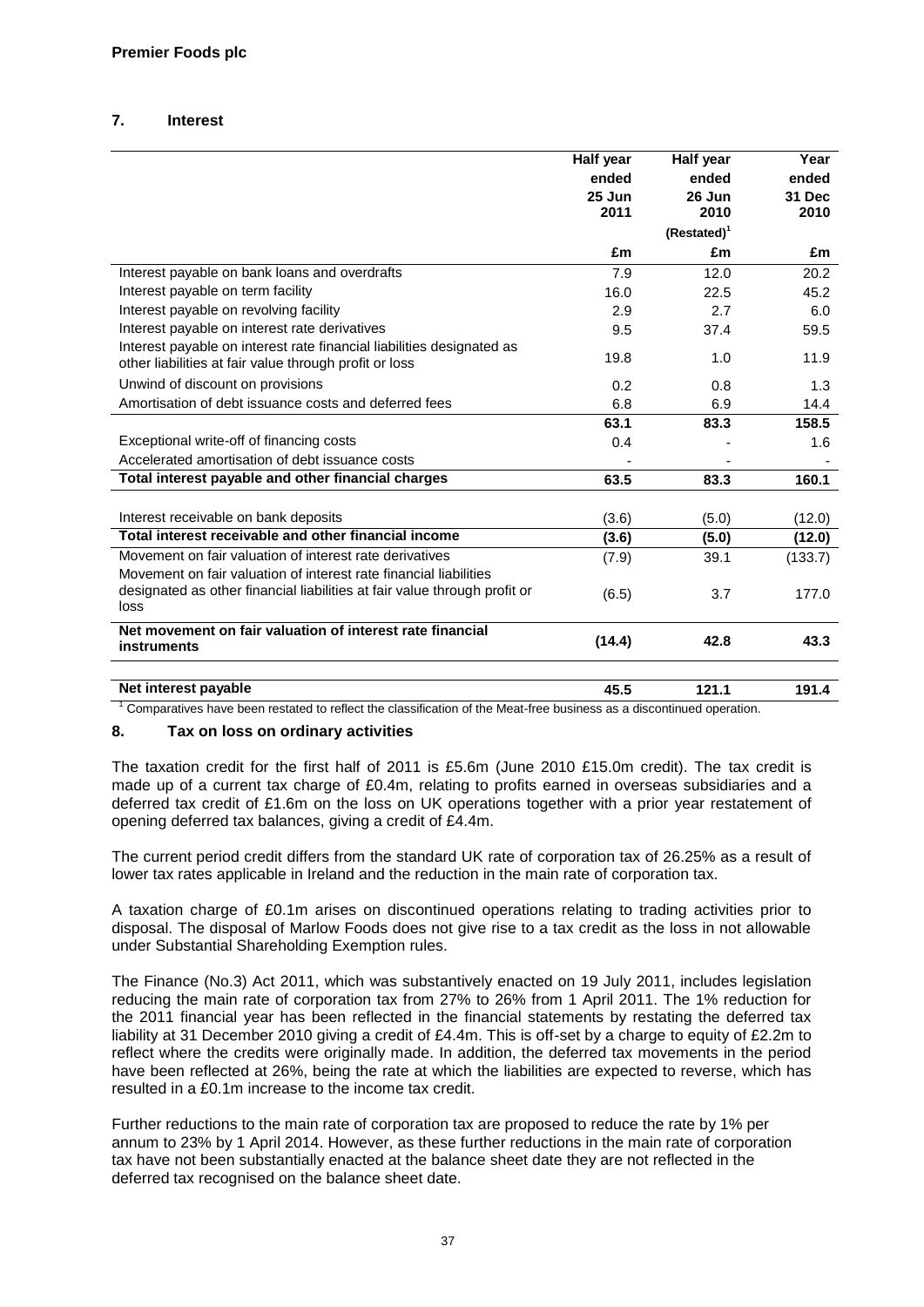### **9. Discontinued operations**

On 7 March 2011, the Group completed the sale of its Meat-free business to Exponent Private Equity and Intermediate Capital Group.

The results of the Meat-free business for the period to 7 March 2011 are included in discontinued operations in the Group"s consolidated income statement. Comparatives also include the results of the Meat-free business as below:

|                                                                                                                                  | Half year | <b>Half year</b> | Year    |
|----------------------------------------------------------------------------------------------------------------------------------|-----------|------------------|---------|
|                                                                                                                                  |           |                  |         |
|                                                                                                                                  | ended     | ended            | ended   |
|                                                                                                                                  | 25 Jun    | 26 Jun           | 31 Dec  |
|                                                                                                                                  | 2011      | 2010             | 2010    |
|                                                                                                                                  |           | $(Restated)^T$   |         |
|                                                                                                                                  | £m        | £m               | £m      |
| Revenue                                                                                                                          | 21.3      | 64.1             | 128.8   |
| Operating expenses                                                                                                               | (21.0)    | (60.6)           | (141.1) |
| Operating profit/(loss) before taxation                                                                                          | 0.3       | 3.5              | (12.3)  |
|                                                                                                                                  |           |                  |         |
| Interest payable                                                                                                                 |           |                  | (0.6)   |
| Interest receivable                                                                                                              |           | 0.2              | 0.4     |
| Profit/(loss) before taxation                                                                                                    | 0.3       | 3.7              | (12.5)  |
| <b>Taxation charge</b>                                                                                                           | (0.1)     | (0.9)            | (0.1)   |
| Profit/(loss) after taxation on discontinued operations for the period                                                           | 0.2       | 2.8              | (12.6)  |
|                                                                                                                                  |           |                  |         |
| Loss on disposal                                                                                                                 | (14.4)    |                  |         |
| Total (loss)/profit arising from discontinued operations                                                                         | (14.2)    | 2.8              | (12.6)  |
| $\frac{1}{2}$ Comparatives have been restated to reflect the eleccification of the Meat free business as a discontinued eperties |           |                  |         |

<sup>1</sup>Comparatives have been restated to reflect the classification of the Meat-free business as a discontinued operation.

Included in the operating expenses for the year ended 31 December 2010 above is an impairment charge of £25.0m, recognised against the goodwill allocated to the Meat-free CGU.

During the period to 25 June 2011, discontinued operations contributed to a net outflow of £6.5m (2010: £7.3m inflow) to the Group"s net operating cash flows, and a £1.0m outflow to investing activities (2010: £0.7m outflow).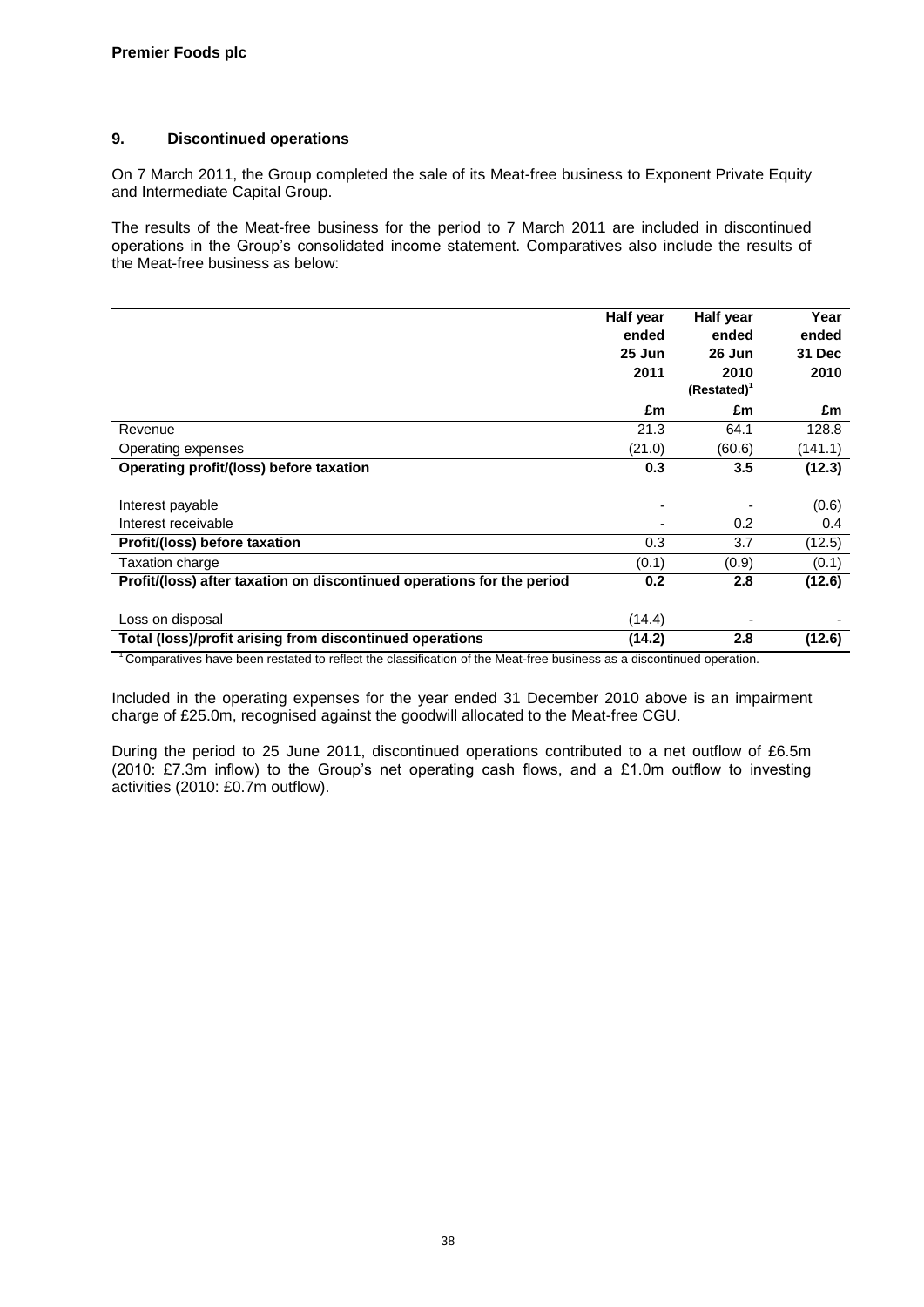### **10. Disposal of business**

On 7 March 2011, the Group completed the sale of its Meat-free business to Exponent Private Equity and Intermediate Capital Group for £205.0m, before disposal costs and working capital adjustments. The impact on the results of the Group results is closed in note 9. On the date of disposal, the net assets of the business, the consideration and the loss on disposal were as follows:

|                                      | Half year ended 25 Jun 2011<br>£m |
|--------------------------------------|-----------------------------------|
| Property, plant and equipment        | 68.4                              |
| Intangible assets and goodwill       | 139.7                             |
| Inventories                          | 23.6                              |
| Trade and other receivables          | 24.9                              |
| Trade and other payables             | (21.4)                            |
| Provisions and lease obligations     | (26.2)                            |
| Net assets disposed                  | 209.0                             |
| Less net consideration               | (194.6)                           |
| Loss on disposal                     | 14.4                              |
|                                      |                                   |
| Net cash inflow arising on disposal: |                                   |
| Initial consideration                | 205.0                             |
| Working capital adjustments          | (5.8)                             |
| Disposal costs                       | (4.6)                             |
| Net cash inflow for the year         | 194.6                             |

## **11. Assets held for sale**

As at 25 June 2011, the assets relating to the East Anglian canned grocery operations were held for sale prior to the completion of the sale to Princes Limited on 23 July 2011.

At 31 December 2010, the assets and liabilities relating to the Meat-free business and the East Anglian canned grocery operations were held for sale in light of the decision to sell these businesses.

|                                          | Half year<br>ended<br>25 Jun | Half year<br>ended<br>26 Jun | Year<br>ended<br>31 Dec |
|------------------------------------------|------------------------------|------------------------------|-------------------------|
|                                          | 2011                         | 2010                         | 2010                    |
|                                          | £m                           | £m                           | £m                      |
| <b>Non-current assets:</b>               |                              |                              |                         |
| Property, plant and equipment            | 59.8                         |                              | 114.2                   |
| Goodwill                                 | 60.6                         |                              | 125.2                   |
| Other intangible assets                  | 2.3                          |                              | 77.4                    |
| <b>Current assets:</b>                   |                              |                              |                         |
| Inventories                              | 43.0                         |                              | 68.1                    |
| Trade and other receivables              | 0.4                          |                              | 21.4                    |
| Total assets held for sale               | 166.1                        | $\blacksquare$               | 406.3                   |
| <b>Current liabilities:</b>              |                              |                              |                         |
| Trade and other payables                 |                              |                              | (23.0)                  |
| <b>Non-current liabilities:</b>          |                              |                              |                         |
| Deferred tax liabilities                 |                              |                              | (25.8)                  |
| <b>Total liabilities held for sale</b>   | -                            | $\overline{a}$               | (48.8)                  |
| Net assets and liabilities held for sale | 166.1                        |                              | 357.5                   |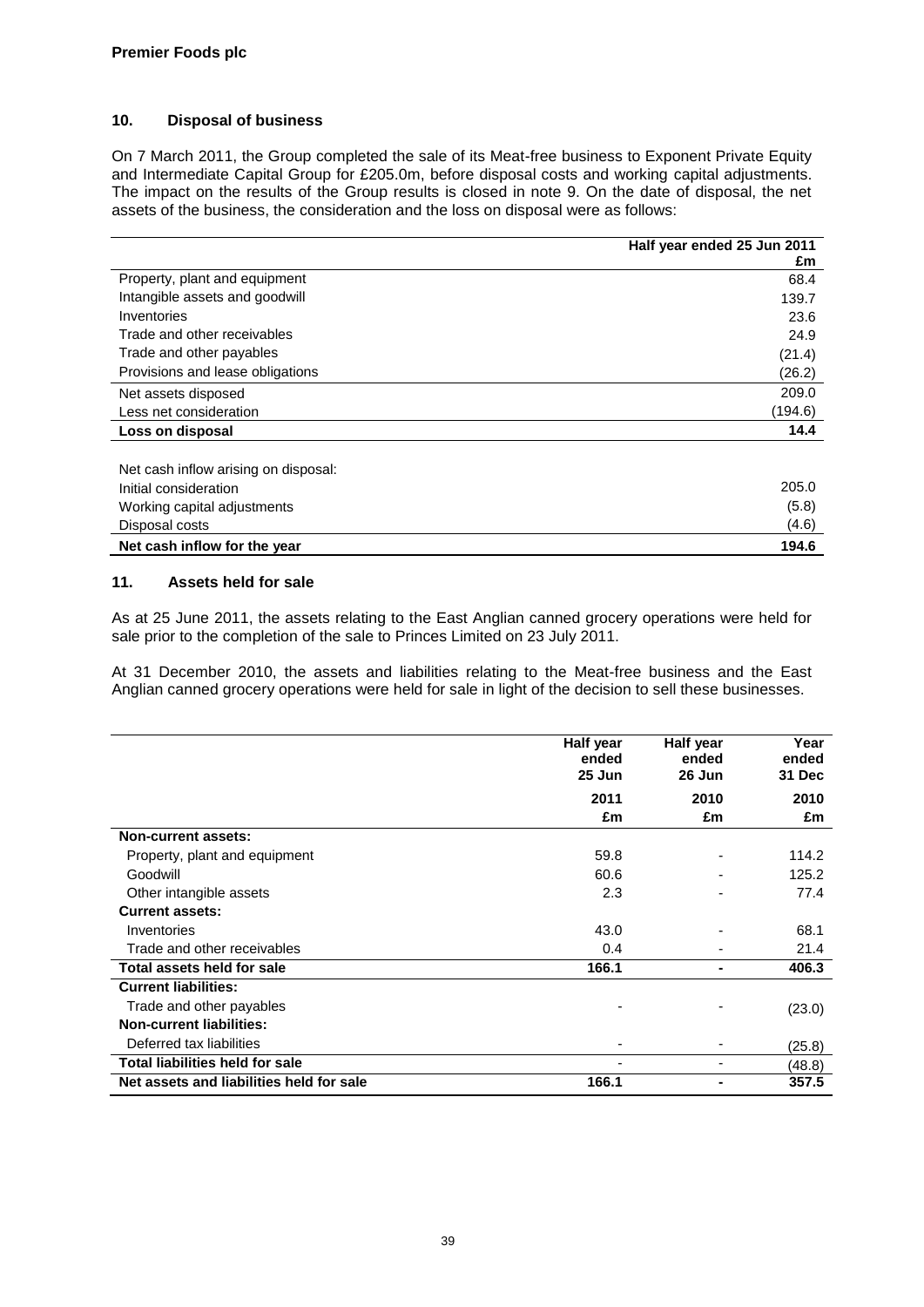### **12. Retirement benefit schemes**

The Group operates a number of defined benefit schemes and a number of defined contribution schemes. These are as follows:

### a) Premier schemes

The Premier Foods Pension Scheme ("PFPS") was the principal funded defined benefit scheme within the old Premier Group which also operated a smaller funded defined benefit scheme, the Premier Ambient Products Pension Scheme ("PAPPS") for employees acquired with the Ambrosia business in 2001. As a result of the acquisition of Campbell"s in 2006, the Group inherited the Premier Grocery Products Pension Scheme ("PGPPS") covering the employees of the Campbell"s UK business, and the Premier Grocery Products Ireland Pension Scheme ("PGPIPS") covering the employees of Campbell"s Ireland. The Group also acquired two further schemes with the acquisition of Chivers Ireland in January 2007, the Chivers 1987 Pension Scheme, and the Chivers 1987 Supplementary Pension Scheme. These schemes are presented together below as the Premier schemes.

### b) RHM schemes

As a result of the acquisition of RHM, the Group also acquired the RHM Pension Scheme, the Premier Foods Ireland Employee Benefits Scheme (1994), the Premier Foods Ireland Van Sales Scheme and the French Termination Indemnity Arrangements. These schemes are presented together below as the RHM schemes, with the exception of the French Termination Indemnity Arrangements which was disposed of with the speciality bakery businesses in 2009 and the Premier Foods Ireland Van Sales Scheme which was wound up in 2010.

The exchange rates used to translate the overseas Euro based schemes are £1.00 = 1.1463 Euros for the average rate during the period, and  $£1.00 = 1.1269$  Euros for the closing position at 25 June 2011.

Until 30 June 2011, the employees of the above schemes accrued retirement benefits which varied as a percentage of final salary on retirement. On 30 June 2011 the link to final salary was closed to future accrual for UK schemes and members' retirement benefits will now be linked to their salary on that date, index linked at Retail Price Index (subject to a 5% cap) until retirement date. From 1 July 2011 employees accrued career average benefits or chose to transfer to the new defined contribution scheme. Those contributing members of the PAPPS and PGPPS choosing career average benefits joined the PFPS on 1 July 2011 and transferred their past service entitlements to the scheme. Membership of the Group"s defined benefit pension schemes is now closed to new employees, who are entitled to join the Group"s main defined contribution scheme, the Group Personal Pension Plan.

The assets of all defined benefit schemes are held by the trustees of the respective schemes and are independent of the Group's finances.

The schemes invest through investment managers appointed by the trustees in UK and European equities and in investment products made up of a broader range of assets. The plan assets do not include any of the Group's own financial instruments, nor any property occupied by, or other assets used by, the Group.

At the balance sheet date, the combined principal actuarial assumptions used for all the schemes are as follows: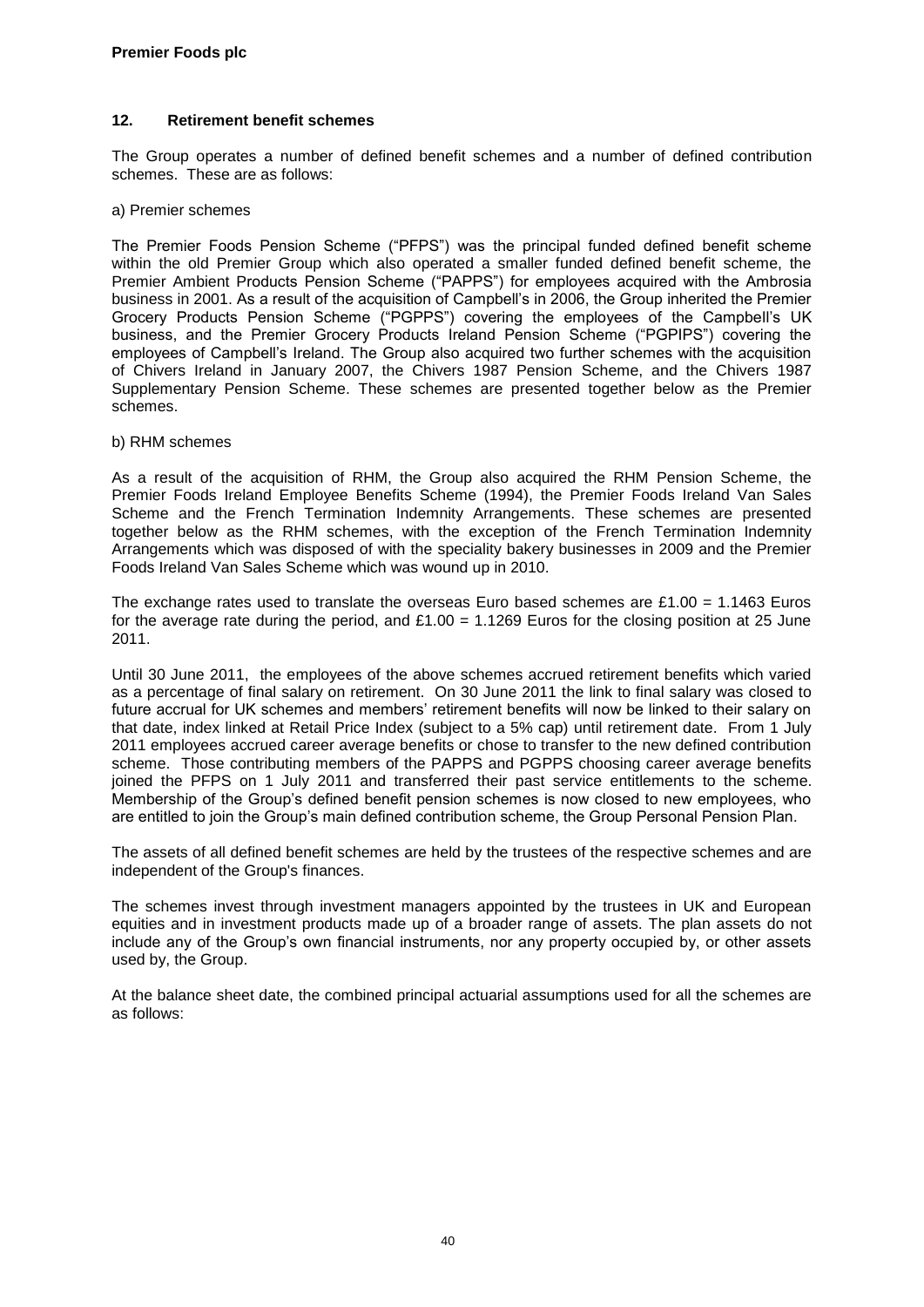|                           | As at<br>25 Jun | As at<br>26 Jun | As at<br>31 Dec |
|---------------------------|-----------------|-----------------|-----------------|
|                           | 2011            | 2010            | 2010            |
|                           | £m              | £m              | £m              |
| <b>Premier</b>            |                 |                 |                 |
| Discount rate             | 5.45%           | 5.50%           | 5.45%           |
| Inflation                 | 3.50%           | 3.30%           | 3.45%           |
| Expected salary increases | 4.50%           | 4.30%           | 4.45%           |
| Future pension increases  | 2.20%           | 2.20%           | 2.20%           |
| <b>RHM</b>                |                 |                 |                 |
| Discount rate             | 5.45%           | 5.50%           | 5.45%           |
| Inflation                 | 3.50%           | 3.30%           | 3.45%           |
| Expected salary increases | 4.50%           | 4.30%           | 3.30%           |
| Future pension increases  | 2.20%           | 3.30%           | 2.20%           |

The amounts recognised in the balance sheet arising from the Group's obligations in respect of its defined benefit schemes are as follows:

|                                     | As at<br>25 Jun | As at<br>26 Jun | As at<br>31 Dec |
|-------------------------------------|-----------------|-----------------|-----------------|
|                                     | 2011            | 2010            | 2010            |
|                                     | £m              | £m              | £m              |
| <b>Premier</b>                      |                 |                 |                 |
| Present value of funded obligations | (742.7)         | (705.0)         | (748.0)         |
| Fair value of plan assets           | 524.2           | 479.9           | 512.8           |
| Deficit in scheme                   | (218.5)         | (225.1)         | (235.2)         |
| <b>RHM</b>                          |                 |                 |                 |
| Present value of funded obligations | (2,402.0)       | (2,369.8)       | (2,372.3)       |
| Fair value of plan assets           | 2,347.2         | 2,164.3         | 2,286.6         |
| Deficit in scheme                   | (54.8)          | (205.5)         | (85.7)          |
| <b>TOTAL</b>                        |                 |                 |                 |
| Present value of funded obligations | (3, 144.7)      | (3,074.8)       | (3, 120.3)      |
| Fair value of plan assets           | 2,871.4         | 2,644.2         | 2,799.4         |
| Deficit in scheme                   | (273.3)         | (430.6)         | (320.9)         |

Based upon the assumptions regarded as appropriate as at 25 June 2011, the aggregate deficit on the Group"s pension schemes was £273.3m (31 December 2010: £320.9m).

The reduction in the aggregate deficit since the year end is as a result of cash contributions made by the Group. In addition, the closure of the final salary link in the Group's UK pension schemes has resulted in a reduction in the scheme liabilities.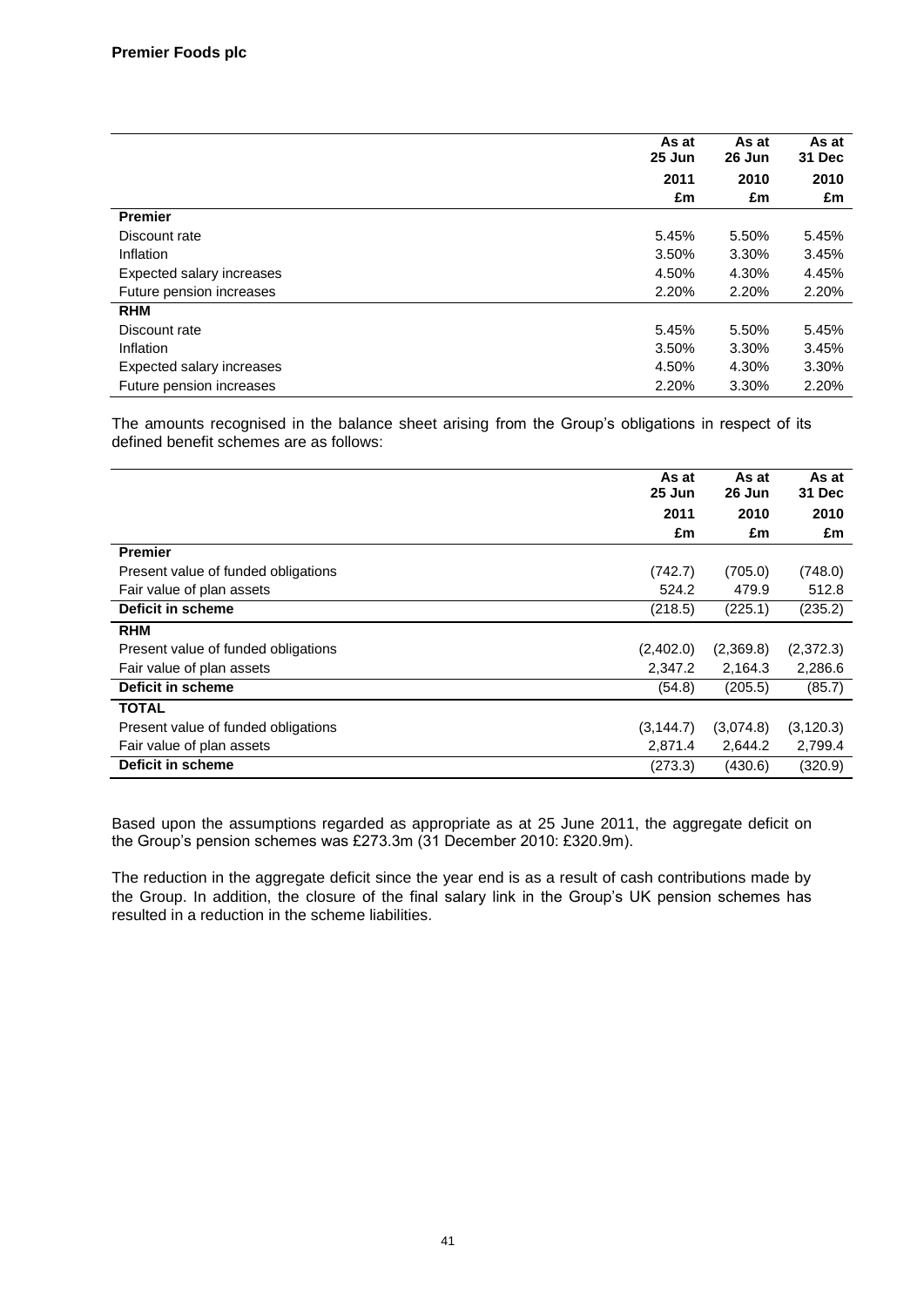Changes in the fair value of plan liabilities were as follows:

|                                           | As at<br>25 Jun | As at<br>26 Jun | As at<br>31 Dec |
|-------------------------------------------|-----------------|-----------------|-----------------|
|                                           | 2011            | 2010            | 2010            |
|                                           | £m              | £m              | £m              |
| <b>Premier</b>                            |                 |                 |                 |
| Opening defined benefit obligation        | (748.0)         | (685.5)         | (685.5)         |
| Current service cost                      | (5.9)           | (6.6)           | (13.2)          |
| Past service credit                       | 16.9            |                 | 6.7             |
| Interest cost                             | (19.8)          | (19.8)          | (39.2)          |
| <b>Actuarial losses</b>                   | 1.5             | (8.3)           | (42.8)          |
| Exchange differences                      | (1.1)           | 3.2             | 1.5             |
| Curtailments                              | 0.3             |                 |                 |
| Contributions by plan participants        | (2.6)           | (2.5)           | (5.1)           |
| Benefits paid                             | 16.0            | 14.5            | 29.6            |
| <b>Closing defined benefit obligation</b> | (742.7)         | (705.0)         | (748.0)         |
| <b>RHM</b>                                |                 |                 |                 |
| Opening defined benefit obligation        | (2,372.3)       | (2,273.0)       | (2,273.0)       |
| Current service cost                      | (4.3)           | (3.8)           | (7.5)           |
| Past service (cost)/credit                | (4.8)           |                 | 4.9             |
| Interest cost                             | (63.3)          | (62.3)          | (129.1)         |
| <b>Actuarial losses</b>                   | (3.2)           | (79.8)          | (66.8)          |
| Exchange differences                      | (0.5)           | 1.3             | 0.5             |
| Curtailments                              |                 | (0.1)           | 1.5             |
| Contributions by plan participants        | (6.9)           | (5.7)           | (10.8)          |
| Benefits paid                             | 53.3            | 53.6            | 108.0           |
| <b>Closing defined benefit obligation</b> | (2,402.0)       | (2,369.8)       | (2, 372.3)      |
| <b>TOTAL</b>                              |                 |                 |                 |
| Opening defined benefit obligation        | (3, 120.3)      | (2,958.5)       | (2,958.5)       |
| Current service cost                      | (10.2)          | (10.4)          | (20.7)          |
| Past service credit                       | 12.1            |                 | 11.6            |
| Interest cost                             | (83.1)          | (82.1)          | (168.3)         |
| <b>Actuarial losses</b>                   | (1.7)           | (88.1)          | (109.6)         |
| Exchange differences                      | (1.6)           | 4.5             | 2.0             |
| Curtailments                              | 0.3             | (0.1)           | 1.5             |
| Contributions by plan participants        | (9.5)           | (8.2)           | (15.9)          |
| Benefits paid                             | 69.3            | 68.1            | 137.6           |
| <b>Closing defined benefit obligation</b> | (3, 144.7)      | (3,074.8)       | (3, 120.3)      |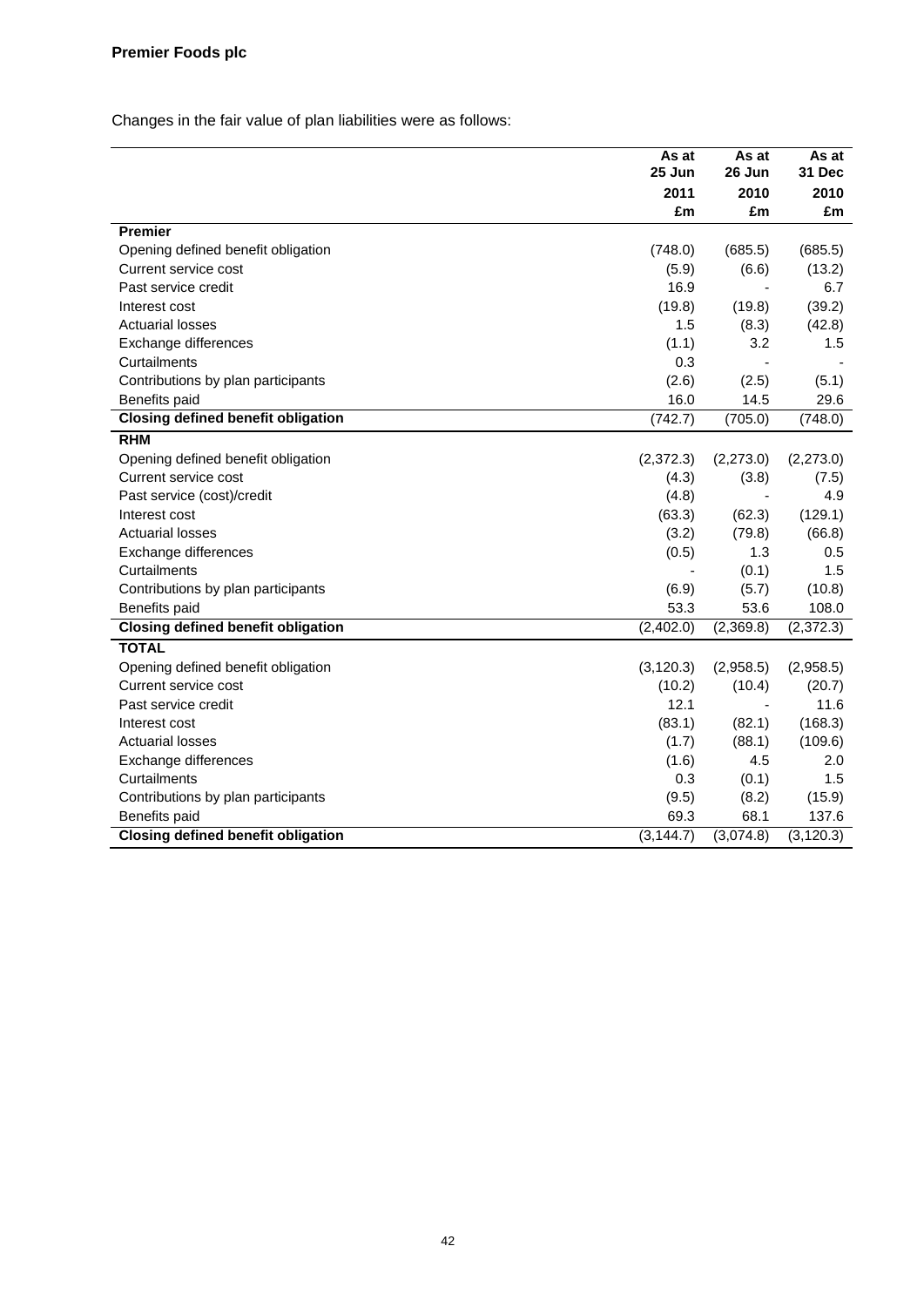Changes in the fair value of plan assets were as follows:

|                                         | As at<br>25 Jun | As at<br>26 Jun | As at<br><b>31 Dec</b> |
|-----------------------------------------|-----------------|-----------------|------------------------|
|                                         | 2011            | 2010            | 2010                   |
|                                         | £m              | £m              | £m                     |
| <b>Premier</b>                          |                 |                 |                        |
| Opening fair value of plan assets       | 512.8           | 477.1           | 477.1                  |
| Expected return                         | 19.8            | 19.0            | 37.6                   |
| Administrative and life insurance costs | (1.5)           | (1.1)           | (3.1)                  |
| Actuarial (losses)/gains                | (8.3)           | (11.6)          | 2.8                    |
| Contributions by employer               | 13.7            | 11.2            | 24.1                   |
| Contributions by plan participants      | 2.6             | 2.5             | 5.1                    |
| Exchange differences                    | 1.1             | (2.7)           | (1.2)                  |
| Benefits paid                           | (16.0)          | (14.5)          | (29.6)                 |
| Closing fair value of plan assets       | 524.2           | 479.9           | 512.8                  |
| <b>RHM</b>                              |                 |                 |                        |
| Opening fair value of plan assets       | 2,286.6         | 2,052.9         | 2,052.9                |
| Expected return                         | 75.6            | 67.9            | 141.4                  |
| Administrative and life insurance costs | (1.6)           | (1.7)           | (3.5)                  |
| Actuarial gains/(losses)                | 3.1             | 67.1            | 153.2                  |
| Assets disposed due to settlement       |                 |                 | (1.6)                  |
| Contributions by employer               | 29.4            | 27.0            | 41.9                   |
| Contributions by plan participants      | 6.9             | 5.7             | 10.8                   |
| Exchange differences                    | 0.5             | (1.0)           | (0.5)                  |
| Benefits paid                           | (53.3)          | (53.6)          | (108.0)                |
| Closing fair value of plan assets       | 2,347.2         | 2,164.3         | 2,286.6                |
| <b>TOTAL</b>                            |                 |                 |                        |
| Opening fair value of plan assets       | 2,799.4         | 2,530.0         | 2,530.0                |
| Expected return                         | 95.4            | 86.9            | 179.0                  |
| Administrative and life insurance costs | (3.1)           | (2.8)           | (6.6)                  |
| Actuarial gains/(losses)                | (5.2)           | 55.5            | 156.0                  |
| Assets disposed due to settlement       |                 |                 | (1.6)                  |
| Contributions by employer               | 43.1            | 38.2            | 66.0                   |
| Contributions by plan participants      | 9.5             | 8.2             | 15.9                   |
| Exchange differences                    | 1.6             | (3.7)           | (1.7)                  |
| Benefits paid                           | (69.3)          | (68.1)          | (137.6)                |
| Closing fair value of plan assets       | 2,871.4         | 2,644.2         | 2,799.4                |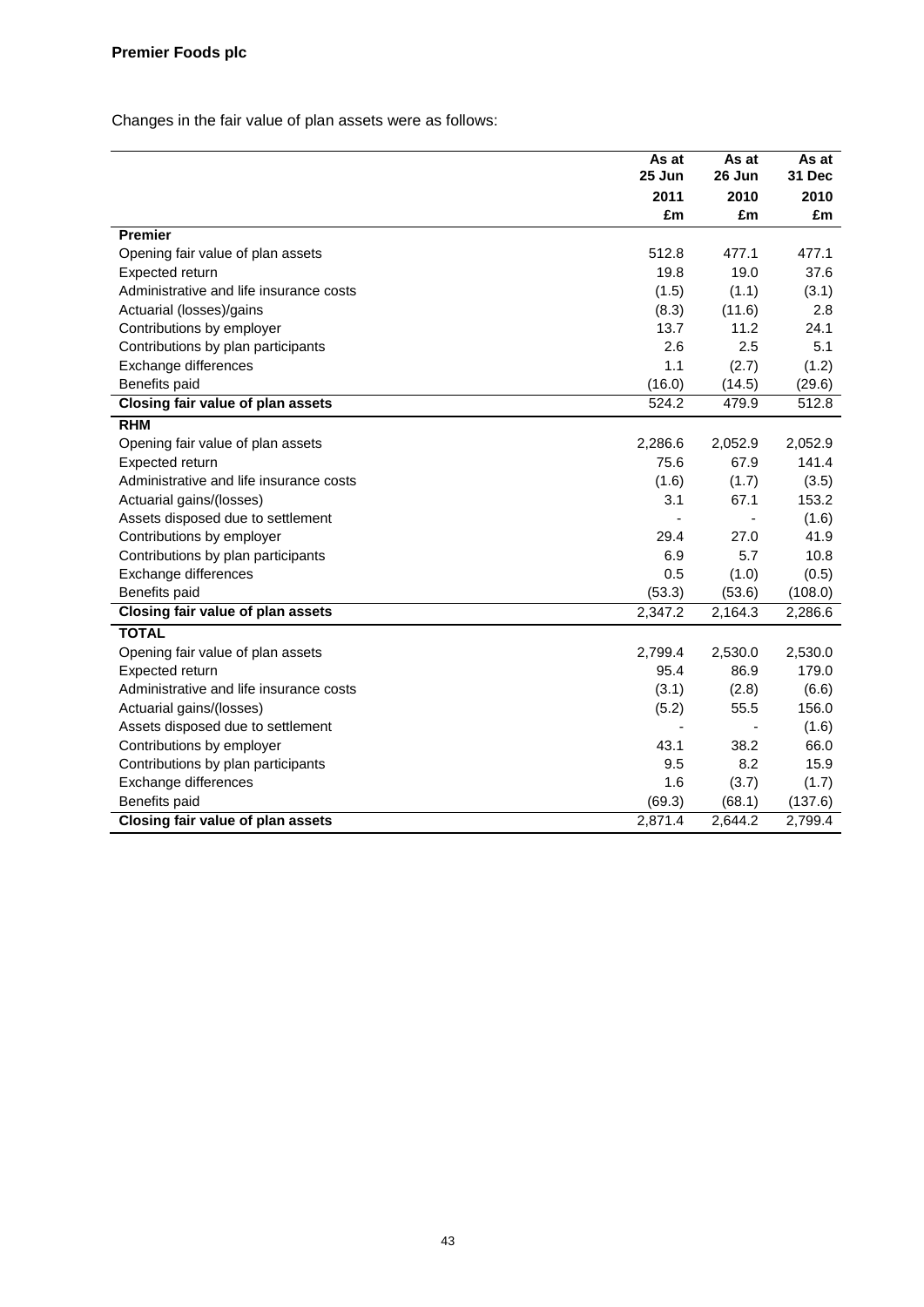The amounts recognised in the income statement were as follows:

|                                         | <b>Half Year</b> | <b>Half Year</b> | Year<br>ended |
|-----------------------------------------|------------------|------------------|---------------|
|                                         | ended            | ended            |               |
|                                         | 25 Jun           | 26 Jun           | 31 Dec        |
|                                         | 2011             | 2010             | 2010          |
|                                         | £m               | £m               | £m            |
| <b>Premier</b>                          |                  |                  |               |
| Current service cost                    | 5.9              | 6.6              | 13.2          |
| Past service credit                     | (16.9)           |                  | (6.7)         |
| Administrative and life insurance costs | 1.5              | 1.1              | 3.1           |
| Interest cost                           | 19.8             | 19.8             | 39.2          |
| Expected return on plan assets          | (19.8)           | (19.0)           | (37.6)        |
| Gain on curtailment                     | (0.3)            |                  |               |
| <b>Total (credit)/charge</b>            | (9.8)            | 8.5              | 11.2          |
| <b>RHM</b>                              |                  |                  |               |
| Current service cost                    | 4.3              | 3.8              | 7.5           |
| Past service cost/(credit)              | 4.8              |                  | (4.9)         |
| Administrative and life insurance costs | 1.6              | 1.7              | 3.5           |
| Interest cost                           | 63.3             | 62.3             | 129.1         |
| Expected return on plan assets          | (75.6)           | (67.9)           | (141.4)       |
| Loss on curtailment                     |                  | 0.1              | 0.1           |
| <b>Total credit</b>                     | (1.6)            | $\blacksquare$   | (6.1)         |
| <b>Total</b>                            |                  |                  |               |
| Current service cost                    | 10.2             | 10.4             | 20.7          |
| Past service credit                     | (12.1)           |                  | (11.6)        |
| Administrative and life insurance costs | 3.1              | 2.8              | 6.6           |
| Interest cost                           | 83.1             | 82.1             | 168.3         |
| Expected return on plan assets          | (95.4)           | (86.9)           | (179.0)       |
| (Gain)/loss on curtailment              | (0.3)            | 0.1              | 0.1           |
| <b>Total (credit)/charge</b>            | (11.4)           | 8.5              | 5.1           |

## **Defined contribution schemes**

A number of companies in the Group operate defined contribution schemes which are predominantly stakeholder arrangements. In addition a number of schemes are operated providing only life assurance benefits. The total expense recognised in the income statement of £0.1m (26 June 2010: £0.6m) represents contributions payable to the plans by the Group at rates specified in the rules of the schemes.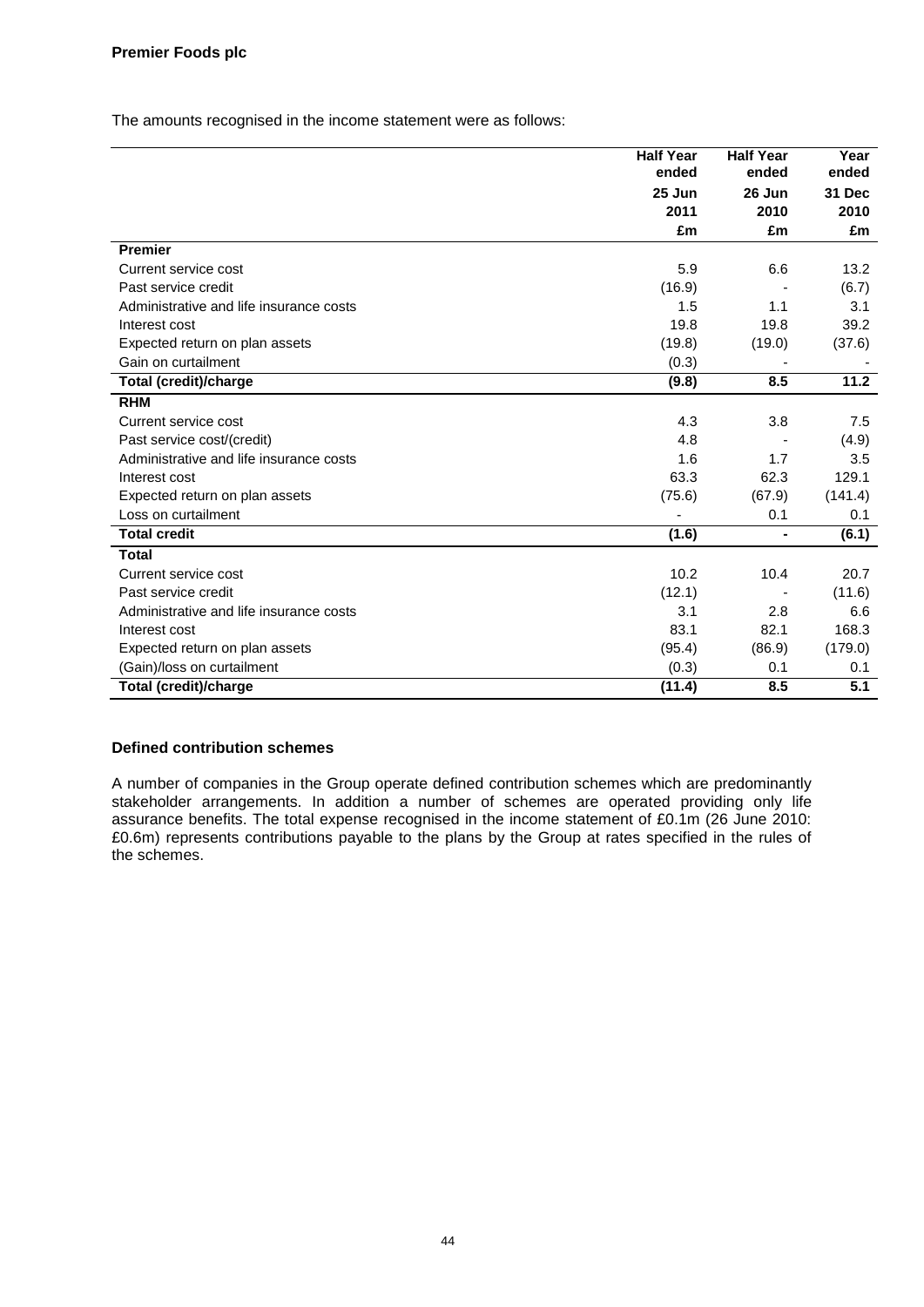## **13. Notes to the cash flow statement**

## **Reconciliation of operating profit to cash generated from operating activities**

|                                                                                                       | Half year<br>ended<br>25 Jun<br>2011 | Half year<br>ended<br>26 Jun<br>2010<br>$(Restated)^1$ | Year<br>ended<br>31 Dec<br>2010 |
|-------------------------------------------------------------------------------------------------------|--------------------------------------|--------------------------------------------------------|---------------------------------|
|                                                                                                       | £m                                   | £m                                                     | £m                              |
| <b>Continuing operations</b>                                                                          |                                      |                                                        |                                 |
| Operating profit                                                                                      | 42.4                                 | 63.0                                                   | 93.1                            |
| Depreciation of property, plant and equipment                                                         | 21.8                                 | 23.6                                                   | 47.6                            |
| Amortisation of other intangible assets                                                               | 42.4                                 | 39.5                                                   | 78.9                            |
| Impairment and (gain) on disposal of property, plant and equipment                                    | (0.2)                                | 0.3                                                    | (0.2)                           |
| Gain on disposal of intangible assets                                                                 |                                      |                                                        | (3.9)                           |
| Impairment of goodwill                                                                                |                                      |                                                        | 125.0                           |
| Revaluation losses on financial instruments                                                           | (1.3)                                | 4.2                                                    | 2.0                             |
| Share based payments                                                                                  | 2.6                                  | 2.8                                                    | 6.9                             |
| Net cash inflow from operating activities before interest and tax and<br>movements in working capital | 107.7                                | 133.4                                                  | 349.4                           |
| (Increase)/decrease in inventories                                                                    | (24.1)                               | (7.8)                                                  | 6.5                             |
| Decrease/(increase) in trade and other receivables                                                    | 49.4                                 | 32.7                                                   | (25.2)                          |
| (Increase)/decrease in trade and other payables and provisions                                        | (45.0)                               | (53.0)                                                 | 25.1                            |
| Movement in net retirement benefit obligations                                                        | (53.6)                               | (29.7)                                                 | (60.9)                          |
| Cash generated from continuing operations                                                             | 34.4                                 | 75.6                                                   | 294.9                           |
| Discontinued operations                                                                               | (6.5)                                | 7.3                                                    | 18.3                            |
| Cash generated from operating activities                                                              | 27.9                                 | 82.9                                                   | 313.2                           |
|                                                                                                       |                                      |                                                        |                                 |
| Exceptional items cash flow                                                                           | (1.5)                                | (3.8)                                                  | (6.9)                           |
| Cash generated from operations before exceptional items                                               | 29.4                                 | 86.7                                                   | 320.1                           |

 $1$ Comparatives have been restated to reflect the classification of the Meat-free business as a discontinued operation.

## **Reconciliation of cash and cash equivalents to net borrowings**

|                                                   | Half year<br>ended<br>25 Jun<br>2011 | Half year<br>ended<br>26 Jun<br>2010 | Year<br>ended<br>31 Dec<br>2010 |
|---------------------------------------------------|--------------------------------------|--------------------------------------|---------------------------------|
|                                                   | £m                                   | £m                                   | £m                              |
| Net inflow/(outflow) of cash and cash equivalents | 142.9                                | 5.4                                  | (13.1)                          |
| Decrease/(increase) in finance leases             | 18.2                                 | 0.3                                  | (17.7)                          |
| (Increase)/decrease in borrowings                 | (17.0)                               | (4.0)                                | 121.7                           |
| Other non-cash changes                            | (3.8)                                | (2.0)                                | (5.8)                           |
| Decrease/(increase) in borrowings net of cash     | 140.3                                | (0.3)                                | 85.1                            |
| Total net borrowings at beginning of the period   | (1,280.0)                            | (1,365.1)                            | (1,365.1)                       |
| Total net borrowings at end of the period         | (1, 139.7)                           | (1,365.4)                            | (1,280.0)                       |